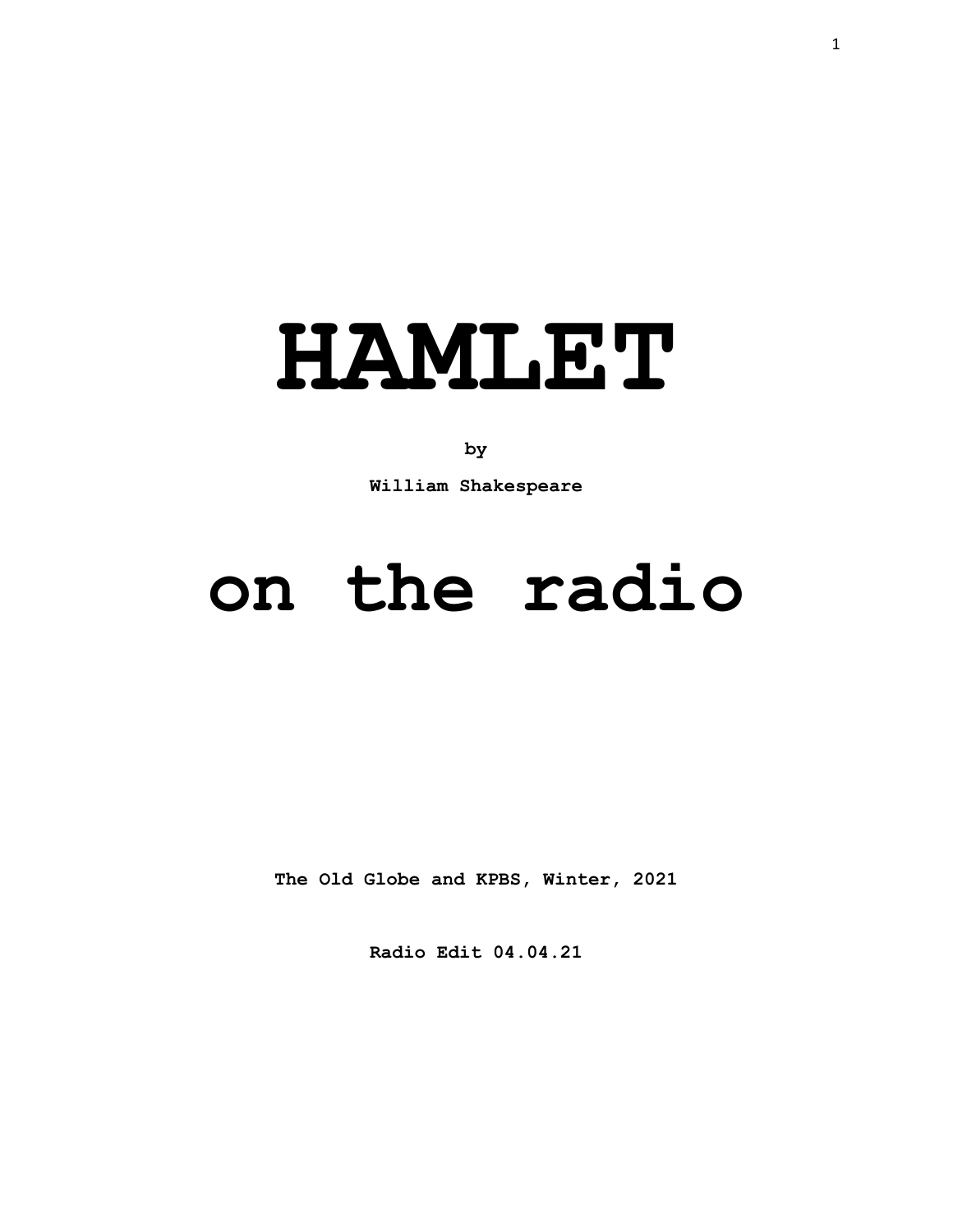#### **CHARACTERS**

THE GHOST of Hamlet, King of Denmark HAMLET, Prince of Denmark, son of the King and Queen Gertrude QUEEN GERTRUDE, widow of King Hamlet, now married to Claudius KING CLAUDIUS, brother to the late King Hamlet OPHELIA LAERTES, her brother POLONIUS, father of Ophelia and Laertes, counsel to the King HORATIO, Hamlet's friend and confidant Courtiers at the Danish court: ROSENCRANTZ GUILDENSTERN OSRIC GENTLEMAN in service to the King Danish soldiers: FRANCISCO BARNARDO MARCELLUS PLAYERS

SAILOR GRAVEDIGGER DOCTOR OF DIVINITY

#### **PLACE**

Elsinore Castle, Denmark

This script is adapted from The Old Globe's performance text, Summer, 2017. That text originated in the Folger Digital Text and was based upon the Second and Third Arden editions. Lines were cut, and some material was rearranged in consultation with the early published texts of the play, particularly the First Quarto of 1603. This draft prepared for production at The Old Globe and KPBS by Barry Edelstein, Winter, 2021.

Copyright © Barry Edelstein, 2021. All rights reserved. Not for publication, distribution, or production without express written permission.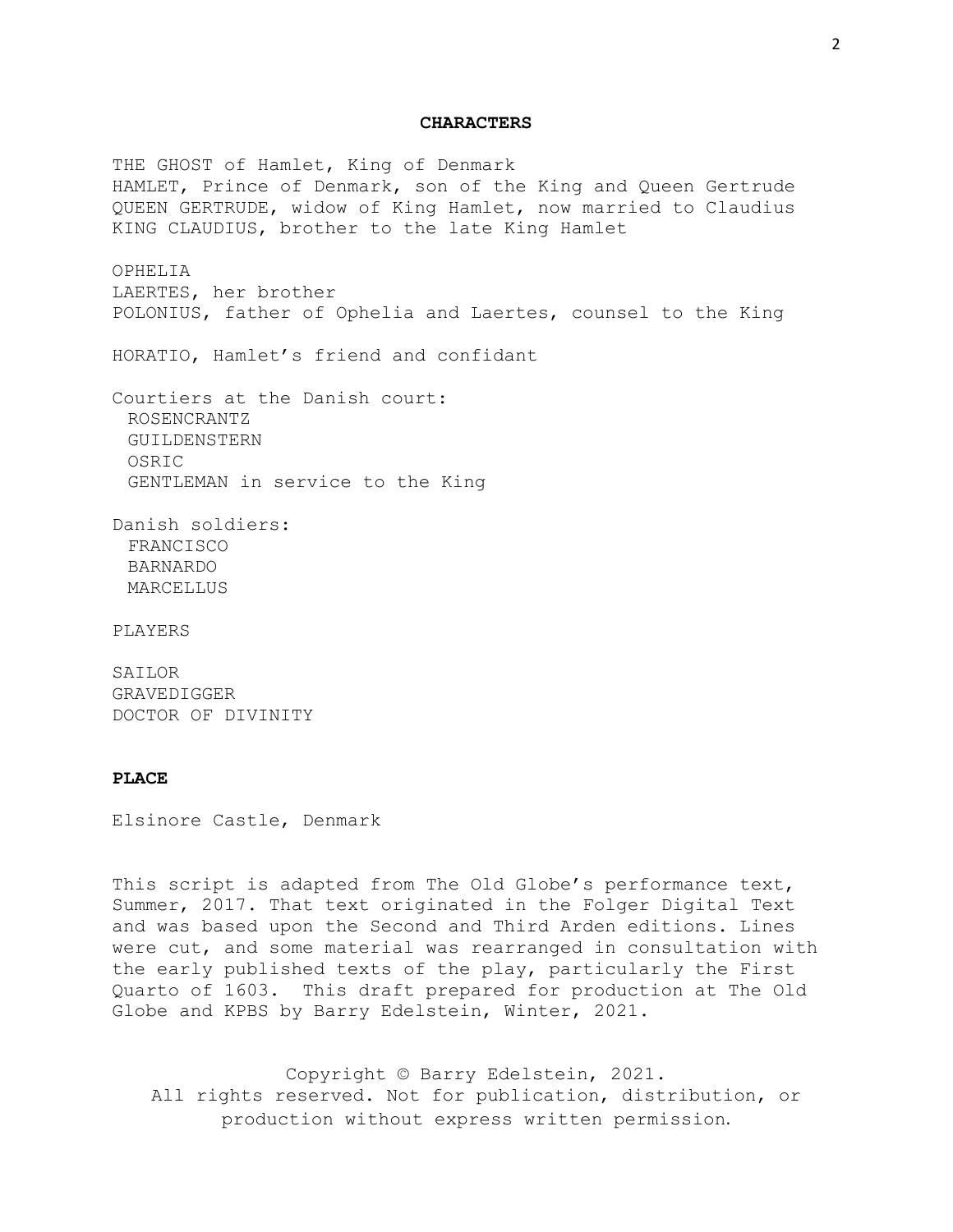#### **PROLOGUE**

*Silence, then we hear, "Who's there?" Distant, spectral. It's repeated by many voices: some agitated, some confused, some despairing. The sequence builds in frenzy until one last "who's there" is whispered, in unison. After a breath:*

HAMLET: Who's there?

ANNOUNCER: KPBS presents The Old Globe production of HAMLET by William Shakespeare, directed by Barry Edelstein.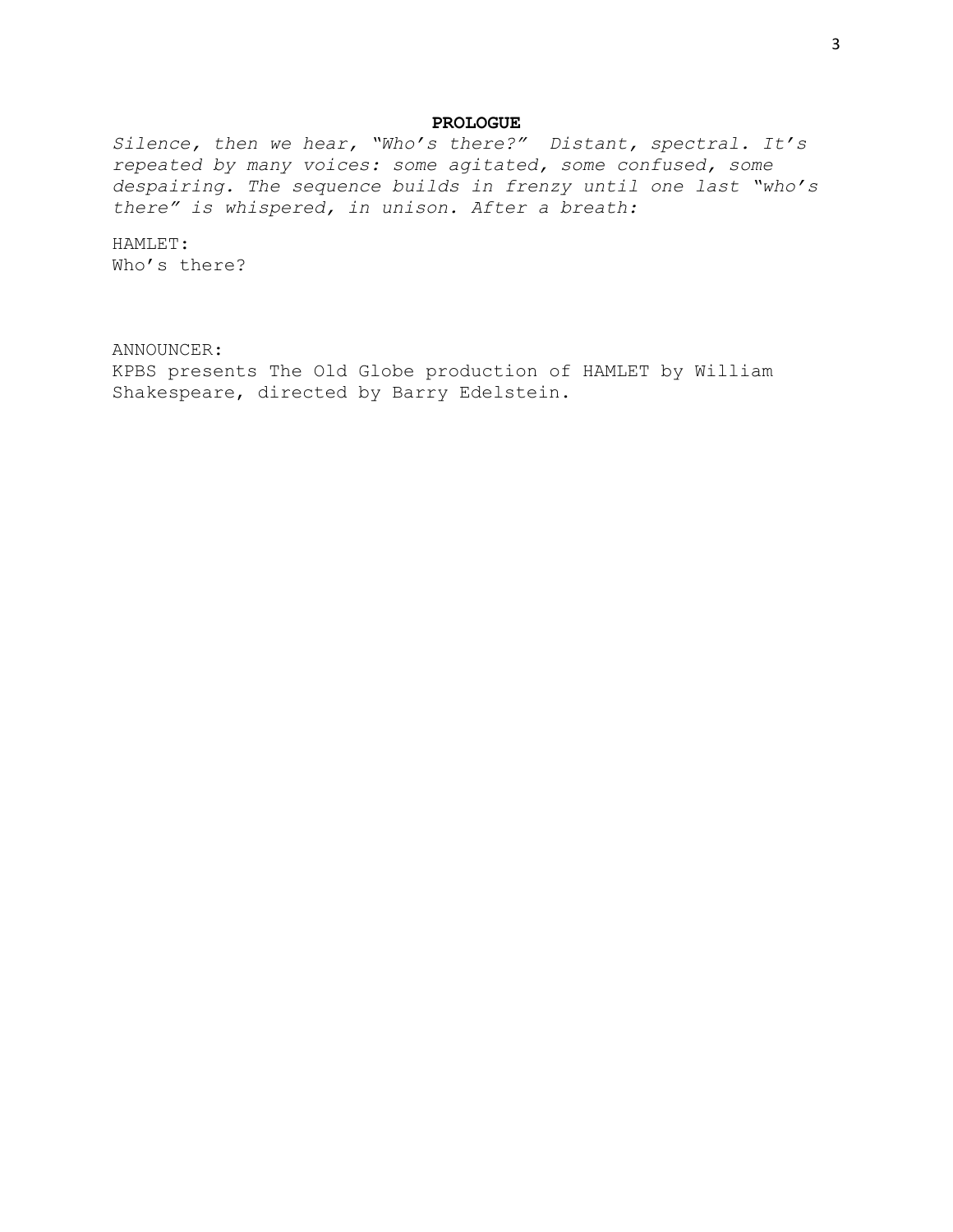**SCENE ONE** *Enter Barnardo to Francisco.* BARNARDO: Who's there? FRANCISCO: Nay, answer me. Stand and unfold yourself. BARNARDO: Long live the King! FRANCISCO: Barnardo. BARNARDO: He. FRANCISCO: You come most carefully upon your hour. BARNARDO: 'Tis now struck twelve. Get thee to bed, Francisco. FRANCISCO: For this relief much thanks. 'Tis bitter cold, And I am sick at heart. BARNARDO: Have you had quiet guard? FRANCISCO: Not a mouse stirring. BARNARDO: Well, good night. If you do meet Horatio and Marcellus, The rivals of my watch, bid them make haste. *Enter Horatio and Marcellus.* FRANCISCO: I think I hear them. Stand ho! Who is there? MARCELLUS: Friends to this ground.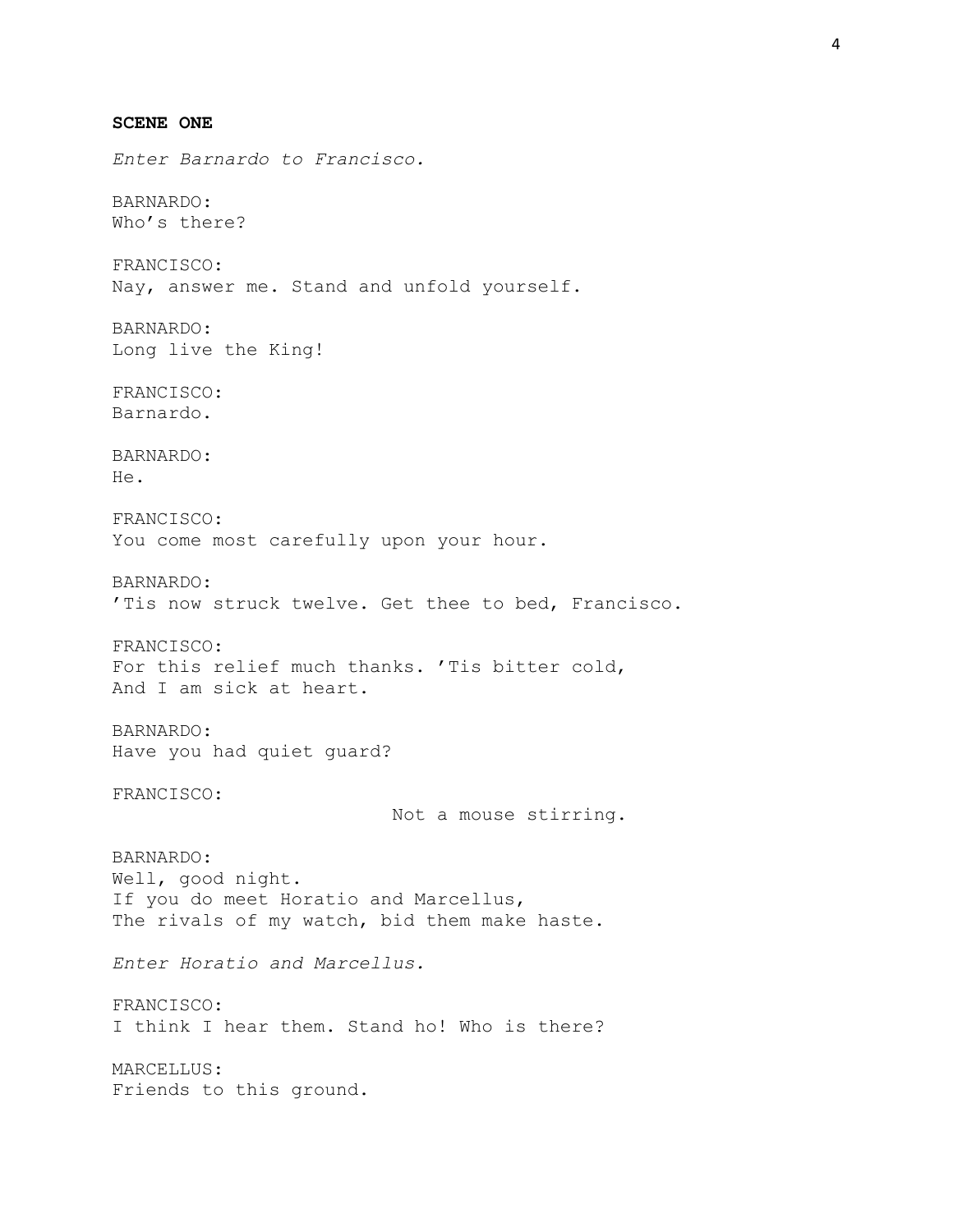FRANCISCO: Give you good night. *Francisco exits.* MARCELLUS: Holla, Barnardo. BARNARDO: Say, what, is Horatio there? HORATIO: A piece of him. BARNARDO: Welcome, Horatio. Welcome, good Marcellus. HORATIO: What, has this thing appeared again tonight? BARNARDO: I have seen nothing. MARCELLUS: Horatio says 'tis but our fantasy And will not let belief take hold of him Touching this dreaded sight twice seen of us. HORATIO: Tush, tush, 'twill not appear. BARNARDO: Let us once again assail your ears— That are so fortified against our story, What we two nights have seen. *Enter Ghost.* MARCELLUS: Peace, break thee off! Look where it comes again. BARNARDO: In the same figure like the King that's dead. HORATIO: Most like. It harrows me with fear and wonder.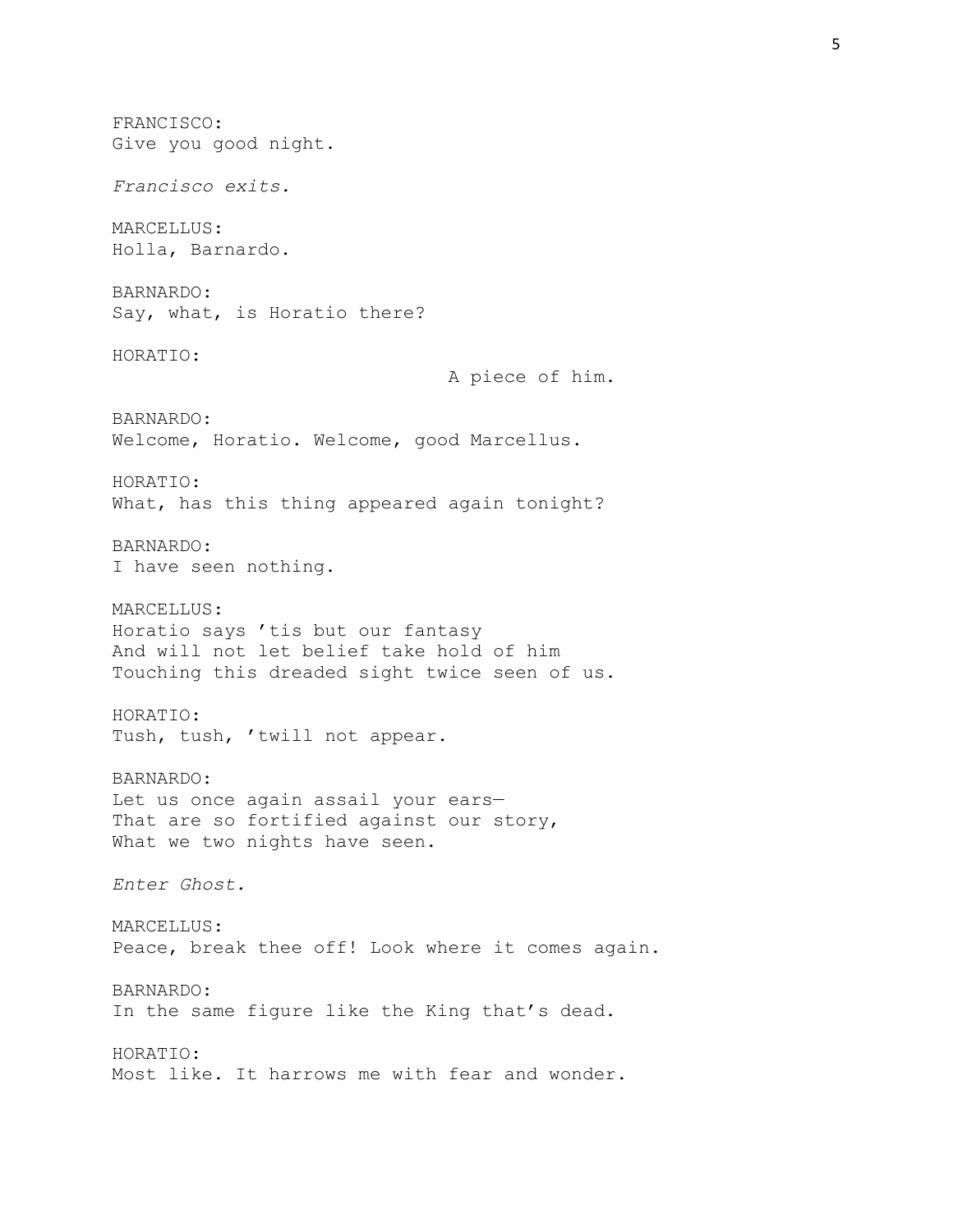MARCELLUS: Thou art a scholar. Speak to it, Horatio. HORATIO: Stay, illusion! If thou hast any sound or use of voice, Speak to me. If there be any good thing to be done That may to thee do ease and grace to me, Speak to me. If thou art privy to thy country's fate, Which happily foreknowing may avoid, O, speak! Stay and speak! Stop it, Marcellus. MARCELLUS: 'Tis here. BARNARDO: 'Tis here. *Ghost exits.* MARCELLUS: 'Tis gone. BARNARDO: It was about to speak when the cock crew. MARCELLUS: And then it started, Like a guilty thing upon a fearful summons. HORATIO: But look, the morn in russet mantle clad Walks o'er the dew of yon high eastward hill. Break we our watch up, and by my advice Let us impart what we have seen tonight Unto young Hamlet; for, upon my life, This spirit, dumb to us, will speak to him. MARCELLUS: Let's do't, I pray. *They exit.*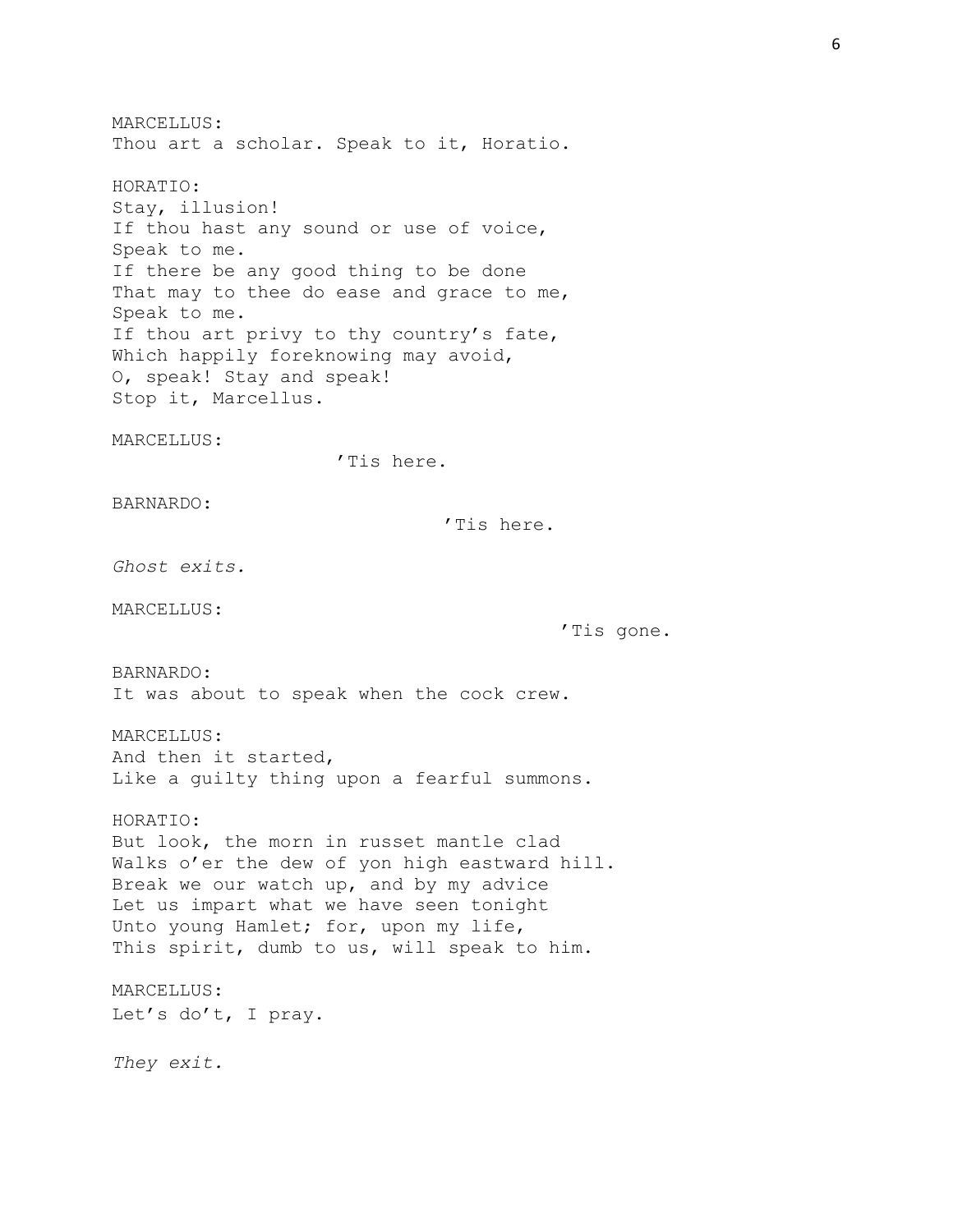#### **SCENE TWO**

*Enter Claudius, King of Denmark, Gertrude the Queen, the Council, Polonius, and his son Laertes and daughter Opehlia, with others.*

### KING:

Though yet of Hamlet our dear brother's death The memory be green, and that it us befitted To bear our hearts in grief, and our whole kingdom To be contracted in one brow of woe, Yet so far hath discretion fought with nature That we with wisest sorrow think on him Together with remembrance of ourselves. Therefore our sometime sister, now our queen, Th' imperial jointress to this warlike state, Have we, as 'twere, with a defeated joy, With mirth in funeral and with dirge in marriage, Taken to wife. For all, our thanks. And now, Laertes, what's the news with you? You told us of some suit. What is't, Laertes?

## LAERTES:

My dread lord, Your leave and favor to return to France, From whence though willingly I came to Denmark To show my duty in your coronation, Yet now I must confess, that duty done, My thoughts and wishes bend again toward France.

### KING:

Have you your father's leave? What says Polonius?

POLONIUS:

He hath, my lord, wrung from me my slow leave By laborsome petition. I do beseech you give him leave to go.

### KING:

Take thy fair hour, Laertes. Time be thine, And thy best graces spend it at thy will. But now, my cousin Hamlet and my son --

# HAMLET:

A little more than kin and less than kind.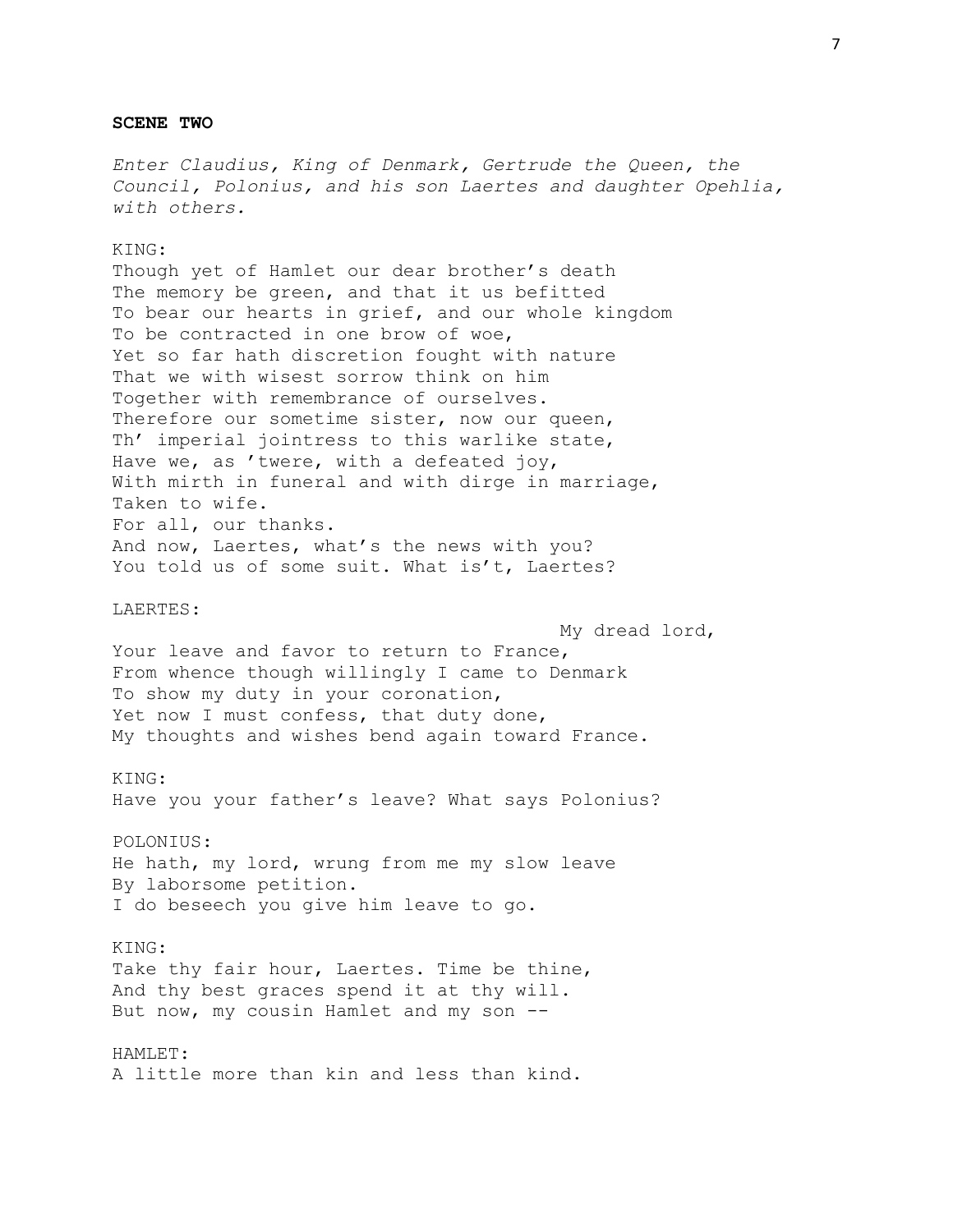KING: How is it that the clouds still hang on you? HAMLET: Not so, my lord; I am too much in the sun. QUEEN: Good Hamlet, cast thy nighted color off, And let thine eye look like a friend on Denmark. Do not forever with thy vailed lids Seek for thy noble father in the dust. Thou know'st 'tis common; all that lives must die, Passing through nature to eternity. HAMLET: Ay, madam, it is common. QUEEN: If it be, Why seems it so particular with thee? HAMLET: Seems, madam? Nay, it is. I know not seems. 'Tis not alone my inky cloak, good mother, Nor customary suits of solemn black, No, nor the fruitful river in the eye, Together with all forms, moods, shapes of grief, That can denote me truly. These indeed seem, For they are actions that a man might play; But I have that within which passes show, These but the trappings and the suits of woe. KING: 'Tis sweet and commendable in your nature, Hamlet, To give these mourning duties to your father. But you must know your father lost a father, That father lost, lost his, and the survivor bound In filial obligation for some term To do obsequious sorrow. But to persever In obstinate condolement is a course Of impious stubbornness. 'Tis unmanly grief. Fie, 'tis a fault to nature, whose common theme Is death of fathers. QUEEN: My lord.

8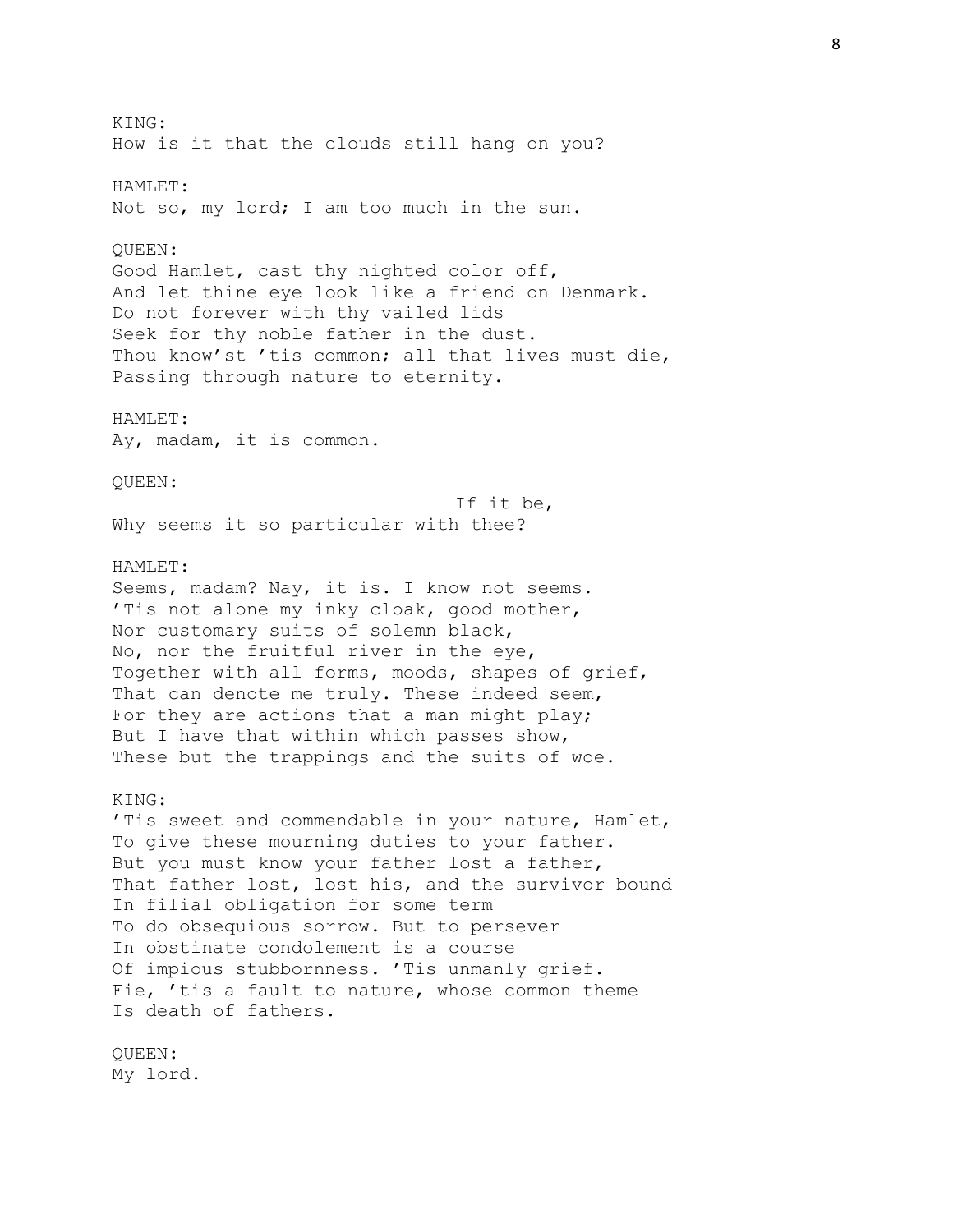KING: We pray you, throw to earth This unprevailing woe and think of us As of a father. For your intent In going back to school in Wittenberg, It is most retrograde to our desire, And we beseech you, bend you to remain Here in the cheer and comfort of our eye, Our chiefest courtier, cousin, and our son. QUEEN: Let not thy mother lose her prayers, Hamlet. I pray thee, stay with us. Go not to Wittenberg. HAMLET: I shall in all my best obey you, madam. KING: Why, 'tis a loving and a fair reply. Madam, come. This gentle and unforced accord of Hamlet Sits smiling to my heart, in grace whereof No jocund health that Denmark drinks today But the great cannon to the clouds shall tell, And the King's rouse the heaven shall bruit again, Respeaking earthly thunder. Come away. *All but Hamlet exit.* HAMLET: O, that this too, too solid flesh would melt, Thaw, and resolve itself into a dew, Or that the Everlasting had not fixed His canon 'gainst self-slaughter! O God, God, How weary, stale, flat, and unprofitable Seem to me all the uses of this world! Fie on't, ah fie! That it should come to this: But two months dead--nay, not so much, not two. So excellent a king, that was to this Hyperion to a satyr; so loving to my mother That he might not beteem the winds of heaven Visit her face too roughly. Heaven and Earth, Must I remember? Why, she would hang on him As if increase of appetite had grown By what it fed on. And yet, within a month (Let me not think on't; frailty, thy name is woman!), A little month--why she, even she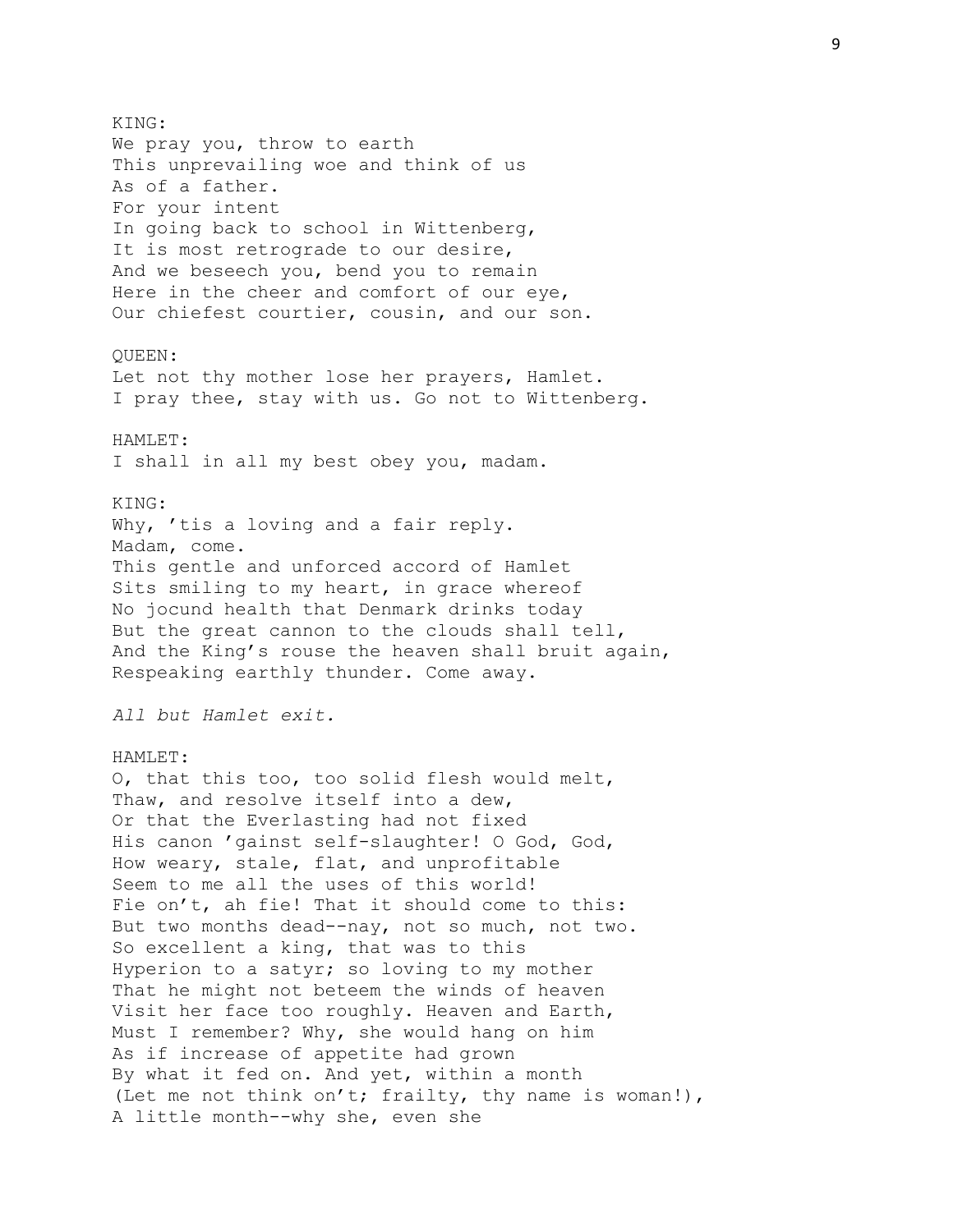(O God, a beast that wants discourse of reason Would have mourned longer!), married with my uncle, My father's brother, but no more like my father Than I to Hercules. Within a month, She married. O, most wicked speed, to post With such dexterity to incestuous sheets! It is not, nor it cannot come to good. But break, my heart, for I must hold my tongue. *Enter Horatio, Marcellus, and Barnardo.* HORATIO: Hail to your Lordship. HAMLET: Horatio, or I do forget myself! HORATIO: The same, my lord, and your poor servant ever. HAMLET: Sir, my good friend. Marcellus? MARCELLUS: My good lord. HAMLET: But what, in faith, make you from Wittenberg? What is your affair in Elsinore? HORATIO: My lord, I came to see your father's funeral. HAMLET: I prithee, do not mock me, fellow student. I think it was to see my mother's wedding. HORATIO: Indeed, my lord, it followed hard upon. HAMLET: Thrift, thrift, Horatio. The funeral baked meats Did coldly furnish forth the marriage tables. Would I had met my dearest foe in heaven Or ever I had seen that day, Horatio! My father; methinks I see my father.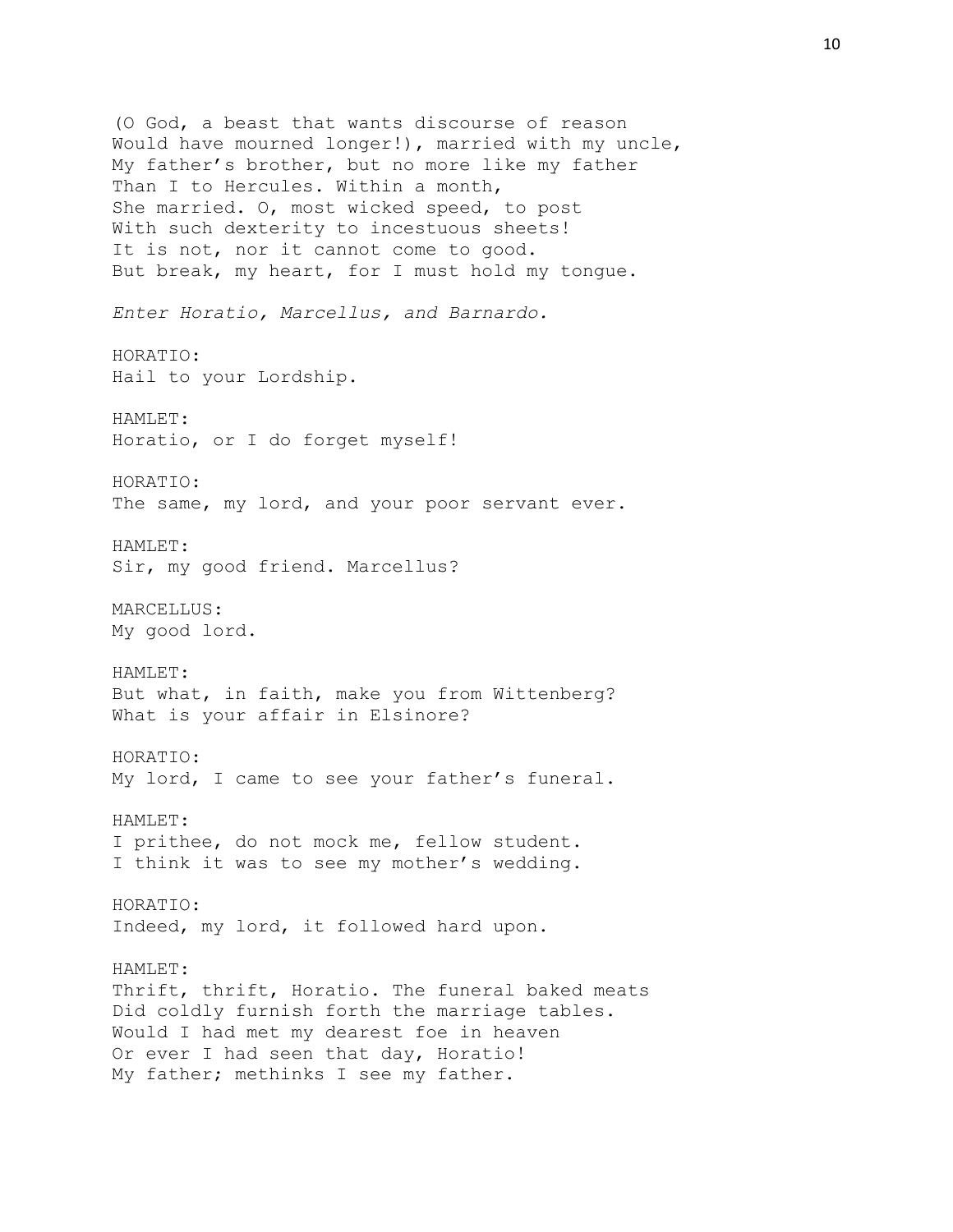HORATIO: Where, my lord? HAMLET: In my mind's eye, Horatio. HORATIO: I saw him once. He was a goodly king. HAMLET: He was a man. Take him for all in all, I shall not look upon his like again. HORATIO: My lord, I think I saw him yesternight. HAMLET: Saw who? HORATIO: My lord, the King your father. HAMLET: The King my father? HORATIO: Two nights together had these gentlemen, Marcellus and Barnardo, on their watch, In the dead waste and middle of the night Been thus encountered: a figure like your father Appears before them and with solemn march Goes slow and stately by them. This to me In dreadful secrecy impart they did, And I with them the third night kept the watch, Where, as they had delivered, The apparition comes. I knew your father; These hands are not more like. HAMLET: But where was this? MARCELLUS: My lord, upon the platform where we watch. HAMLET: 'Tis very strange.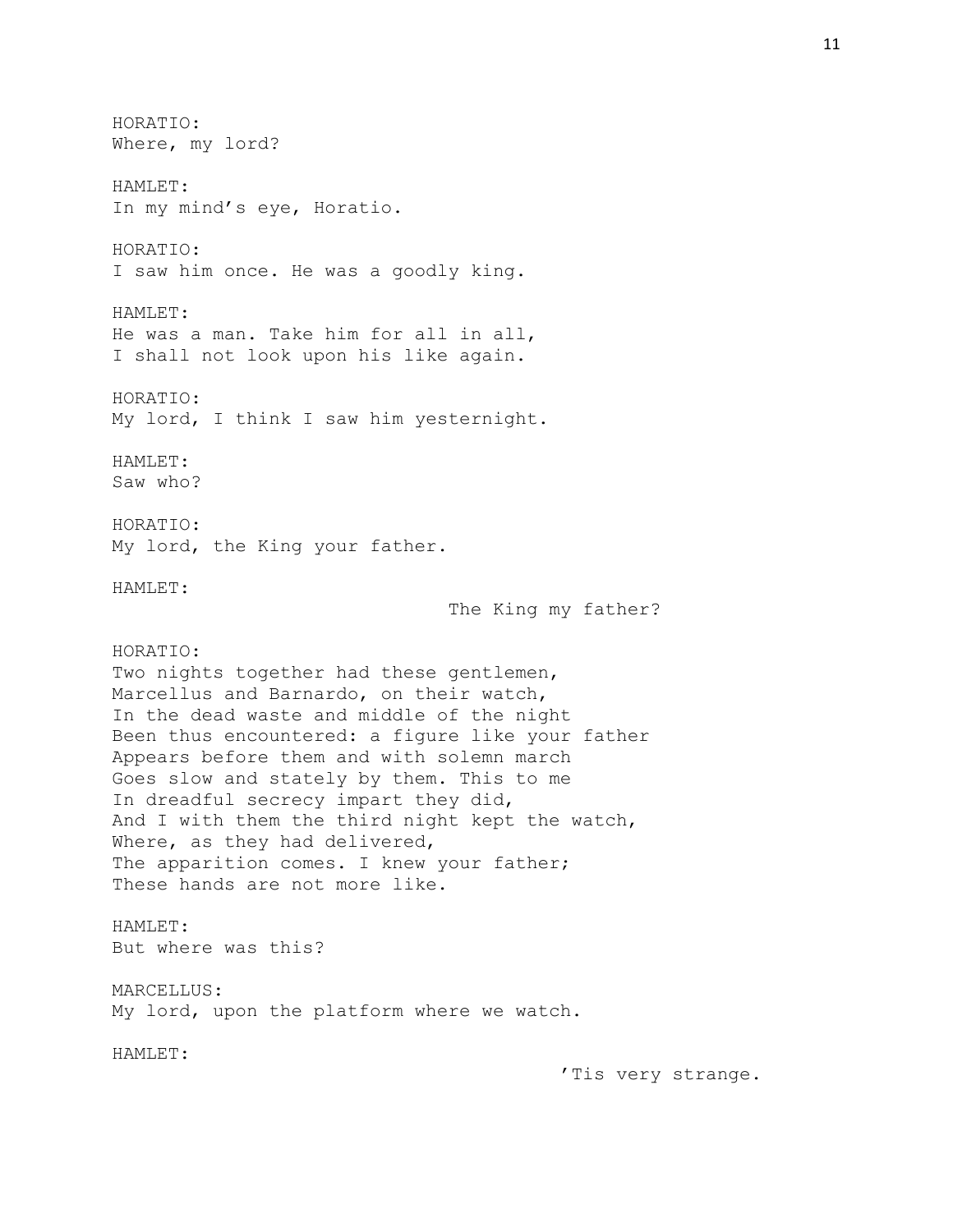HORATIO: As I do live, my honored lord, 'tis true. HAMLET: Indeed, sirs, but this troubles me. Hold you the watch tonight? MARCELLUS, BARNARDO: We do, my lord. HAMLET: Armed, say you? MARCELLUS: Armed, my lord. HAMLET: From top to toe? BARNARDO: My lord, from head to foot. HAMLET: I will watch tonight. If it assume my noble father's person, I'll speak to it, though hell itself should gape And bid me hold my peace. So fare you well. Upon the platform, 'twixt eleven and twelve, I'll visit you. MARCELLUS, BARNARDO: Our duty to your Honor. HAMLET: Your loves, as mine to you. Horatio, farewell. *All but Hamlet exit.* HAMLET: My father's spirit, in arms! All is not well. I doubt some foul play. Would the night were come! Till then, sit still, my soul. Foul deeds will rise, Though all the earth o'erwhelm them, to men's eyes. *He exits.*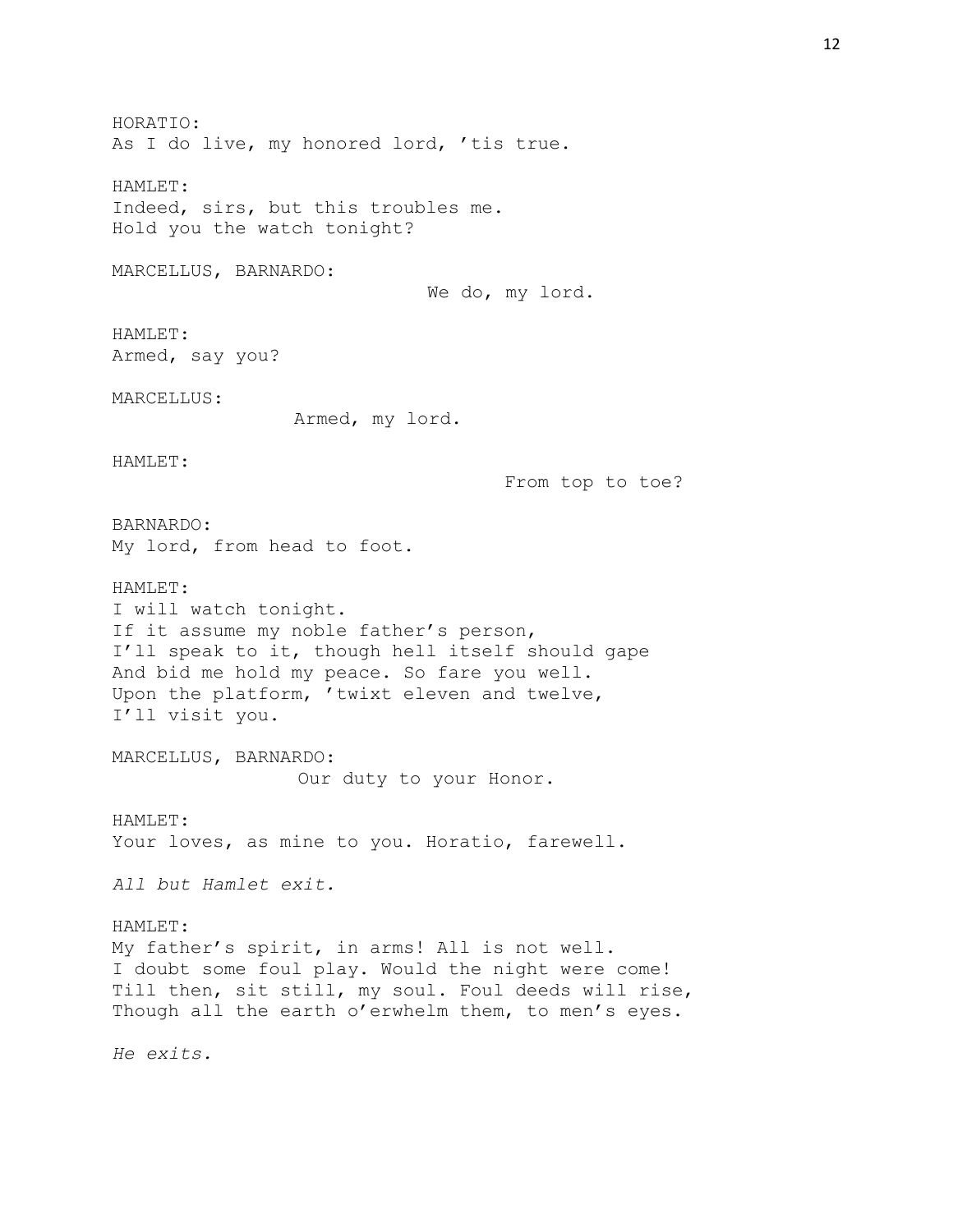**SCENE THREE**

O, fear me not.

*Enter Laertes and Ophelia* LAERTES: My necessaries are embarked. Farewell. And, sister, do not sleep, But let me hear from you. OPHELIA: Do you doubt that? LAERTES: Ophelia. For Hamlet, and the trifling of his favor, Hold it a fashion and a toy in blood, Forward, not permanent, sweet, not lasting, No more. OPHELIA: No more but so? LAERTES: Think it no more. Perhaps he loves you now, but you must fear, His greatness weighed, his will is not his own, For he himself is subject to his birth. He may not, as unvalued persons do, Carve for himself, for on his choice depends The safety and the health of this whole state. Then weigh what loss your honor may sustain If with too credent ear you list his songs Or lose your heart or your chaste treasure open To his unmastered importunity. Fear it, Ophelia; fear it, my dear sister. OPHELIA: I shall the effect of this good lesson keep As watchman to my heart. But, good my brother, Do not, as some ungracious pastors do, Show me the steep and thorny way to heaven, Whiles, like a puffed and reckless libertine, Himself the primrose path of dalliance treads And recks not his own rede. LAERTES:

13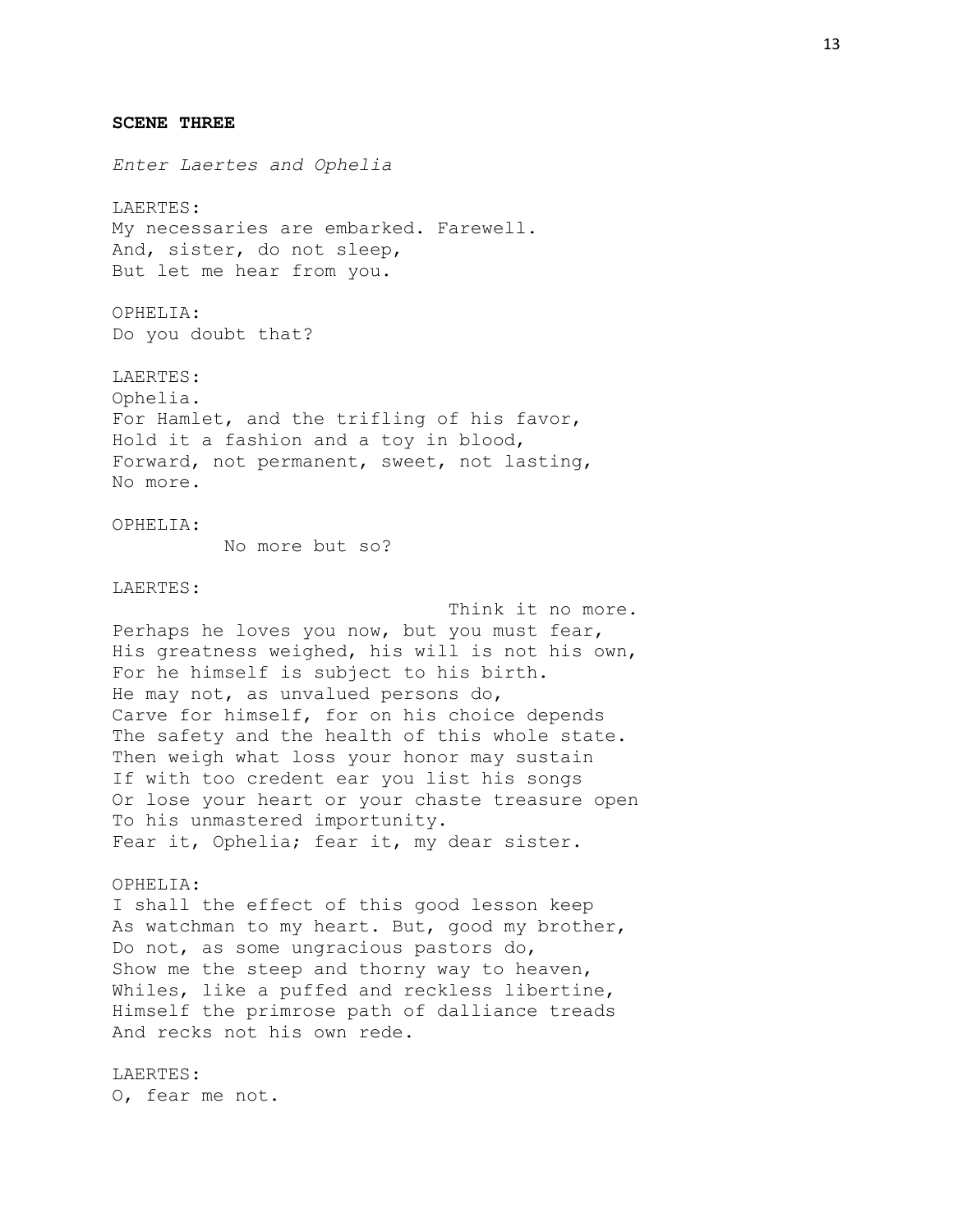*Enter Polonius.*

POLONIUS: Yet here, Laertes? Aboard, aboard, for shame! The wind sits in the shoulder of your sail, And you are stayed for. There, my blessing with thee. And these few precepts in thy memory Look thou character. Here. *[Hands him a book]* Give thy thoughts no tongue, Nor any unproportioned thought his act. Those friends thou hast, and their adoption tried, Grapple them to thy soul with hoops of steel. Beware of entrance to a quarrel, but, being in, Bear't that th'opposed may beware of thee. Give every man thy ear, but few thy voice. Take each man's censure but reserve thy judgement. Costly thy habit as thy purse can buy, But not expressed in fancy (rich, not gaudy), For the apparel oft proclaims the man, Neither a borrower nor a lender be, For loan oft loses both itself and friend, And borrowing dulls the edge of husbandry. This above all: to thine own self be true, And it must follow, as the night the day, Thou canst not then be false to any man. Farewell. My blessing season this in thee. LAERTES: Most humbly do I take my leave, my lord. POLONIUS: The time invites you. Go, your servants tend. LAERTES: Farewell, Ophelia, and remember well What I have said to you. OPHELIA: 'Tis in my memory locked, And you yourself shall keep the key of it. LAERTES: Farewell. *He exits.* POLONIUS: What is't, Ophelia, he hath said to you?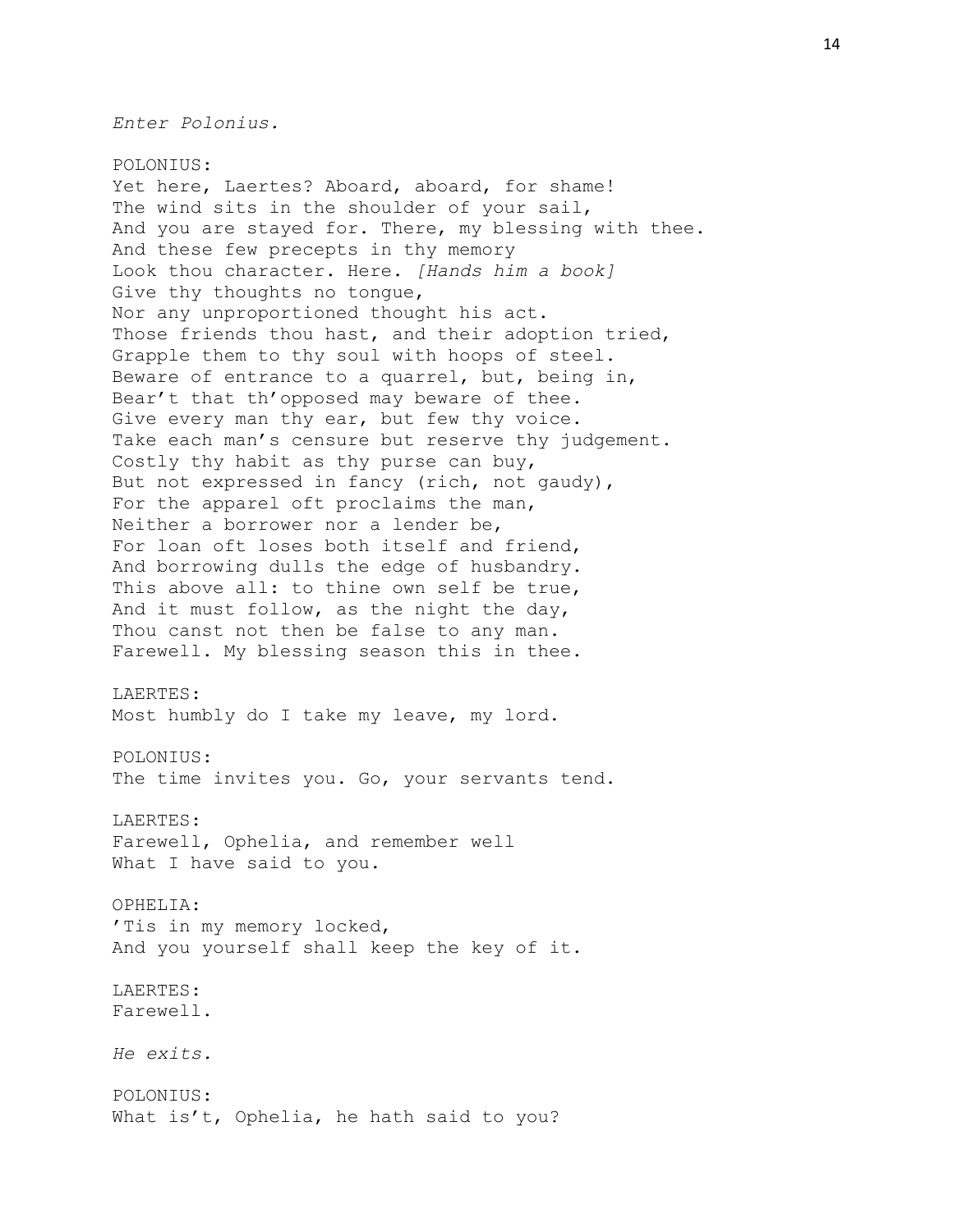OPHELIA: So please you, something touching the Lord Hamlet. POLONIUS: Marry, well bethought. 'Tis told me he hath very oft of late Given private time to you, and you yourself Have of your audience been most free and bounteous. What is between you? Give me up the truth. OPHELIA: He hath, my lord, of late made many tenders Of his affection to me. POLONIUS: Affection, pah! Do you believe his tenders, as you call them? OPHELIA: I do not know, my lord, what I should think. POLONIUS: Marry, I will teach you. Think yourself a baby. Tender yourself more dearly, Or (not to crack the wind of the poor phrase, Running it thus) you'll tender me a fool. OPHELIA: My lord-- POLONIUS: From this time Be something scanter of your maiden presence. For Lord Hamlet, in few, Ophelia, Do not believe his vows. This is for all: OPHELIA: My lord. POLONIUS: I would not, in plain terms, from this time forth Have you so slander any moment leisure As to give words or talk with the Lord Hamlet. Look to't, I charge you. Come your ways. OPHELIA: I shall obey, my lord. *They exit.*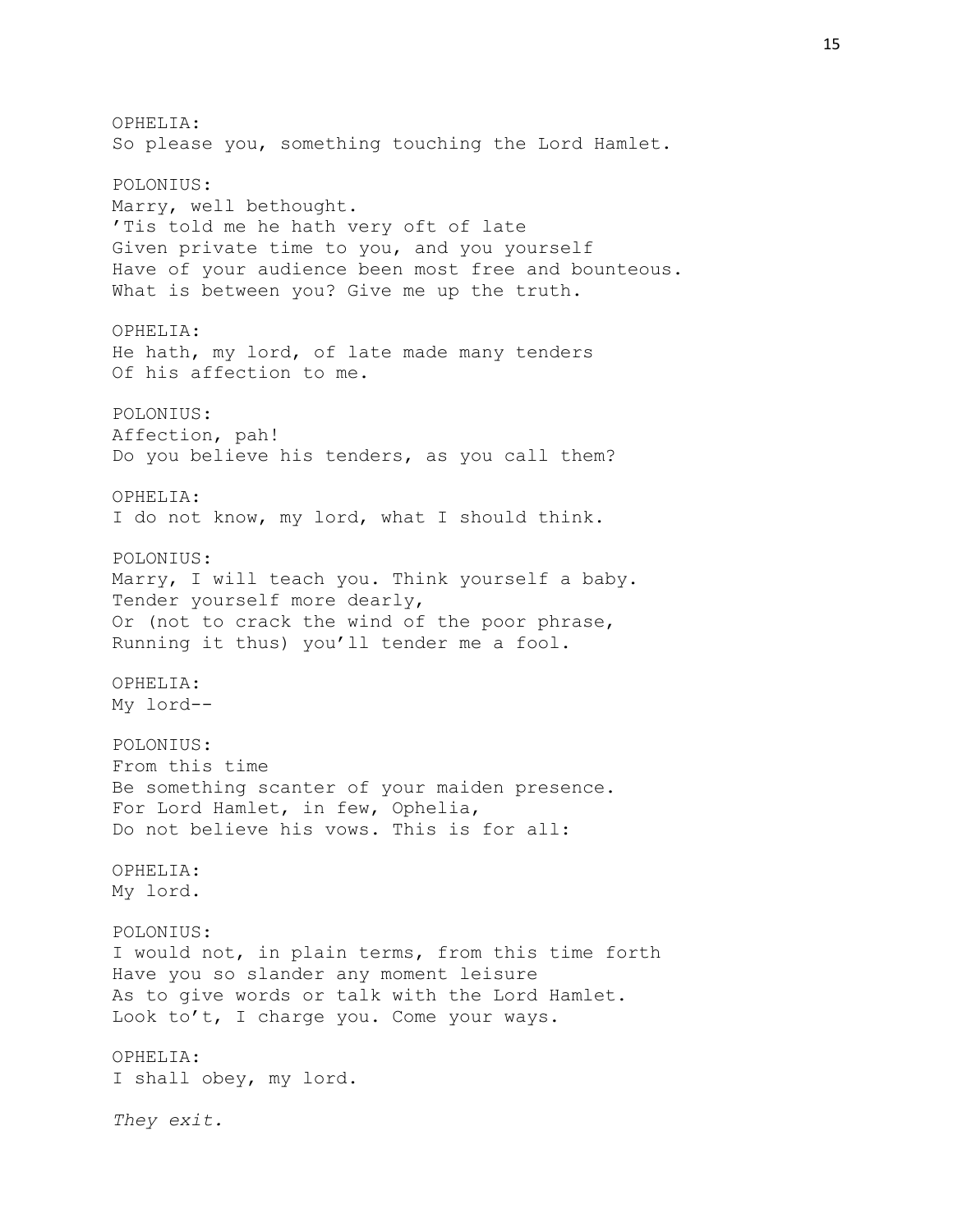**SCENE FOUR** *Enter Hamlet, Horatio, and Marcellus.* HAMLET: The air bites shrewdly. MARCELLUS: Huh? HAMLET: It is very cold. MARCELLUS: Huh. HORATIO: It is a nipping and an eager air. HAMLET: What hour now? HORATIO: I think it lacks of twelve. What does this mean, my lord? HAMLET: The King doth wake tonight and takes his rouse, And, as he drains his draughts of Rhenish down, The kettledrum and trumpet thus bray out The triumph of his pledge. HORATIO: Is it a custom? HAMLET: Ay, marry, is't, But, to my mind, though I am native here And to the manner born, it is a custom More honored in the breach than the observance. *Enter Ghost.* HORATIO: Look, my lord, it comes. HAMLET: Angels and ministers of grace, defend us!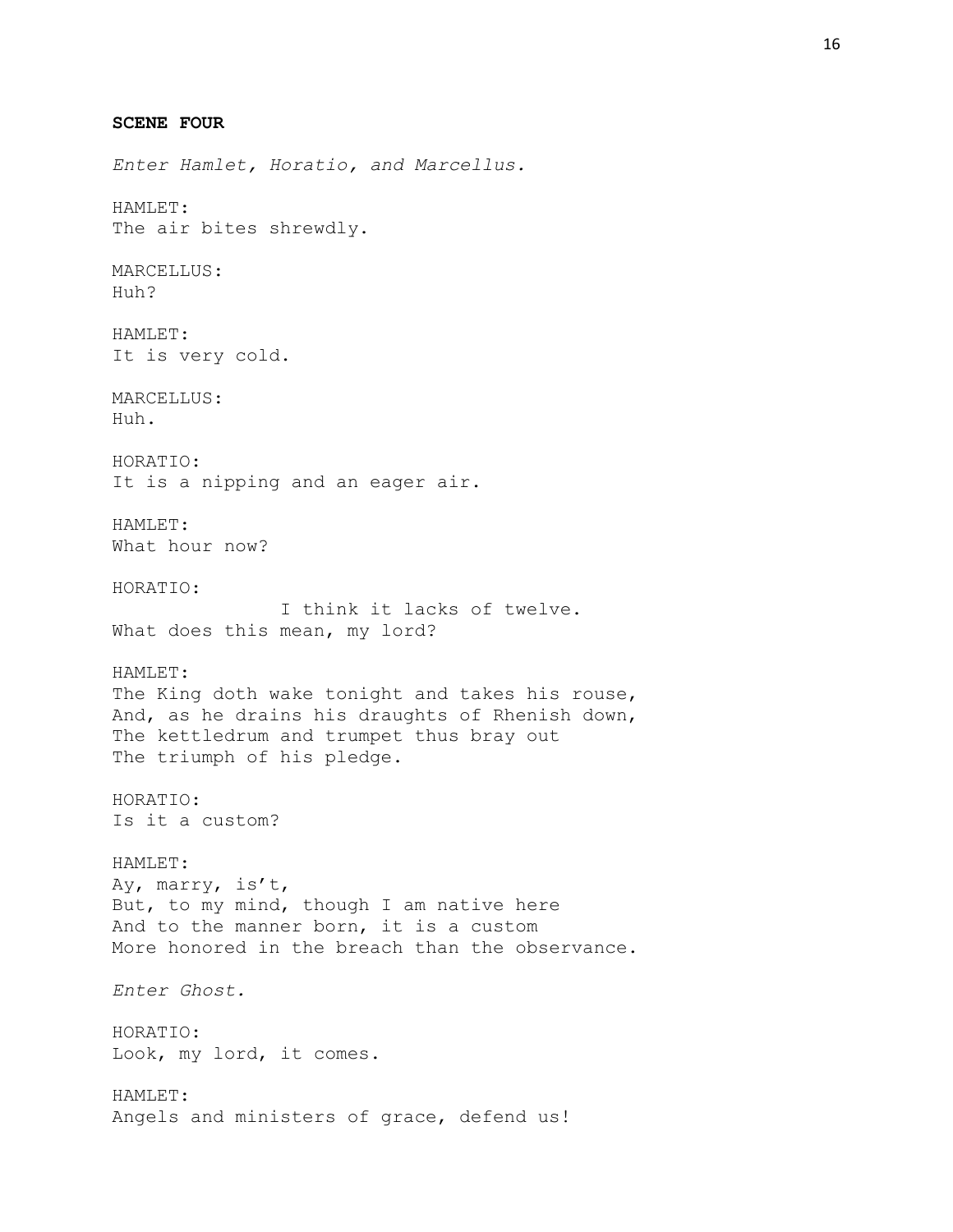Be thou a spirit of health or goblin damned, Bring with thee airs from heaven or blasts from hell, Thou com'st in such a questionable shape That I will speak to thee. I'll call thee Hamlet, King, Father, Royal Dane. O, answer me! HORATIO*:* It waves you to a more removed ground. MARCELLUS: But do not go with it. HORATIO: No, by no means. HAMLET: It will not speak. Then I will follow it. HORATIO: Do not, my lord. HAMLET: Why, what should be the fear? I do not set my life at a pin's fee. And for my soul, what can it do to that, Being a thing immortal as itself? It waves me forth again. I'll follow it. MARCELLUS: You shall not go, my lord. HAMLET: Hold off your hands. HORATIO: Be ruled. You shall not go. HAMLET: My fate cries out And makes each petty artery in this body As hardy as the Nemean lion's nerve. Still am I called. By heaven, I'll make a ghost of him that stops me! I say, away! Go on. I'll follow thee. *Ghost and Hamlet exit.*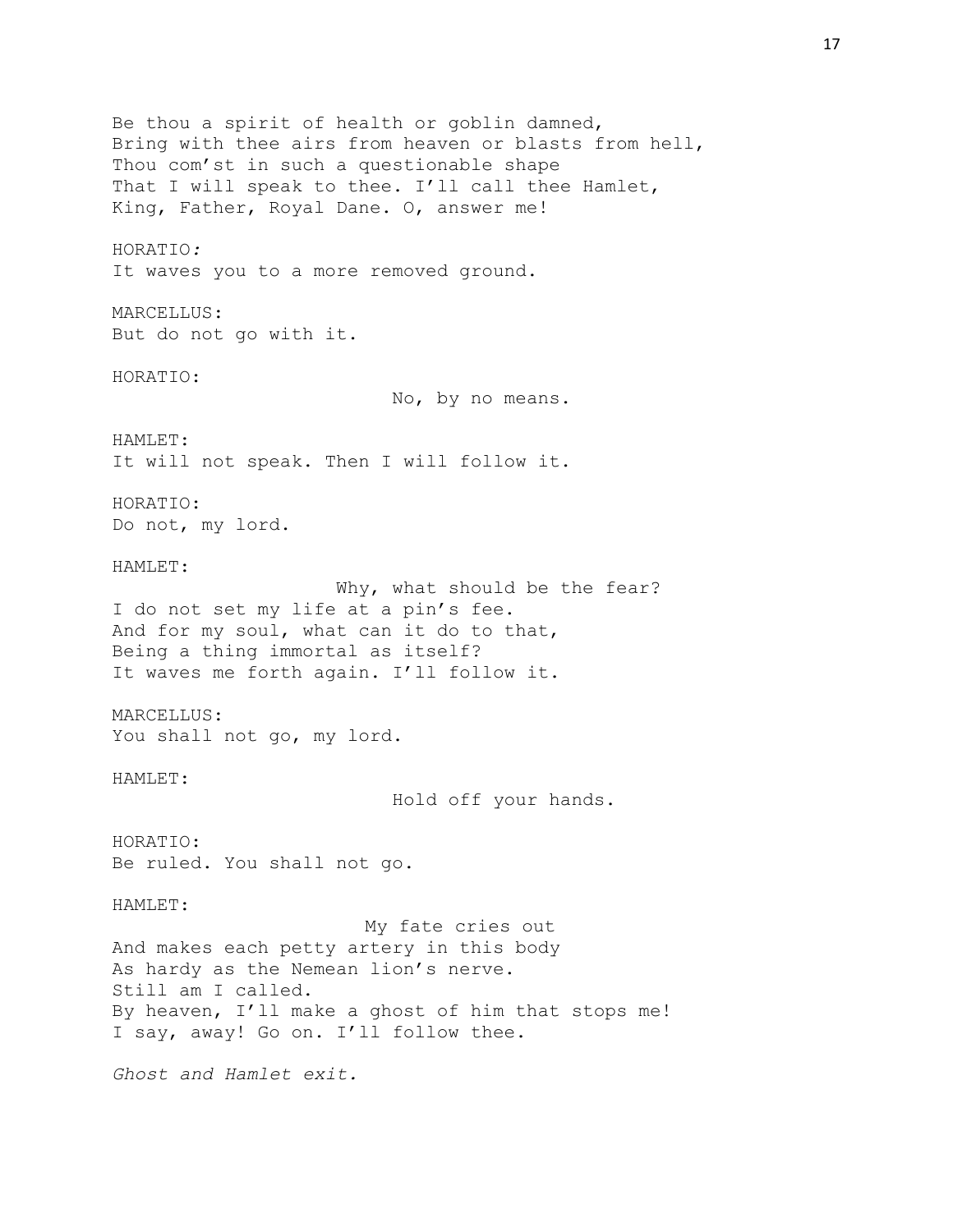HORATIO: To what issue will this come? MARCELLUS: Something is rotten in the state of Denmark. HORATIO: Nay, let's follow him. *They exit.*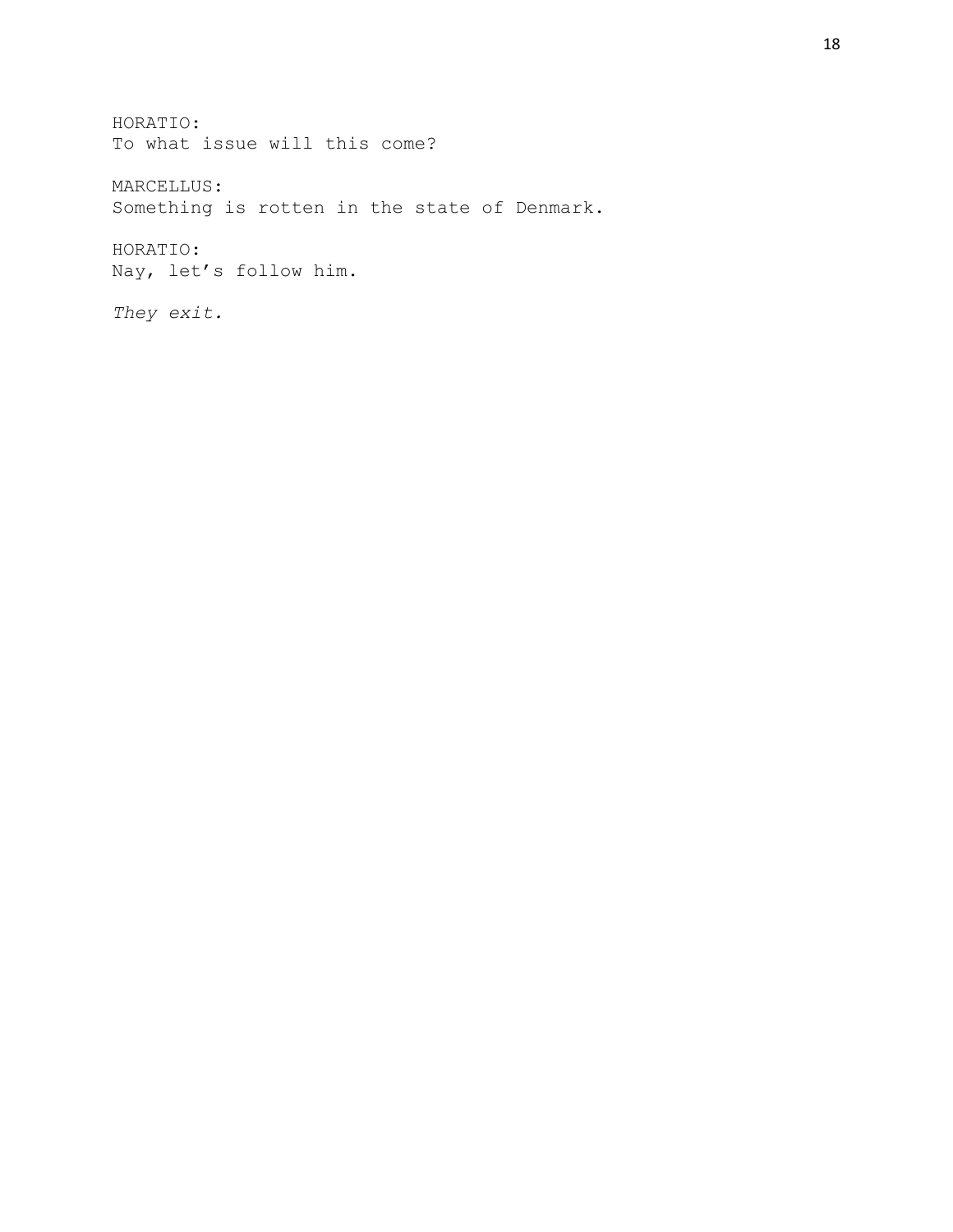*Enter Ghost and Hamlet.* Whither wilt thou lead me? Speak. I'll go no further. Speak. I am bound to hear.

GHOST: So art thou to revenge, when thou shalt hear. HAMLET: What? GHOST:

I am thy father's spirit, Doomed for a certain term to walk the night And for the day confined to fast in fires Till the foul crimes done in my days of nature Are burnt and purged away. List, list, O list! If thou didst ever thy dear father love --

HAMLET: O God!

**SCENE FIVE**

HAMLET:

GHOST: Mark me.

HAMLET:

GHOST: Revenge his foul and most unnatural murder.

HAMLET: Murder?

GHOST: Murder most foul, as in the best it is, But this most foul, strange, and unnatural.

HAMLET: Haste me to know't.

GHOST: Now, Hamlet, hear. 'Tis given out that, sleeping in my orchard, A serpent stung me. But know, thou noble youth,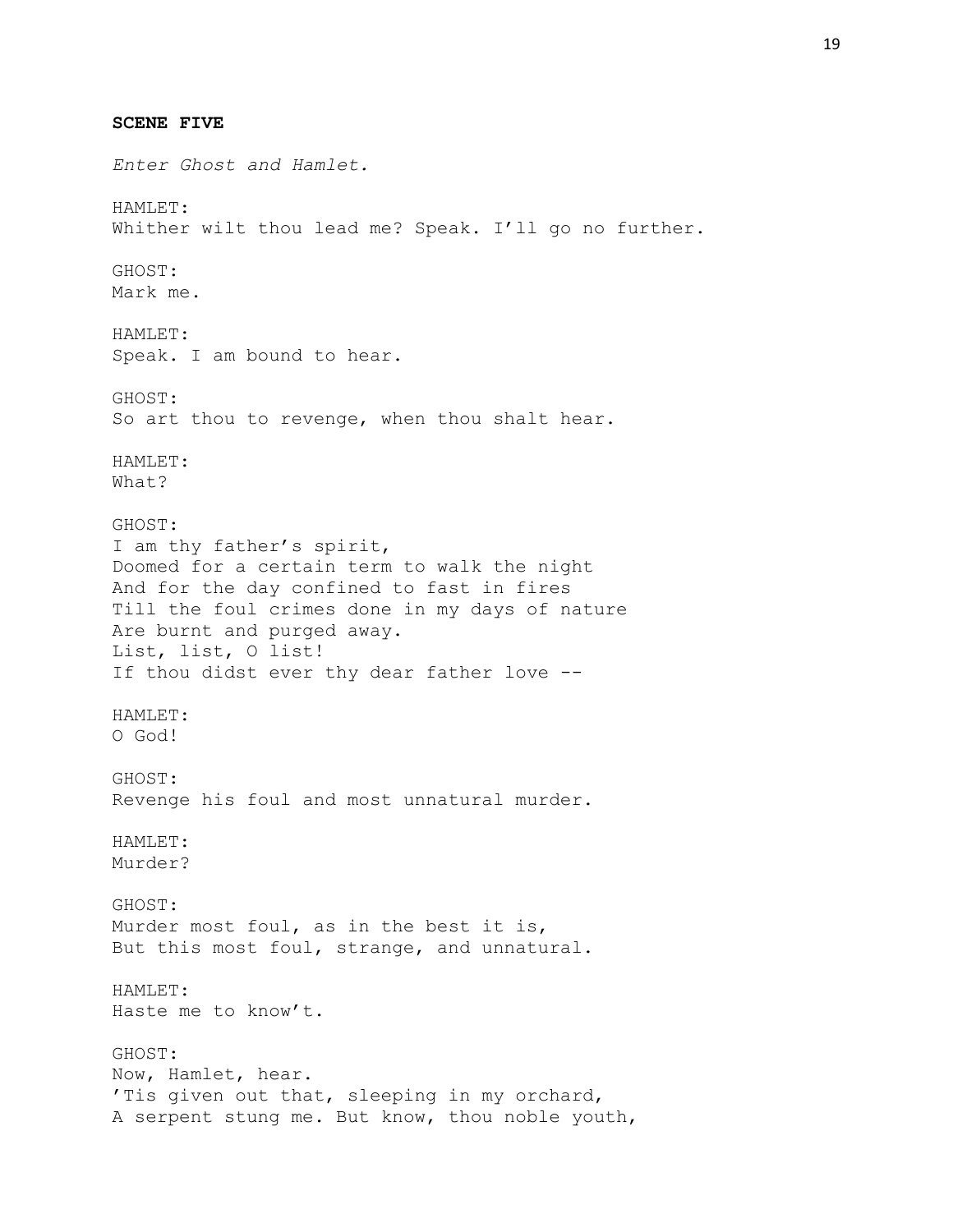The serpent that did sting thy father's life Now wears his crown. HAMLET: O, my prophetic soul! My uncle! GHOST: Ay, that incestuous, that adulterate beast, Won to his shameful lust The will of my most seeming-virtuous queen. O Hamlet, what a falling off was there! But soft, methinks I scent the morning air. Brief let me be. Sleeping within my orchard, My custom always of the afternoon, Upon my secure hour thy uncle stole, With juice of cursed hebona in a vial And in the porches of my ears did pour The leprous distilment. whose effect Holds such an enmity with blood of man That with a sudden vigor it doth rot The thin and wholesome blood. So did it mine! HAMLET: O horrible, O horrible, most horrible! GHOST: Thus was I, sleeping, by a brother's hand Of life, of crown, of queen at once dispatched. If thou hast nature in thee, bear it not. But, howsomever thou pursuet this act, Taint not thy mind, nor let thy soul contrive Against thy mother aught. Leave her to heaven. Fare thee well at once. Adieu, adieu. Hamlet. Remember me. *He exits.* HAMLET: O all you host of heaven! O Earth! What else? And shall I couple hell? O fie! Hold, hold, my heart, And you, my sinews, grow not instant old, But bear me stiffly up. Remember thee? Ay, thou poor ghost, whiles memory holds a seat In this distracted globe. Remember thee? Yes, by heaven! O most pernicious woman! O villain, villain, smiling, damned villain! My tables--meet it is I set it down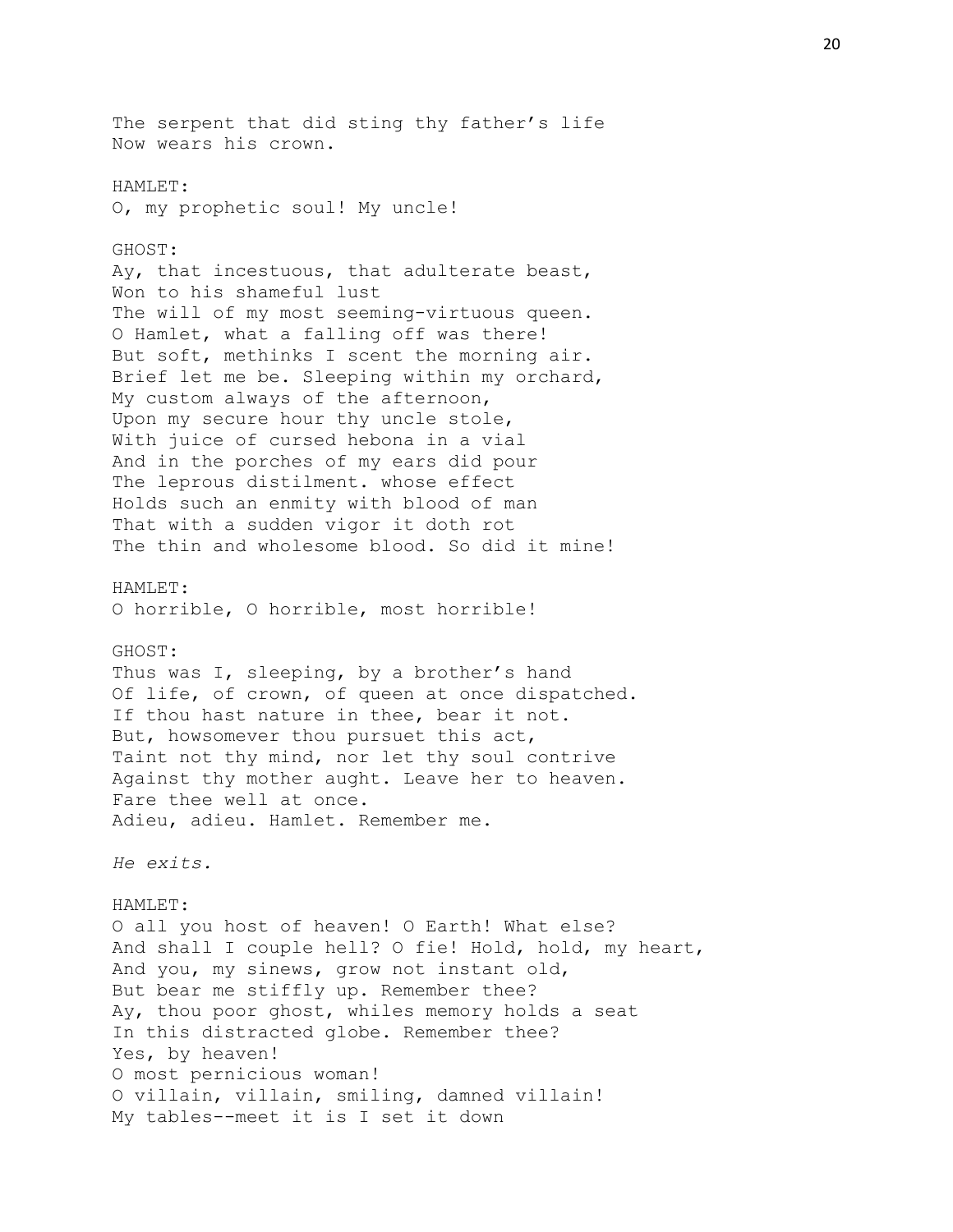That one may smile and smile and be a villain. At least I am sure it may be so in Denmark. So, uncle, there you are. Now to my word. It is adieu, adieu, remember me. I have sworn't. *Enter Horatio and Marcellus.* HORATIO: My lord, my lord! MARCELLUS: Lord Hamlet. HAMLET: So be it. MARCELLUS: How is't, my noble lord? HORATIO: What news, my lord? HAMLET: O, wonderful! HORATIO: Good my lord, tell it. HAMLET: No, you will reveal it. HORATIO: Not I, my lord, by heaven. MARCELLUS: Nor I, my lord. HAMLET: There's never a villain dwelling in all Denmark But he's an arrant knave. HORATIO: There needs no ghost, my lord, come from the grave To tell us this. HAMLET: Why, right, you are in the right.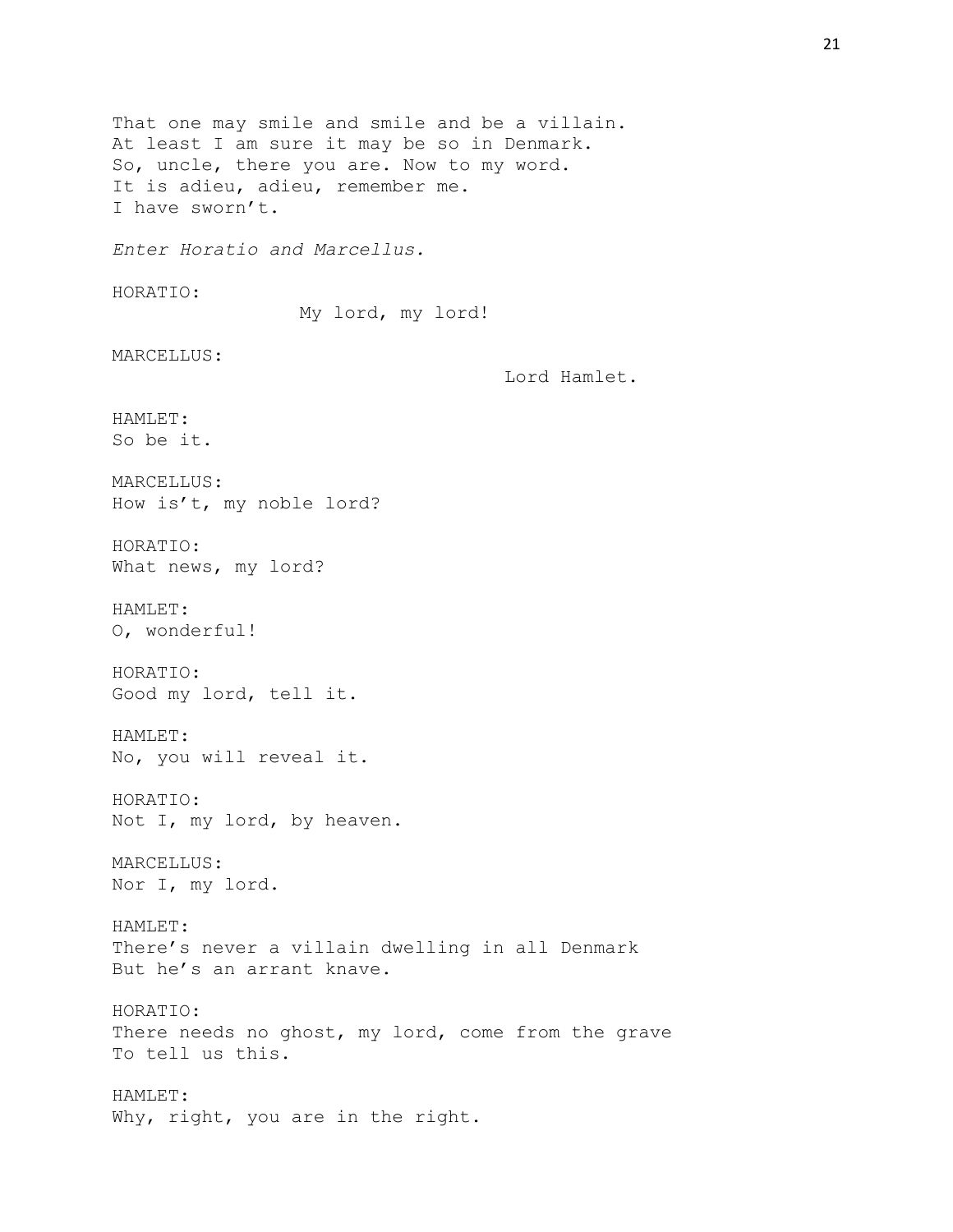And so, without more circumstance at all, I hold it fit that we shake hands and part. HORATIO: These are but wild and whirling words, my lord. HAMLET: Touching this vision here, It is an honest ghost--that let me tell you. And now, good friends, Never make known what you have seen tonight. HORATIO, MARCELLUS: My lord, we will not. HAMLET: Nay, but swear't. HORATIO: In faith, my lord, not I. MARCELLUS: Nor I, my lord, in faith. HAMLET: Upon my sword. GHOST [*off*]: Swear. HAMLET: Ha, ha, boy, sayst thou so? Come on, you hear this fellow in the cellarage. Consent to swear. GHOST [*off*]: Swear. HAMLET: Hic et ubique? Come hither, gentlemen. Swear by my sword Never to speak of this that you have heard. GHOST [*off*]: Swear by his sword. HAMLET: Well said, old mole!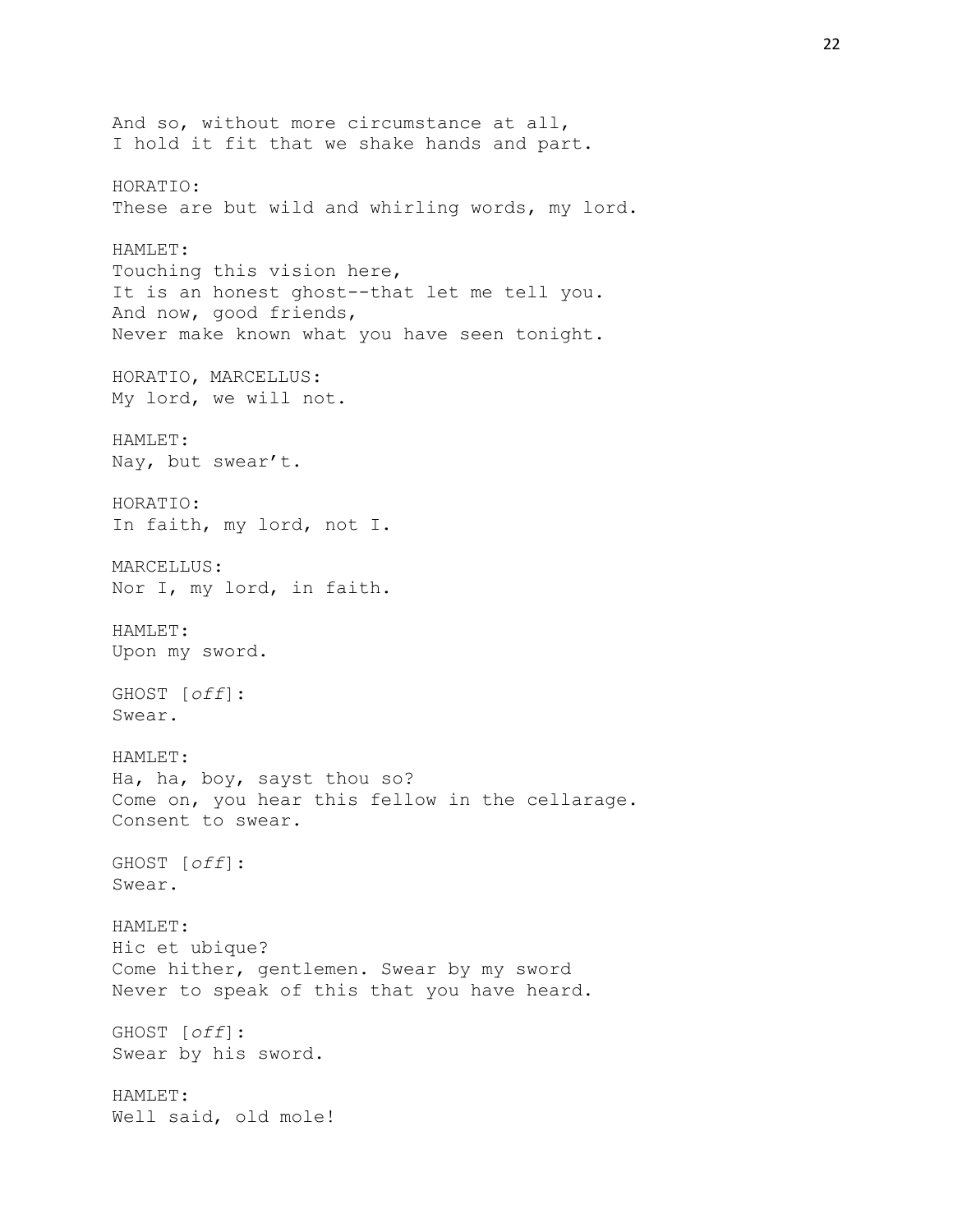HORATIO: O day and night, but this is wondrous strange. HAMLET: And therefore as a stranger give it welcome. There are more things in heaven and earth, Horatio, Than are dreamt of in your philosophy. But come. How strange or odd some'er I bear myself (As I perchance hereafter shall think meet To put an antic disposition on) That you, at such times seeing me, never shall, With arms encumbered thus, or this headshake, Or by pronouncing of some doubtful phrase, As well, well, we know, or we could an if we would, Or such ambiguous giving-out, to note That you know aught of me--this not to do, swear. GHOST [*off*]: Swear. HAMLET: Rest, rest, perturbed spirit.--So, gentlemen, Let us go in together. *All but Hamlet exit.* The time is out of joint. O cursed spite That ever I was born to set it right!

*He exits.*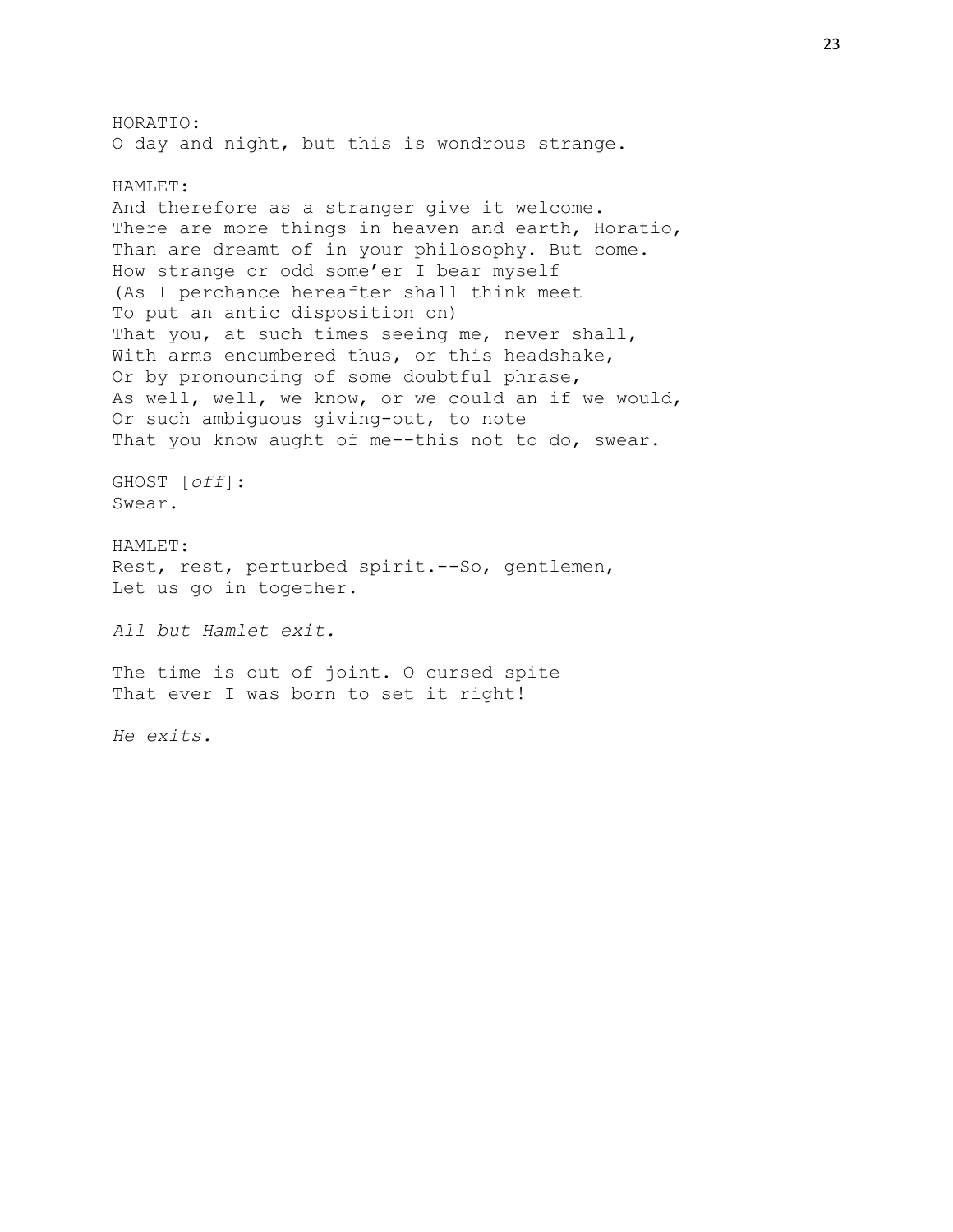**SCENE SIX** *Enter Polonius and Ophelia* POLONIUS: How now, Ophelia, what's the matter? OPHELIA: O, my lord, my lord, I have been so affrighted! POLONIUS: With what, i'th'name of God? OPHELIA: My lord, as I was sewing in my closet, Lord Hamlet, with his doublet all unbraced, Pale as his shirt, his knees knocking each other, And with a look so piteous in purport As if he had been loosed out of hell To speak of horrors--he comes before me. POLONIUS: Mad for thy love? OPHELIA: My lord, I do not know. POLONIUS: What said he? OPHELIA: He took me by the wrist and held me hard. Then goes he to the length of all his arm, And, falls to such perusal of my face As he would draw it. Long stayed he so. At last, a little shaking of mine arm, And thrice his head thus waving up and down, He raised a sigh so piteous and profound As it did seem to shatter all his bulk And end his being. That done, he lets me go. POLONIUS: This is the very ecstasy of love. What, have you given him any hard words of late? OPHELIA: No, my good lord, but as you did command I did repel his letters and denied His access to me.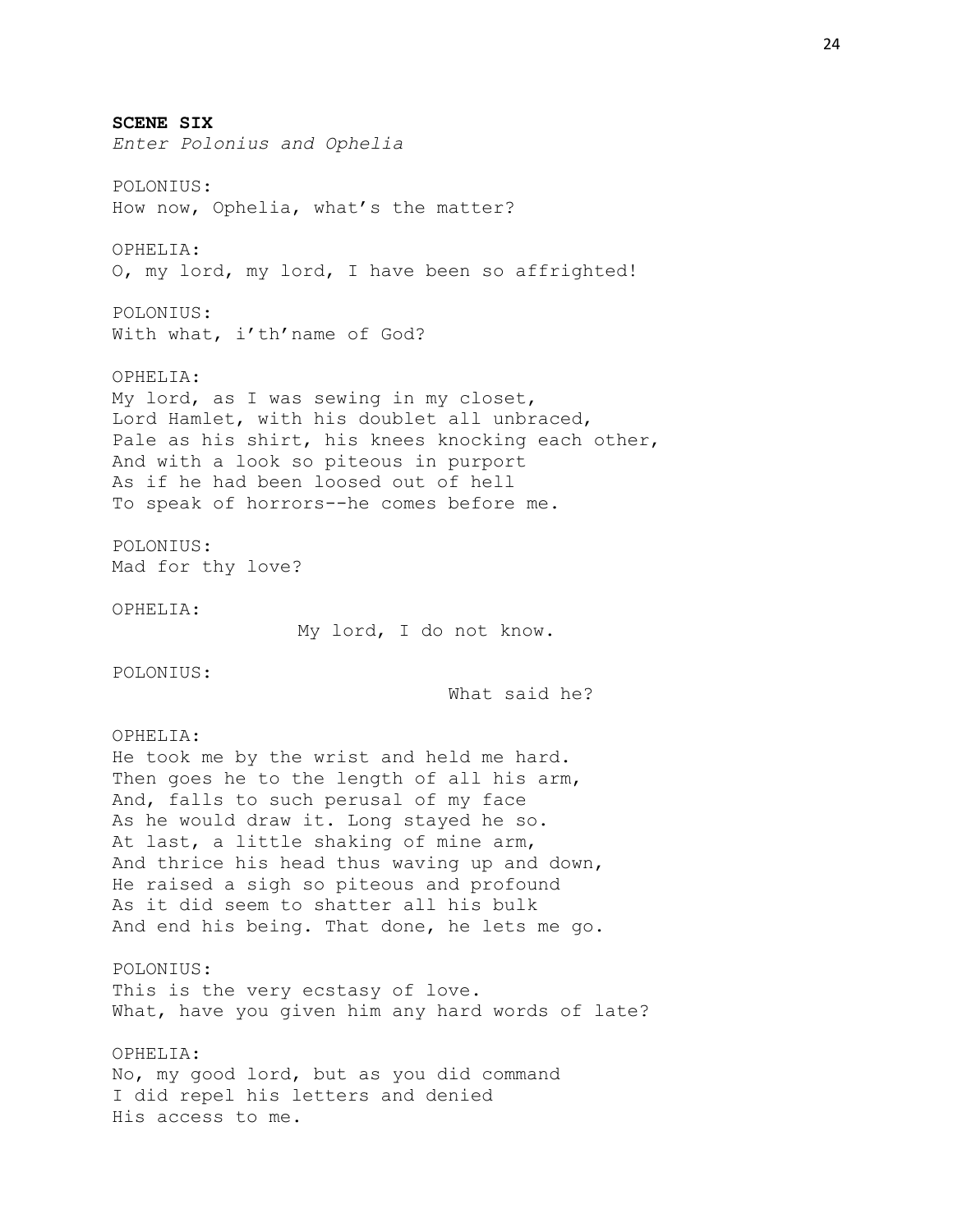POLONIUS:

That hath made him mad. Come, go we to the King. This must be known. Come.

*They exit.*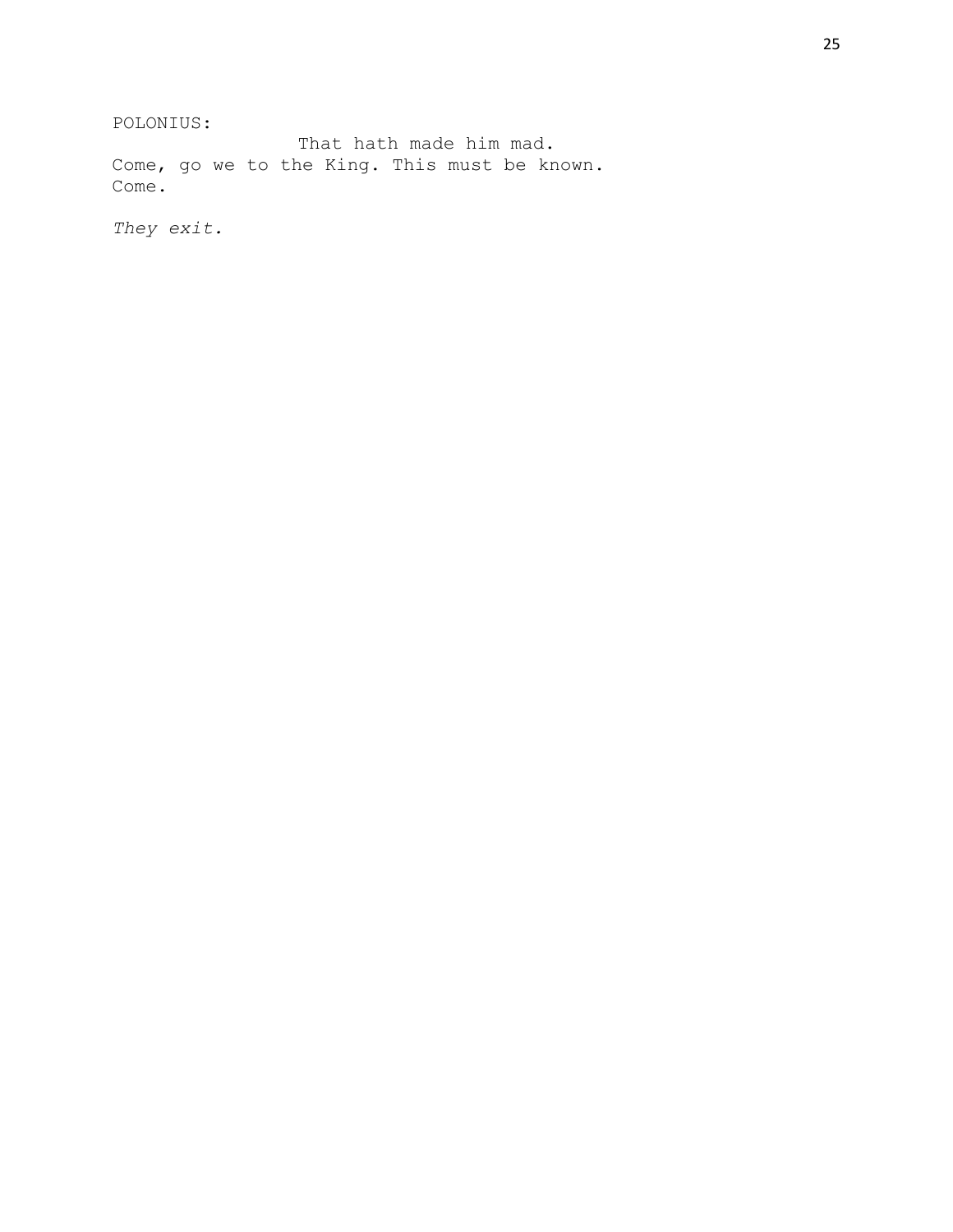**SCENE SEVEN** *Enter King and Queen, Rosencrantz and Guildenstern and Attendants.* KING'S MAN: Your majesties ... They are here my liege and lady. KING: Welcome, dear Rosencrantz and Guildenstern. Something have you heard Of Hamlet's transformation--so I call it, Sith nor th'exterior nor the inward man Resembles that it was. What it should be, More than his father's death, that thus hath put him So much from th'understanding of himself I cannot dream of. I entreat you both That, being of so young days brought up with him You draw him on to pleasures, and you gather So much as from occasion you may glean, Whether aught to us unknown afflicts him thus That, opened, lies within our remedy. QUEEN: Good gentles both, he hath much talked of you, And sure I am two friends there are not living To whom he more adheres. ROSENCRANTZ: Both your Majesties Might, by the sovereign power you have of us, Put your dread pleasures more into command Than to entreaty. GUILDENSTERN: But we both obey, And here give up ourselves in the full bent. To lay our service freely at your feet, To be commanded. KING: Thanks, Rosencrantz and gentle Guildenstern. QUEEN: Thanks, Guildenstern and gentle Rosencrantz. ROSENCRANTZ: People always mix us up.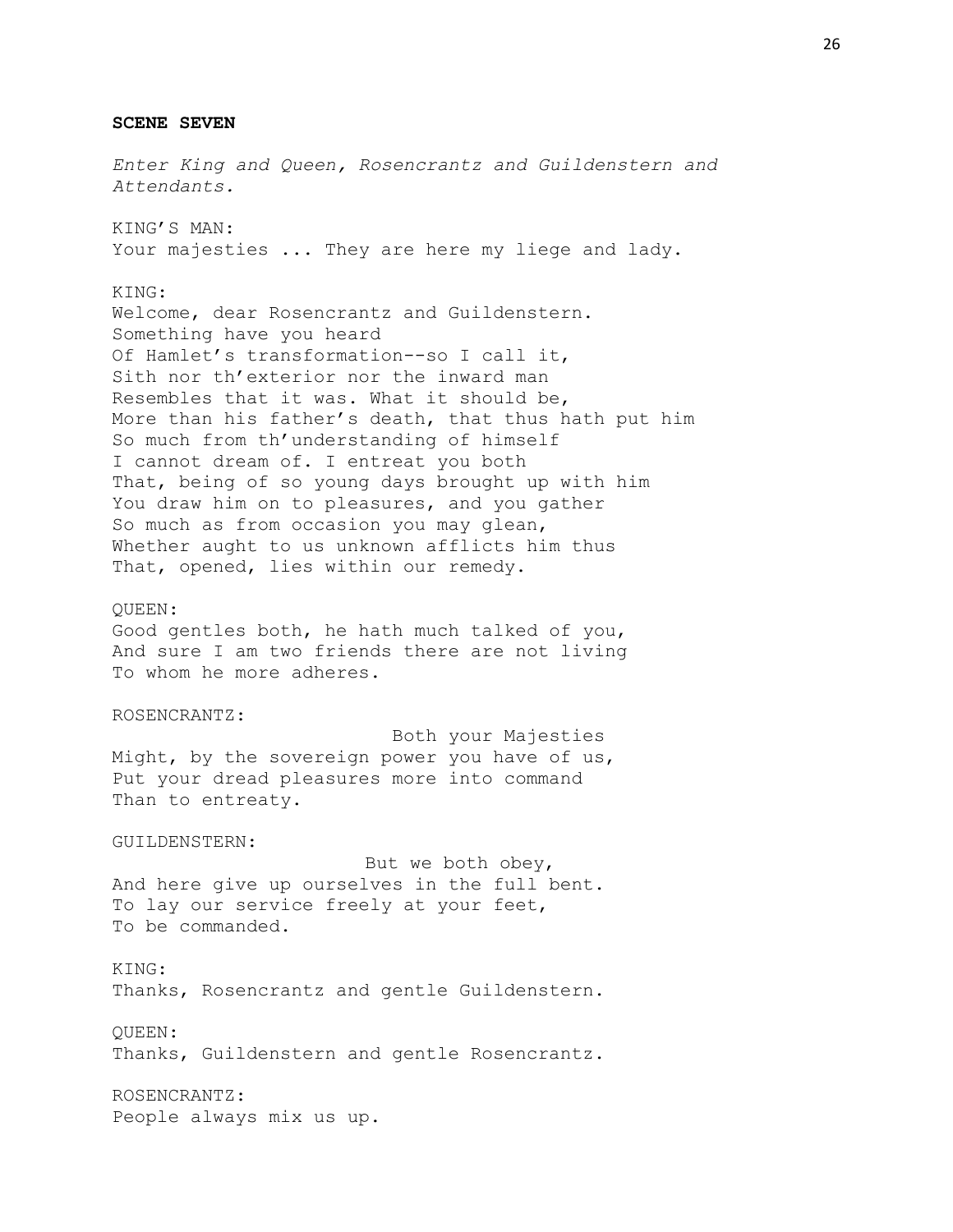QUEEN: And I beseech you instantly to visit My too much changed son. GUILDENSTERN: Heavens make our presence and our practices Pleasant and helpful to him! QUEEN: Ay, amen! *Rosencrantz and Guildenstern exit. Enter Polonius.* POLONIUS: My liege, and madam, I do think that I have found The very cause of Hamlet's lunacy. KING: Thou still hath been the father of good news! O, speak of that! That do I long to hear. QUEEN: I doubt it is no other but the main: His father's death and our o'erhasty marriage. POLONIUS: To expostulate What majesty should be, what duty is, Why day is day, night night, and time is time Were nothing but to waste night, day, and time. Therefore, since brevity is the soul of wit, And tediousness the limbs and outward flourishes, I will be brief. Your noble son is mad. KING: What? QUEEN: Mad? POLONIUS: Mad call I it, for, to define true madness, What is't but to be nothing else but mad? But let that go. QUEEN: More matter with less art.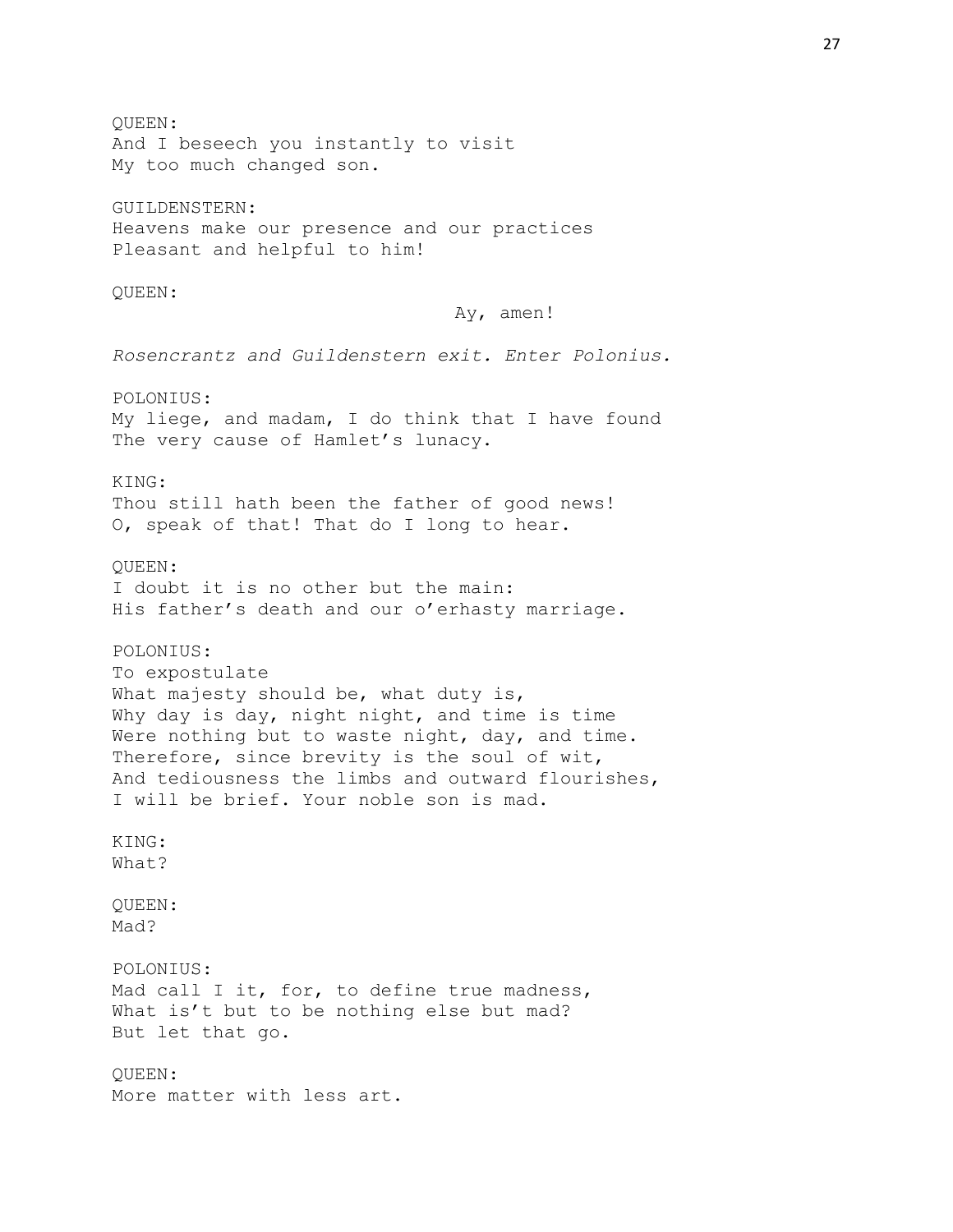POLONIUS: Madam, I swear I use no art at all. That he's mad, 'tis true; 'tis true 'tis pity, And pity 'tis 'tis true--a foolish figure But farewell it, for I will use no art. Perpend. Ophelia: come hither. OPHELIA: My lord. POLONIUS: I have a daughter (have while she is mine) Who, in her duty and obedience, mark, Hath given me this. *[Reads a letter] To the celestial, and my soul's idol, the most beautified Ophelia--* That's an ill phrase, a vile phrase; beautified is a vile phrase. But you shall hear. Thus: *[Reads] In her excellent white bosom, etc.* QUEEN: Came this from Hamlet to her? POLONIUS: Good madam, stay awhile. I will be faithful. *[Reads] Doubt thou the stars are fire, Doubt that the sun doth move, Doubt truth to be a liar, But never doubt I love. O dear Ophelia, I am ill at these numbers, but that I love thee best, O most best, believe it. Adieu. Thine evermore, most dear lady, whilst this machine is to him, Hamlet.* KING: But how hath she received his love? POLONIUS: What do you think of me? KING: As of a man faithful and honorable. POLONIUS: I would fain prove so. But what might you think, When I had seen this hot love on the wing, what might you, Or my dear Majesty your queen here, think, If I had looked upon this love with idle sight? What might you think? No, I went round to work.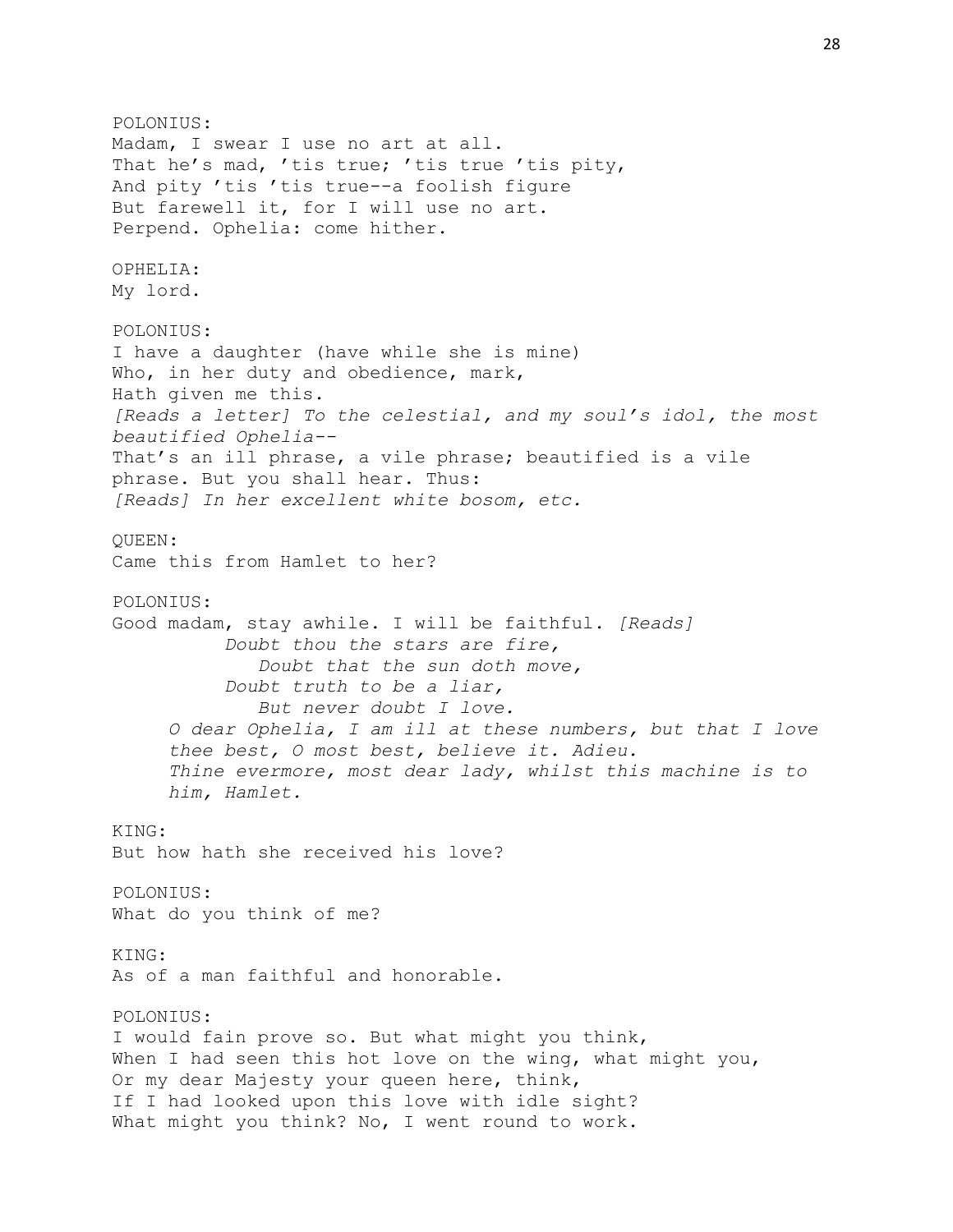I prescripts gave her, That she should lock herself from his resort; Which done, she took the fruits of my advice, And he, repelled (a short tale to make), Fell into a sadness, thence into a weakness, Thence to a lightness, and, by this declension, Into the madness wherein now he raves And all we mourn for. KING: Do you think 'tis this? QUEEN: It may be, very like. KING: How may we try it further? POLONIUS: I have closely sent for Hamlet hither, That he, as 'twere by accident may here Affront Ophelia. Be you and I behind an arras now. Mark the encounter. If he love her not, And be not from his reason fall'n thereon, Let me be no assistant for a state But keep a farm and carters. KING: We will try it. Sweet Gertrude, leave us now. QUEEN: I shall obey you. And for your part, Ophelia, I do wish That your good beauties be the happy cause Of Hamlet's wildness. OPHELIA: Madam, I wish it so. *Queen exits.* POLONIUS: Ophelia, walk you here. Read on this book, That show of such an exercise may color Your loneliness. I hear him coming. Let's withdraw, my lord. *They withdraw. Enter Hamlet.*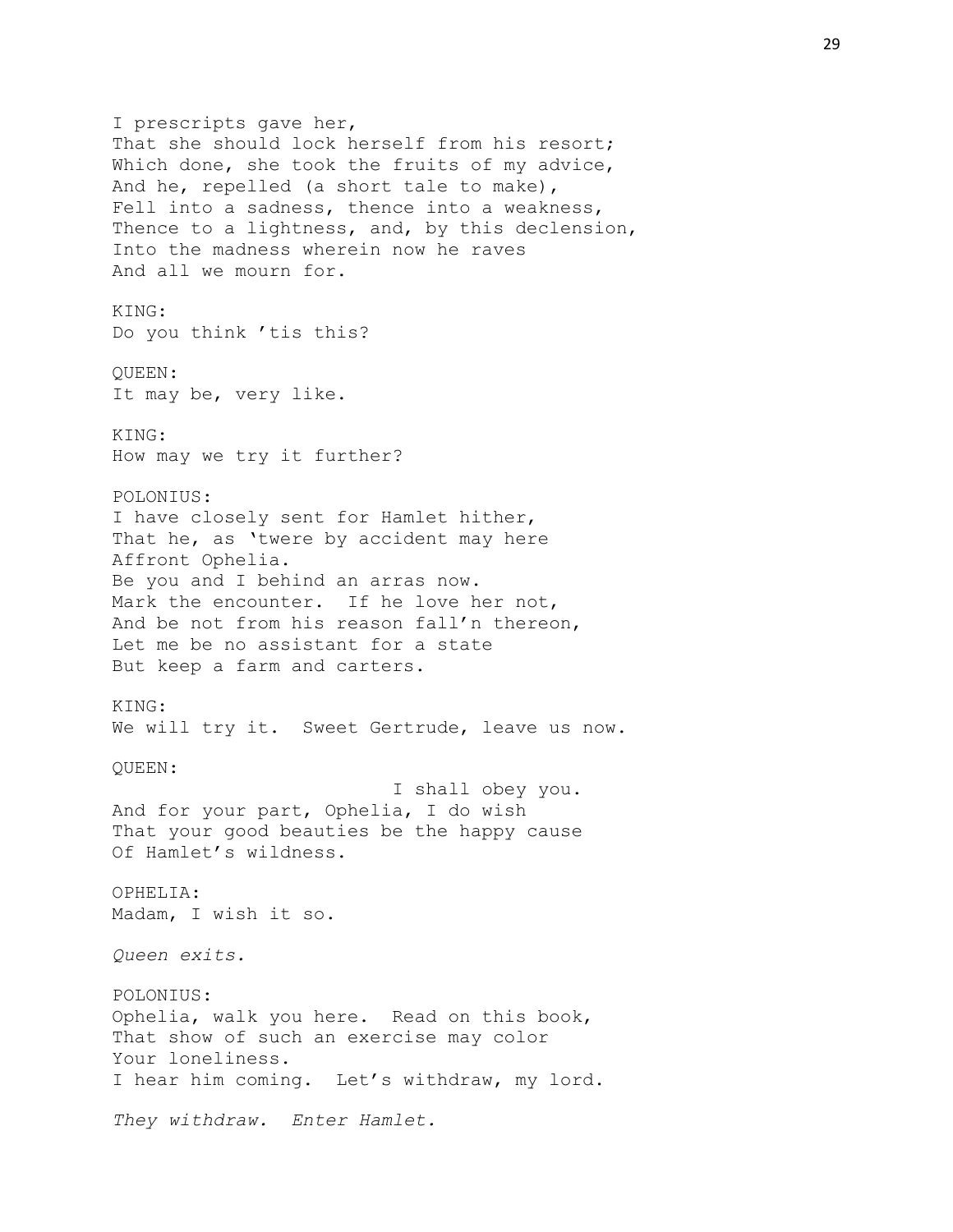#### HAMLET:

To be or not to be, that is the question: Whether 'tis nobler in the mind to suffer The slings and arrows of outrageous fortune, Or to take arms against a sea of troubles And, by opposing, end them. To die, to sleep-- No more, and by a sleep to say we end The heartache and the thousand natural shocks That flesh is heir to: 'tis a consummation Devoutly to be wished. To die, to sleep; To sleep, perchance to dream. Ay, there's the rub, For in that sleep of death what dreams may come, When we have shuffled off this mortal coil, Must give us pause. There's the respect That makes calamity of so long life. For who would bear the whips and scorns of time, Th'oppressor's wrong, the proud man's contumely, The pangs of despised love, the law's delay, The insolence of office, and the spurns That patient merit of th'unworthy takes, When he himself might his quietus make With a bare bodkin? Who would fardels bear, To grunt and sweat under a weary life, But that the dread of something after death, The undiscovered country from whose bourn No traveler returns, puzzles the will And makes us rather bear those ills we have Than fly to others that we know not of? Thus conscience does make cowards of us all, And thus the native hue of resolution Is sicklied o'er with the pale cast of thought, And enterprises of great pitch and moment With this regard their currents turn awry And lose the name of action. Soft you now, The fair Ophelia. OPHELIA:

My lord.

HAMLET: Nymph, in thy orisons Be all my sins remembered.

OPHELIA:

Good my lord, How does your Honor for this many a day?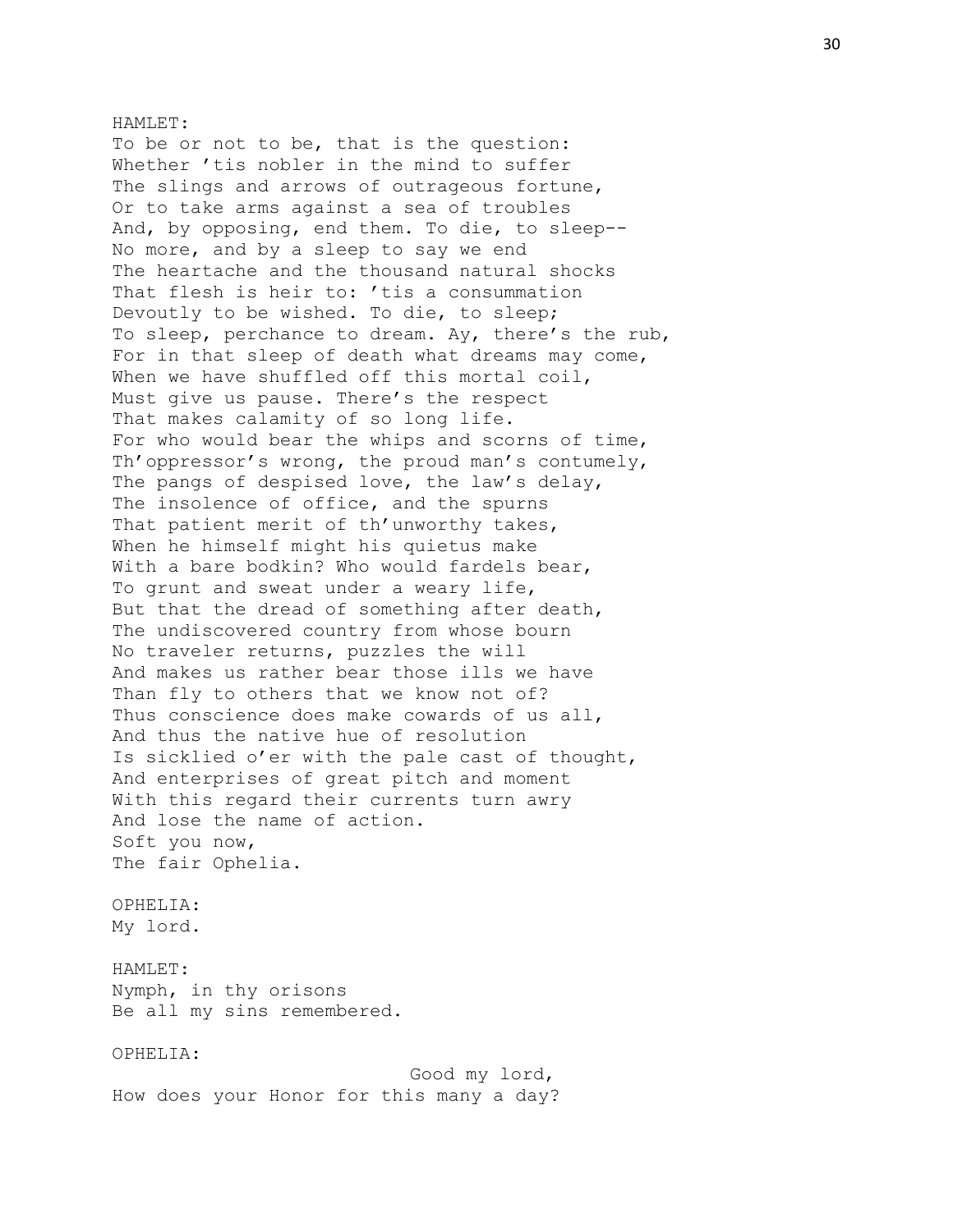HAMLET: I humbly thank you, well. OPHELIA: My lord, I have remembrances of yours That I have longed long to redeliver. I pray you now receive them. HAMLET: No, not I. I never gave you aught. OPHELIA: My honored lord, you know right well you did, And with them words of so sweet breath composed As made the things more rich. Their perfume lost, Take these again. There, my lord. HAMLET: I did love you once. OPHELIA: Indeed, my lord, you made me believe so. HAMLET: You should not have believed me. I loved you not. OPHELIA: I was the more deceived. HAMLET: Get thee to a nunnery. Why wouldst thou be a breeder of sinners? I am myself indifferent honest but yet I could accuse me of such things that it were better my mother had not borne me: I am very proud, revengeful, ambitious. What should such fellows as I do crawling between earth and heaven? We are arrant knaves all; believe none of us. Go thy ways to a nunnery. Where's your father? OPHELIA: He... At home, my lord. HAMLET: Let the doors be shut upon him that he may play the fool nowhere but in's own house. Farewell. OPHELIA: O!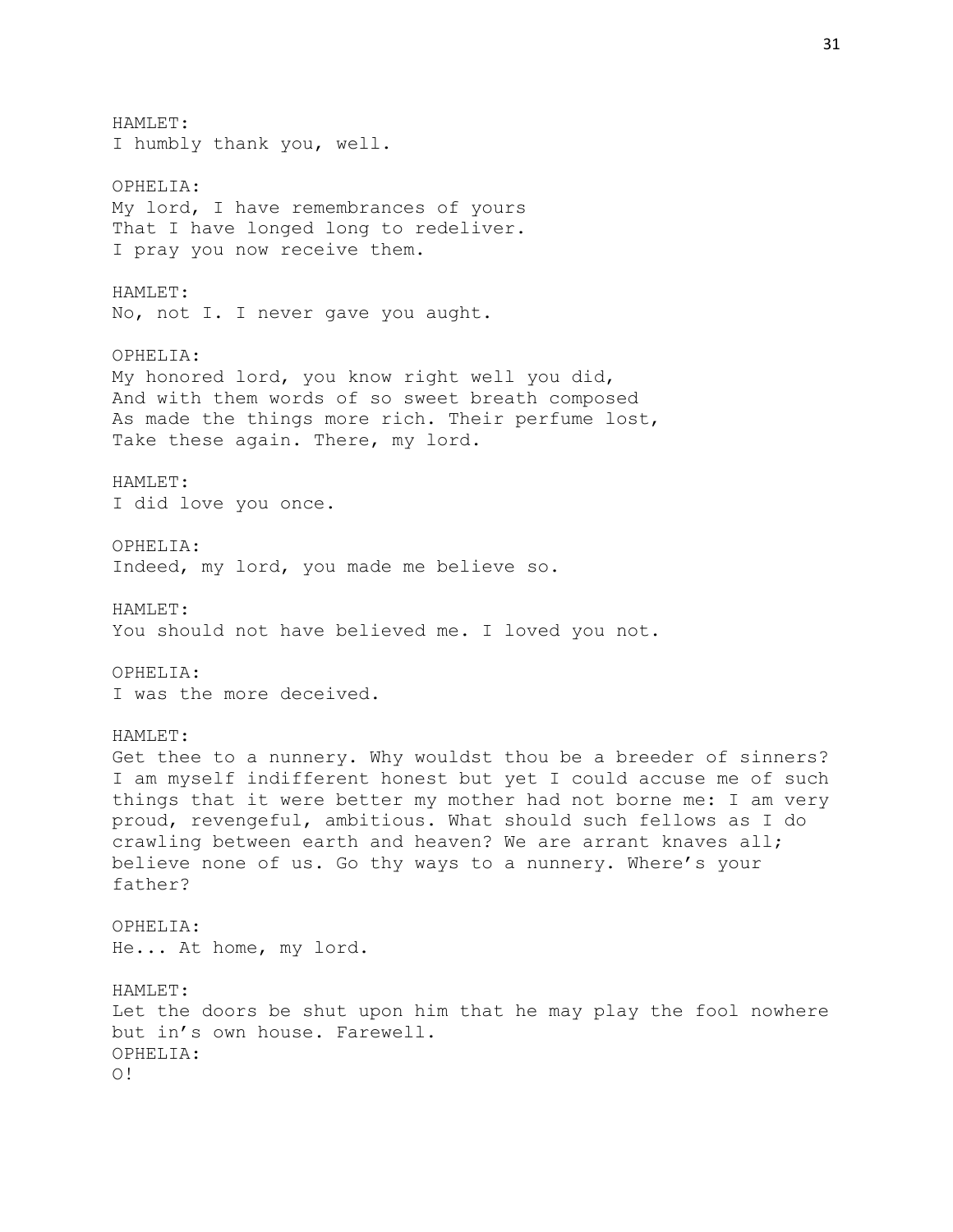HAMLET: If thou dost marry, I'll give thee this plague for thy dowry: be thou as chaste as ice, as pure as snow, thou shalt not escape calumny. Get thee to a nunnery. Go. Or if thou wilt needs marry, marry a fool, for wise men know well enough what monsters you make of them. To a nunnery, go, and quickly too. Farewell. OPHELIA: Heavenly powers, restore him! HAMLET: I have heard of your paintings too, well enough. God hath given you one face, and you make yourselves another. You jig and amble, and you lisp; you nickname God's creatures and make your wantonness your ignorance. Go to, I'll no more on't. It hath made me mad. I say we will have no more marriage. Those that are married already, all but one, shall live. The rest shall keep as they are. To a nunnery, go. *He exits.* OPHELIA: O, what a noble mind is here o'erthrown! The courtier's, soldier's, scholar's, eye, tongue, sword, The glass of fashion and the mold of form, Th'observed of all observers, quite, quite down! And I, of ladies most deject and wretched, Now see that noble and most sovereign reason, Like sweet bells jangled, out of tune and harsh. O, woe is me T'have seen what I have seen, see what I see! KING: [*advancing with Polonius*] Love? His affections do not that way tend; Nor what he spake was not like madness. POLONIUS: Yet I do believe The origin and commencement of his grief Sprung from neglected love.-- KING: But look where sadly the poor wretch comes. POLONIUS: Away, I do beseech you. I'll board him presently.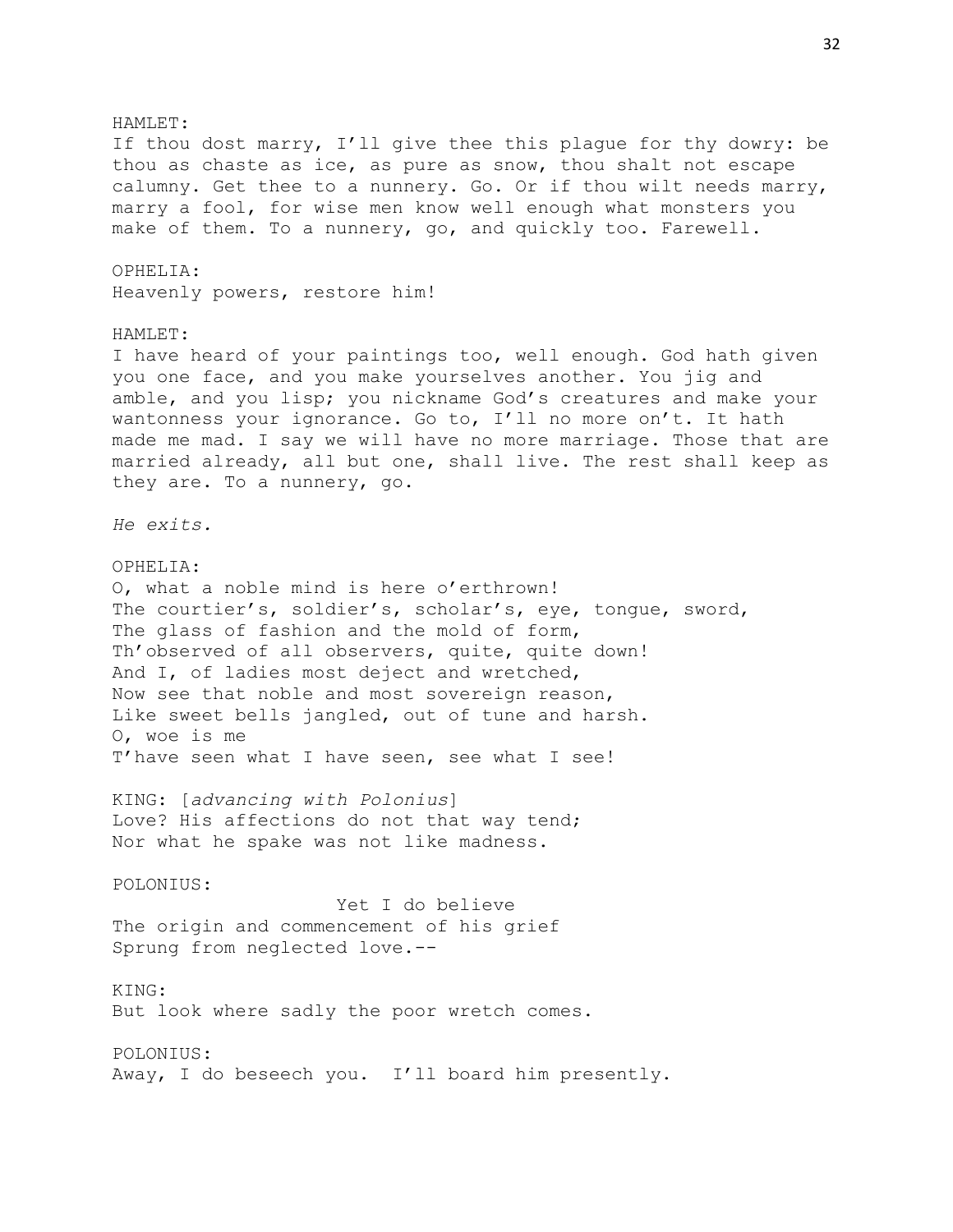KING: I shall do so. Madness in great ones must not unwatched go. *King exits.* POLONIUS: How now, Ophelia? You need not tell us what Lord Hamlet said. We heard it all. *Ophelia exits. Enter Hamlet.* POLONUIS: How does my good Lord Hamlet? HAMLET: Well, God-a-mercy. POLONIUS: Do you know me, my lord? HAMLET: Excellent well. You are a fishmonger. POLONIUS: Not I, my lord. HAMLET: Then I would you were so honest a man. POLONIUS: Honest, my lord? HAMLET: Ay, sir. To be honest, as this world goes, is to be one man picked out of ten thousand. Have you a daughter? POLONIUS: I have, my lord. HAMLET: Let her not walk i'th'sun. Conception is a blessing, but, as your daughter may conceive, friend, look to't. POLONIUS*:* Still harping on my daughter. What do you read, my lord?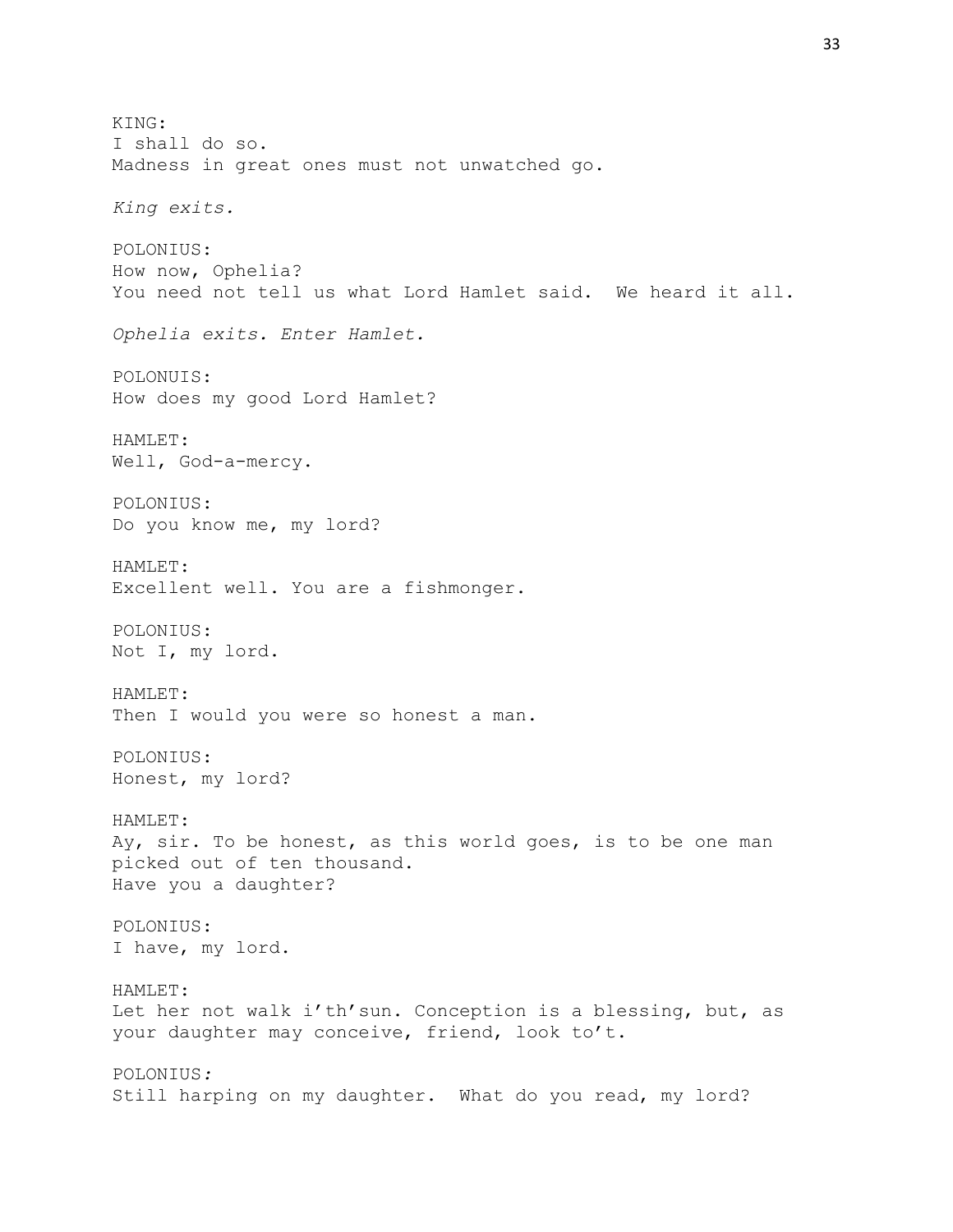HAMLET: Words, words, words. POLONIUS: What is the matter, my lord? HAMLET: Between who? POLONIUS: I mean the matter that you read, my lord. HAMLET: Slanders, sir; for the satirical rogue says here that old men have gray beards, that their faces are wrinkled, and that they have a plentiful lack of wit; all which, sir, though I most powerfully and potently believe, yet I hold it not honesty to have it thus set down; for yourself, sir, shall grow old as I am, if, like a crab, you could go backward. POLONIUS*:* Though this be madness, yet there is method in't.--Will you walk out of the air, my lord? HAMLET: Into my grave? POLONIUS: Indeed, that's out of the air.*--*How pregnant sometimes his replies are!--My lord, I will take my leave of you. HAMLET: You cannot, sir, take from me anything that I will more willingly part withal. Except my life, except my life, except my life. POLONIUS: Fare you well, my lord. HAMLET*:* These tedious old fools. *Enter Rosencrantz and Guildenstern.* ROSENCRANTZ: God save you, sir. POLONIUS: You go to seek the Lord Hamlet. There he is.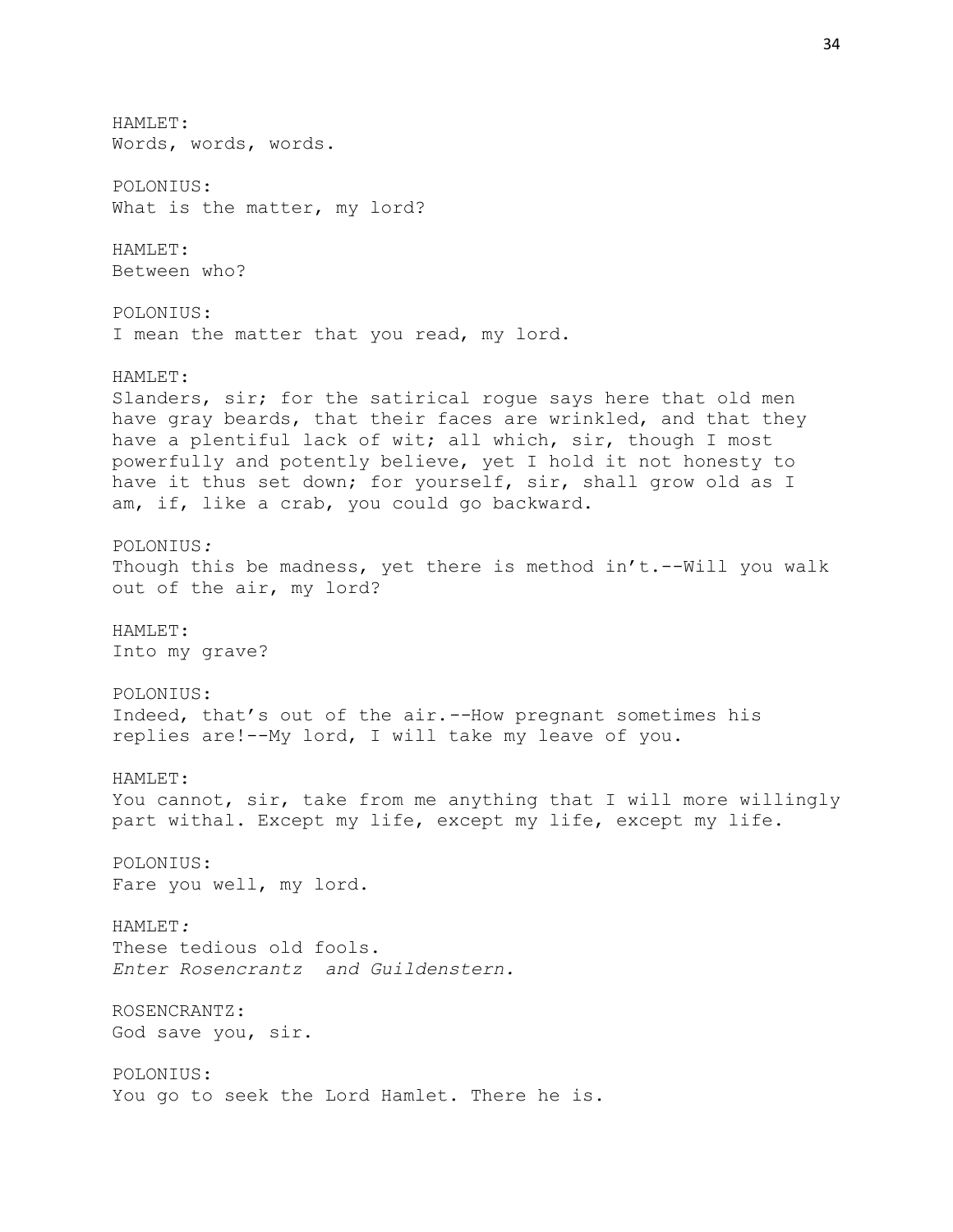*POLONIUS exits.* GUILDENSTERN: My honored lord. ROSENCRANTZ: My most dear lord. HAMLET: My excellent good friends! How dost thou, Guildenstern? Ah, Rosencrantz! Good friends, how do you both? ROSENCRANTZ: As the indifferent children of the earth. GUILDENSTERN: Happy in that we are not overhappy. On fortune's cap we are not the very button. HAMLET: What news? What have you, my good friends, deserved at the hands of Fortune that she sends you to prison hither? GUILDENSTERN: Prison, my lord? HAMLET: Denmark's a prison. ROSENCRANTZ: We think not so, my lord. HAMLET: Why, then, 'tis none to you, for there is nothing either good or bad but thinking makes it so. To me, it is a prison. ROSENCRANTZ: Why, then, your ambition makes it one. 'Tis too narrow for your mind. HAMLET: O God, I could be bounded in a nutshell and count myself a king of infinite space, were it not that I have bad dreams. But, in the beaten way of friendship, what make you at Elsinore? ROSENCRANTZ: To visit you, my lord, no other occasion.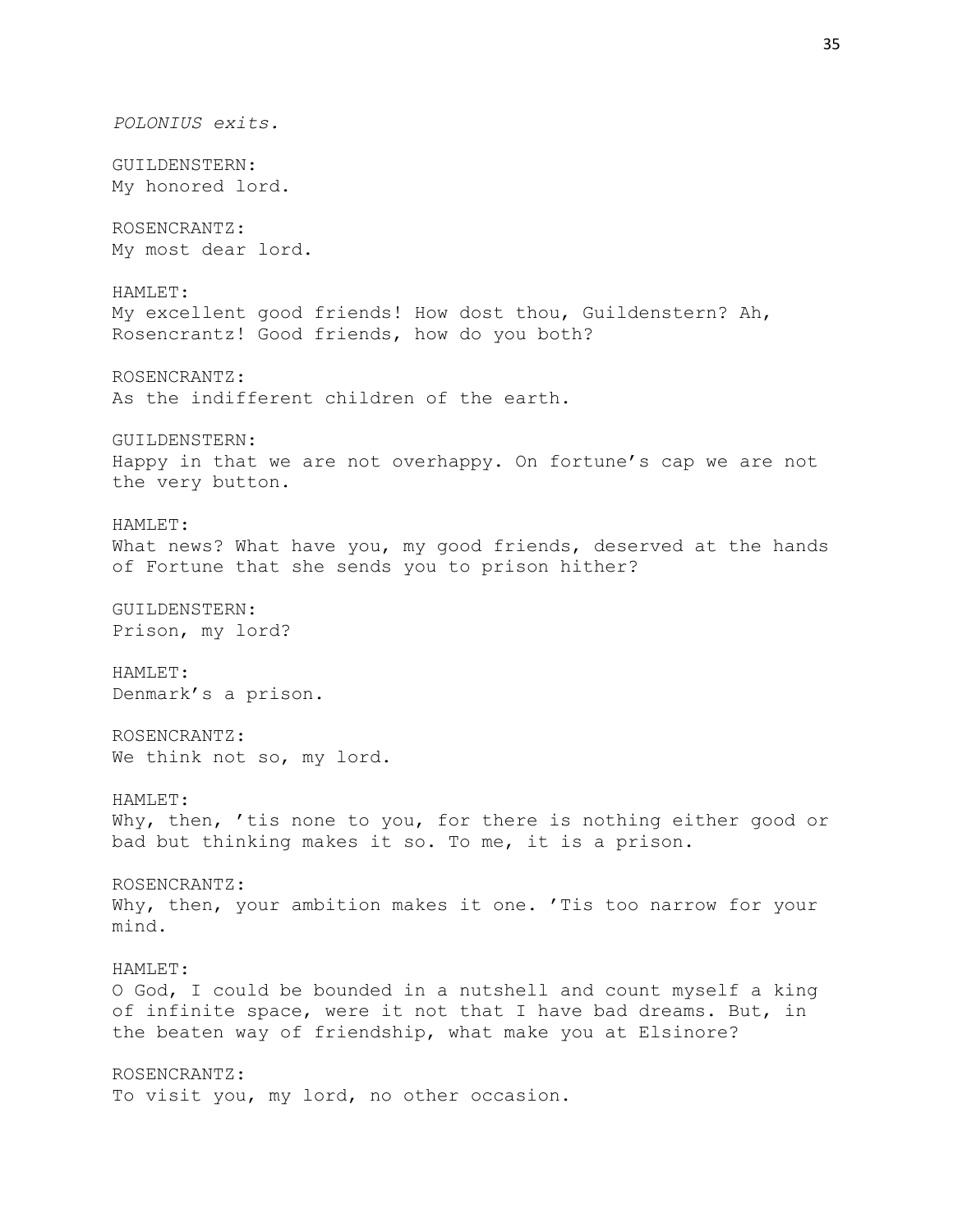HAMLET: Were you not sent for? Is it your own inclining? Is it a free visitation? Come, come; nay, speak. I know the good king and queen have sent for you. ROSENCRANTZ: To what end, my lord? HAMLET: That you must teach me. Be even and direct with me whether you were sent for or no. ROSENCRANTZ: What say you? HAMLET*:* Nay, then. If you love me, hold not off. GUILDENSTERN: My lord, we were sent for. HAMLET: I will tell you why. I have of late, but wherefore I know not, lost all my mirth, forgone all custom of exercise, and, indeed, it goes so heavily with my disposition that this goodly frame, the Earth, seems to me a sterile promontory; this most excellent canopy, the air, look you, this brave o'erhanging firmament, this majestical roof, fretted with golden fire--why, it appeareth nothing to me but a foul and pestilent congregation of vapors. What a piece of work is a man, how noble in reason, how infinite in faculties, in form and moving how express and admirable; in action how like an angel, in apprehension how like a god: the beauty of the world, the paragon of animals, and yet, to me, what is this quintessence of dust? Man delights not me, no, nor women neither, though by your smiling you seem to say so. ROSENCRANTZ: My lord, there was no such stuff in my thoughts. HAMLET: Why did you laugh, then, when I said man delights not me? ROSENCRANTZ: To think, my lord, if you delight not in man, what Lenten entertainment the players shall receive from you. Hither are they coming to offer you service.

36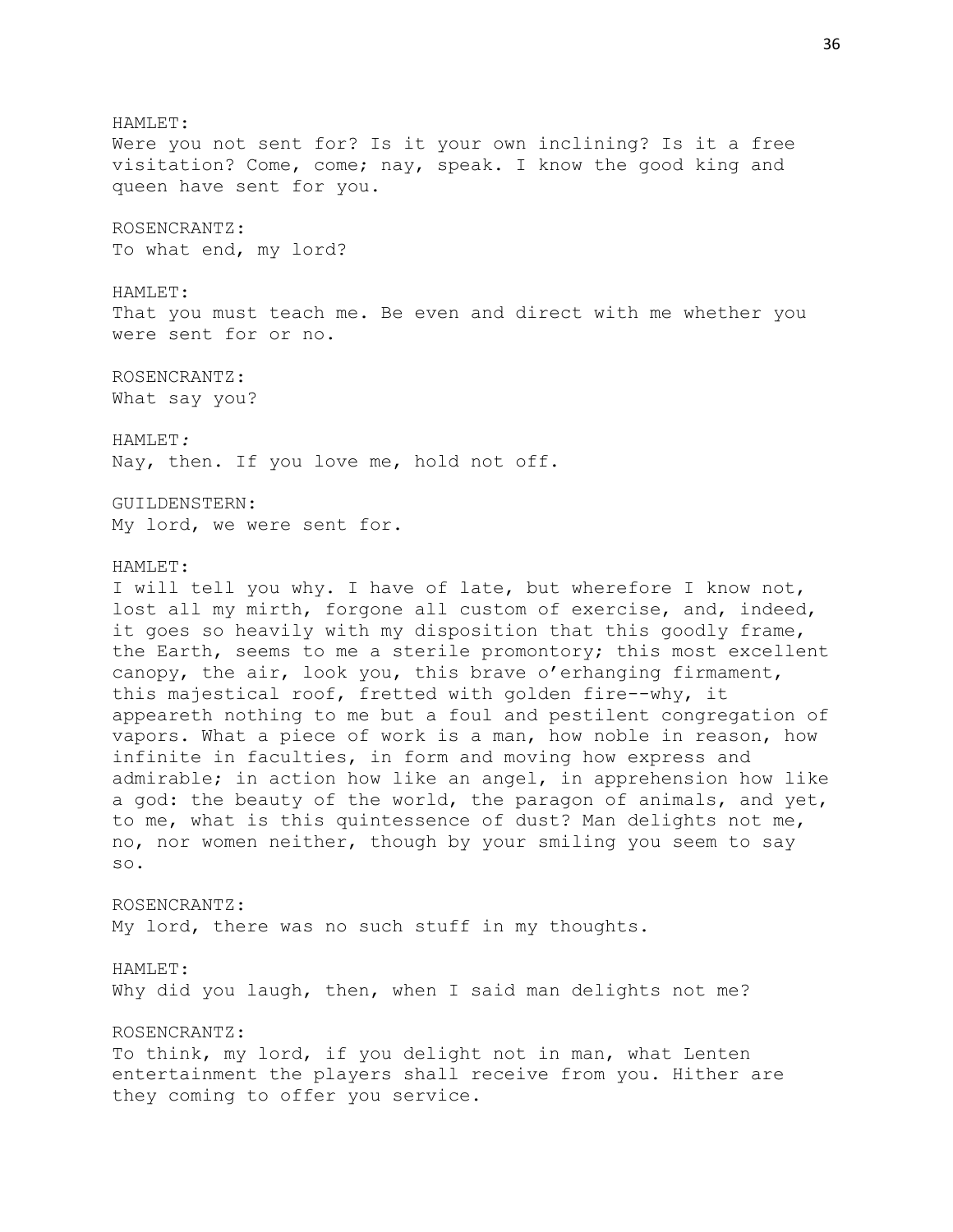HAMLET: He that plays the king shall be welcome. GUILDENSTERN: There are the players. HAMLET: Gentles both, you are welcome to Elsinore. But my uncle-father and aunt-mother are deceived. GUILDENSTERN: In what, my dear lord? HAMLET: I am but mad north-north-west. When the wind is southerly, I know a hawk from a handsaw. *Enter Polonius.* POLONIUS: The actors are come hither, my lord. Upon my honor, the best actors in the world, either for tragedy, comedy, history, pastoral, pastoral-comical, historical-pastoral, tragicalhistorical, tragical-comical-historical-pastoral, scene individable, or poem unlimited. Seneca cannot be too heavy, nor Plautus too light. These are the only men. HAMLET: O Jephthah, judge of Israel, what a treasure hadst thou! POLONIUS: What a treasure had he, my lord? HAMLET: *One fair daughter, and no more, The which he loved passing well.* POLONIUS*:* Still on my daughter. *Enter the Players.* HAMLET: But look where my abridgment comes. You are welcome, masters; welcome all--0 my old friend! PLAYER KING: Your lordship.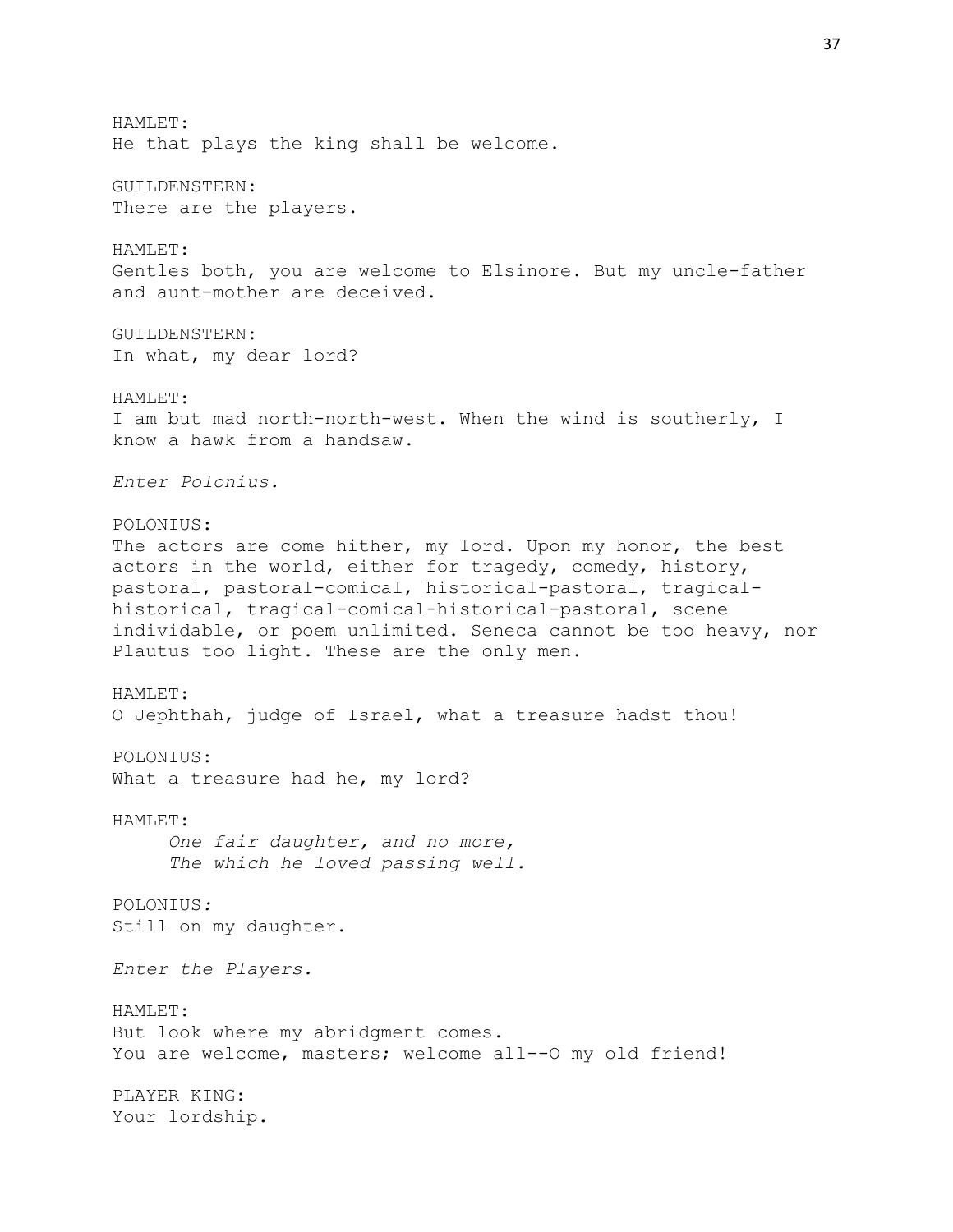HAMLET: I am glad to see thee well. What, my young lady and mistress! PLAYER QUEEN: My lord. HAMLET: Masters, you are all welcome. PLAYER PROLOGUE, PLAYER LUCIANUS: My lord. HAMLET: Come, give us a taste of your quality. Come, a passionate speech. PLAYER KING: What speech, my good lord? HAMLET: I heard thee speak me a speech once. 'Twas Aeneas' tale to Dido, and thereabout of it especially when he speaks of Priam's slaughter. Let me see, let me see: *The rugged Pyrrhus, like th'Hyrcanian beast—* 'tis not so; it begins with Pyrrhus: *The rugged Pyrrhus ...* PLAYER KING: His complexion smeared ... HAMLET: *His complexion smeared With heraldry most dismal. Head to foot, Now is he total gules, horridly tricked With blood of…* PLAYER KING: Fathers. HAMLET: *Fathers, mothers, daughters, sons. Roasted in wrath and fire, And thus o'ersized with coagulate gore, The hellish Pyrrhus Old grandsire Priam seeks.* So, proceed you.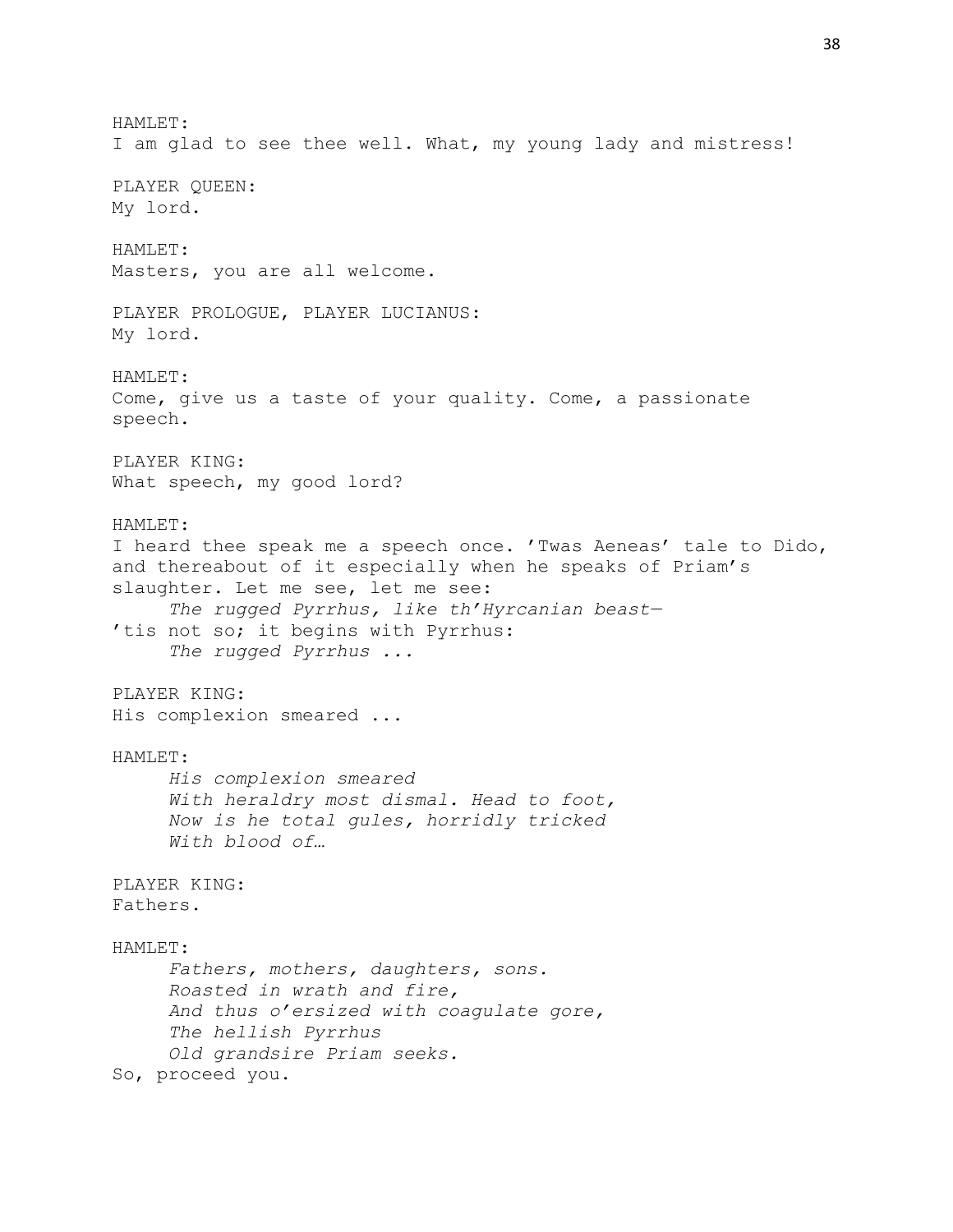POLONIUS: 'Fore God, my lord, well spoken, with good accent and good discretion. HAMLET: Proceed. PLAYER KING: *Pyrrhus at Priam drives, in rage strikes wide; But with the whiff and wind of his fell sword Th'unnerved father falls. Then senseless Ilium, Seeming to feel this blow, with flaming top Stoops to his base, and with a hideous crash Takes prisoner Pyrrhus' ear. For lo, his sword, Which was declining on the milky head Of reverend Priam, seemed i'th'air to stick. So as a painted tyrant Pyrrhus stood And, like a neutral to his will and matter, Did nothing. But after Pyrrhus' pause, Aroused vengeance sets him new a-work, And never did the Cyclops' hammers fall On Mars's armor, forged for proof eterne, With less remorse than Pyrrhus' bleeding sword Now falls on Priam. Out, out, thou strumpet Fortune!*  POLONIUS: This is too long. HAMLET: Prithee say on. He's for a jig or a tale of bawdry, or he sleeps. Say on; come to Hecuba. PLAYER KING: *But who, ah woe, had seen the mobled queen--* HAMLET: The mobled queen? POLONIUS: That's good. Mobled queen is good. PLAYER KING: *But who had seen the mobled queen Run barefoot up and down, O, if the gods themselves did see her then When she saw Pyrrhus make malicious sport In mincing with his sword her husband's limbs,*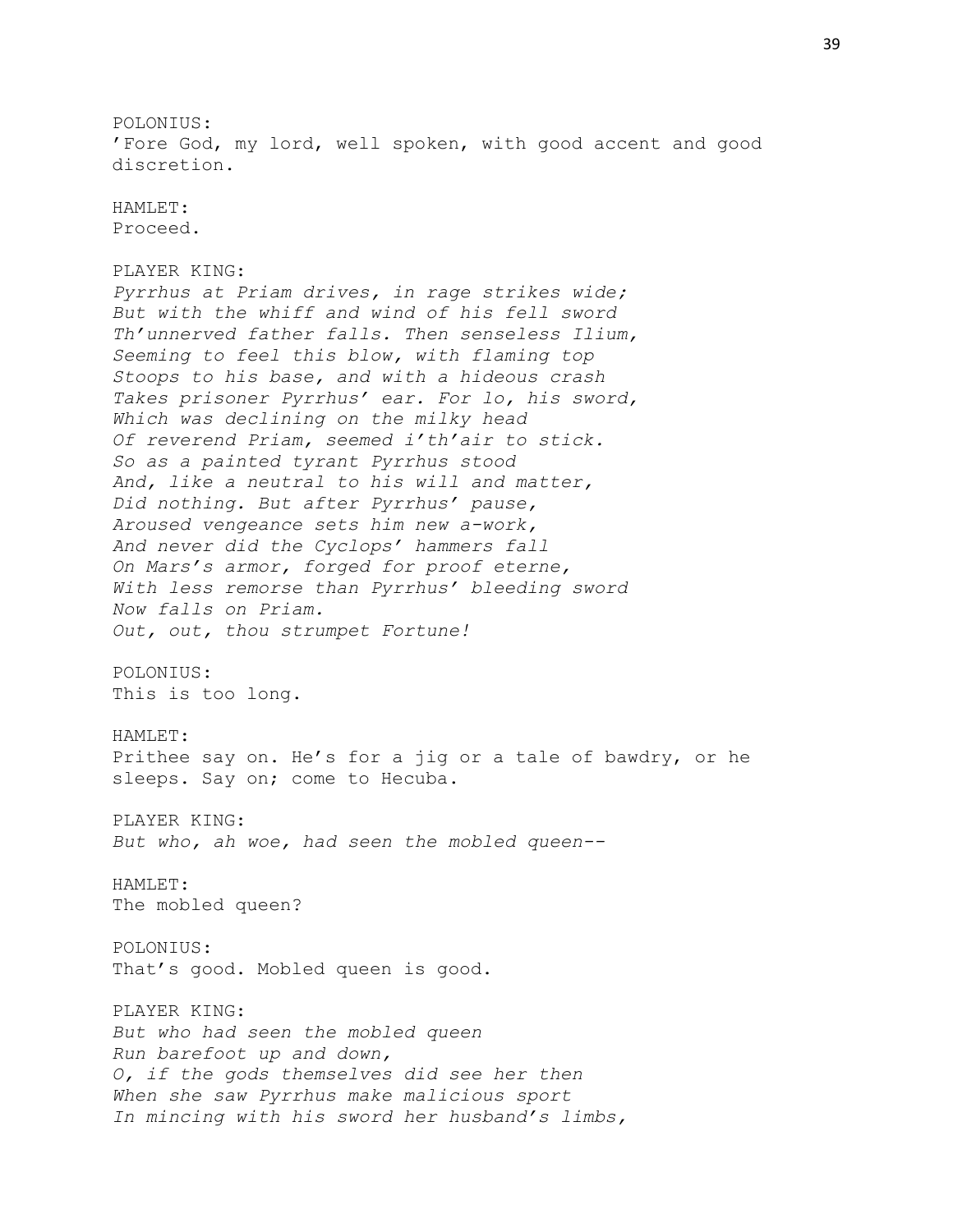*The instant burst of clamor that she made-- Unless things mortal move them not at all-- Would have made milch the burning eyes of heaven And passion in the gods.* POLONIUS: Look whe'er he has not turned his color and has tears in's eyes. Prithee, no more. HAMLET: 'Tis well. I'll have thee speak out the rest of this soon.--Good my lord, will you see the players well bestowed? Do you hear, let them be well used, for they are the abstract and brief chronicles of the time. POLONIUS: Come, sirs. HAMLET: Follow him, good players. We'll hear a play tomorrow. *Players exit with Polonius, except Player King.* --Dost thou hear me, old friend? Can you play The Murder of Gonzago? PLAYER KING: Ay, my lord. HAMLET: We'll have it tomorrow night. You could, for a need, study a speech of some dozen or sixteen lines, which I would set down and insert in't, could you not? PLAYER KING: Ay, my lord. HAMLET: Very well. Follow that lord--and look you mock him not. *Player King exits.* HAMLET: My good friends, I'll leave you till night. You are welcome to Elsinore. ROSENCRANTZ: Good my lord.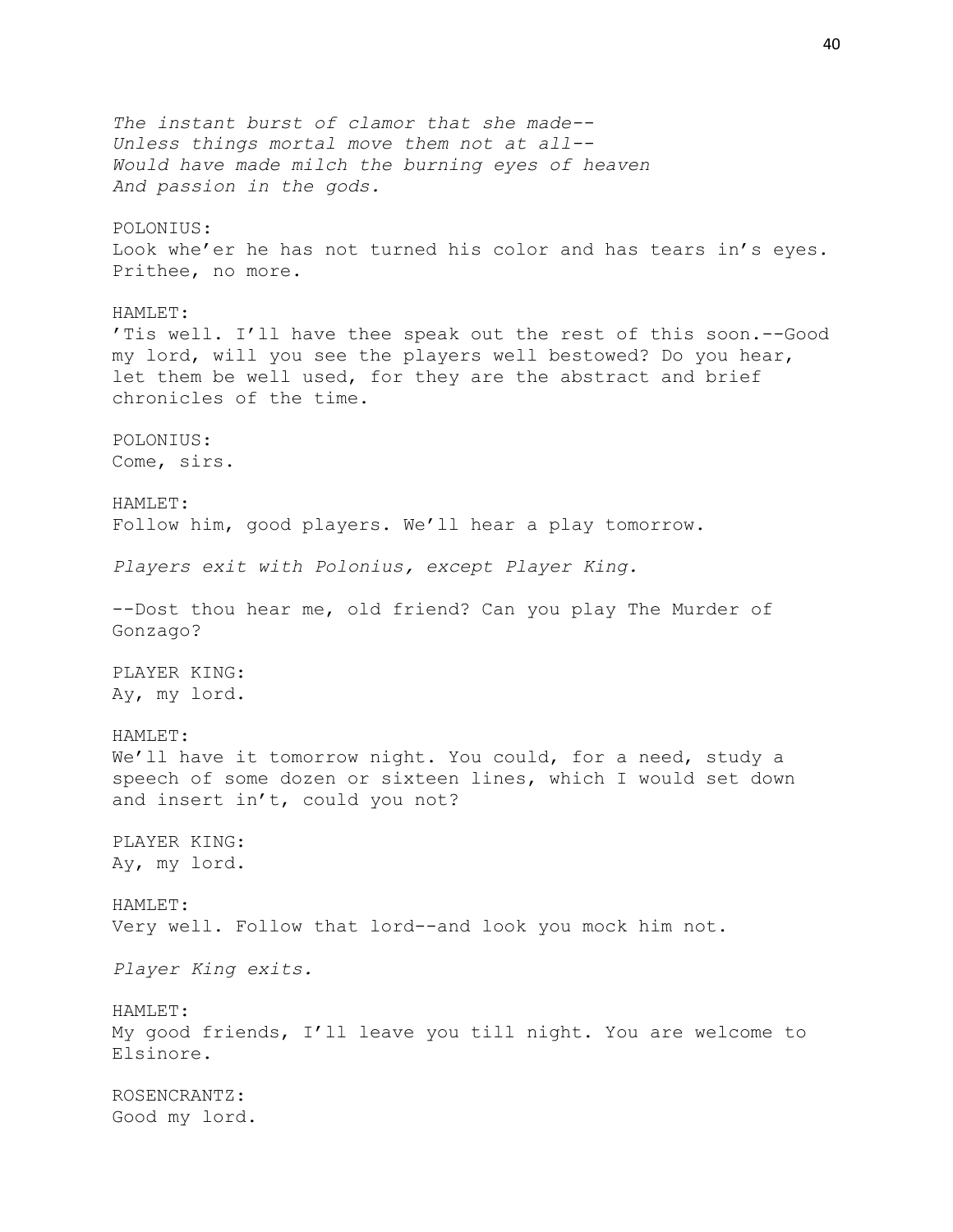HAMLET: Ay, so, goodbye to you. *Rosencrantz and Guildenstern exit.* Now I am alone. O, what a rogue and peasant slave am I! Is it not monstrous that this player here, But in a fiction, in a dream of passion, Could force his soul so to his own conceit That from her working all his visage wanned, Tears in his eyes, distraction in his aspect, A broken voice, and his whole function suiting With forms to his conceit--and all for nothing! For Hecuba! What's Hecuba to him, or he to Hecuba, That he should weep for her? What would he do Had he the motive and the cue for passion That I have? He would drown the stage with tears And cleave the general ear with horrid speech, Make mad the guilty and appall the free, Confound the ignorant and amaze indeed The very faculties of eyes and ears. Yet I, A dull and muddy-mettled rascal, peak Like John-a-dreams, unpregnant of my cause, And can say nothing--no, not for a king! Am I a coward? Who calls me villain? Breaks my pate across? Tweaks me by the nose? Gives me the lie i'th'throat As deep as to the lungs? Who does me this? Ha! 'Swounds, I should take it! For it cannot be But I am pigeon-livered and lack gall To make oppression bitter. Bloody, bawdy villain! Remorseless, treacherous, lecherous, kindless villain! O vengeance! Why, what an ass am I! This is most brave. That I, the son of a dear father murdered, Prompted to my revenge by heaven and hell, Must, like a whore, unpack my heart with words Fie upon't! Foh! About, my brains! Hum, I have heard That guilty creatures sitting at a play Have, by the very cunning of the scene, Been struck so to the soul that presently They have proclaimed their malefactions;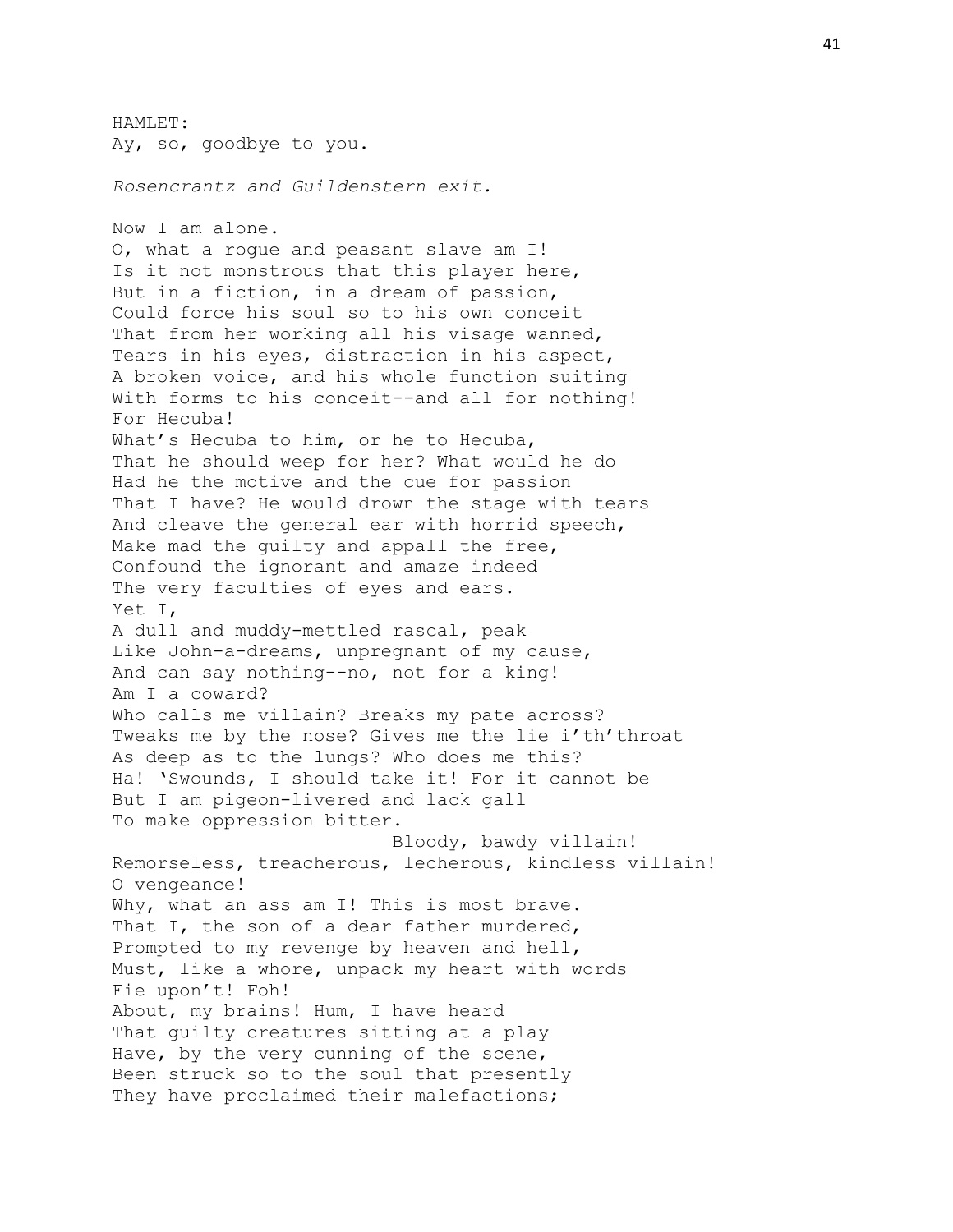For murder, though it have no tongue, will speak With most miraculous organ. I'll have these players Play something like the murder of my father Before mine uncle. I'll observe his looks; I'll tent him to the quick. If he do blench, I know my course. *Enter Ghost.*

GHOST: Remember me!

HAMLET:

The play's the thing Wherein I'll catch the conscience of the King.

*[Ghost screams]*

*END OF PART ONE*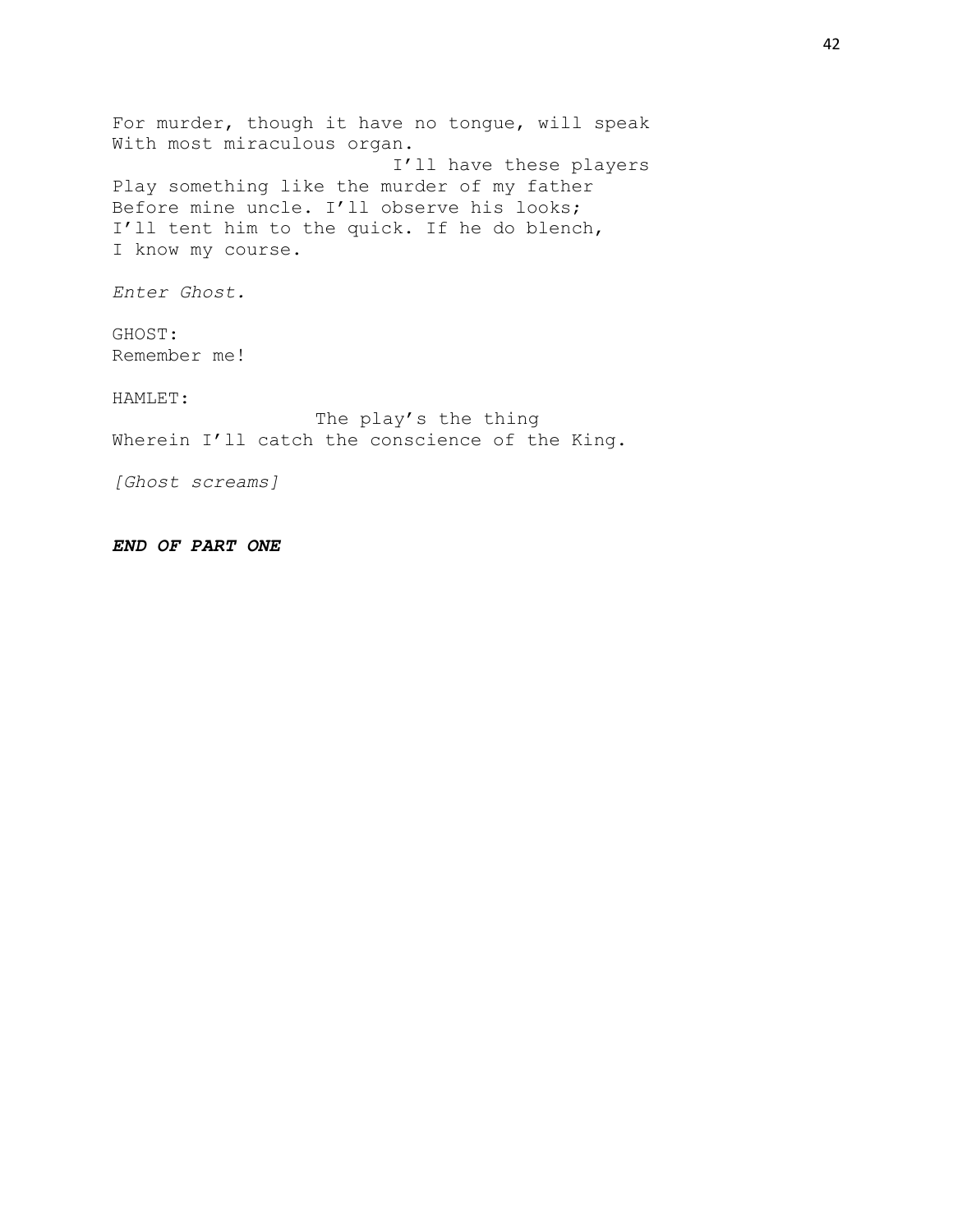**PART TWO**

**SCENE EIGHT**

*PLAYER KING:* Cut off even in the blossom of my sin! Unhouseled, disappointed, unaneled; No reckoning made--

HAMLET: Thank you. Thank you. Speak the speech, I pray you, as I pronounced it to you, trippingly on the tongue; but if you mouth it, as many of our players do, I had as lief the town crier spoke my lines. Nor do not saw the air too much with your hand, thus, but use all gently; for in the very torrent, tempest, and, as I may say, whirlwind of your passion, you must acquire and beget a temperance that may give it smoothness.

PLAYER KING: I warrant your Honor.

HAMLET: Once more.

PLAYER KING: Cut off even in the blossom--

HAMLET:

Be not too tame neither, but let your own discretion be your tutor. Suit the action to the word, the word to the action, with this special observance, that you o'erstep not the modesty of nature. For anything so o'erdone is from the purpose of playing, whose end, both at the first and now, was and is to hold, as 'twere, the mirror up to nature, to show virtue her own feature, scorn her own image, and the very age and body of the time his form and pressure. Now this overdone or come tardy off, though it makes the unskillful laugh, cannot but make the judicious grieve.

PLAYER KING: I hope we have reformed that indifferently with us, sir.

HAMLET: O, reform it altogether.

PLAYER LUCIANUS: Reform it.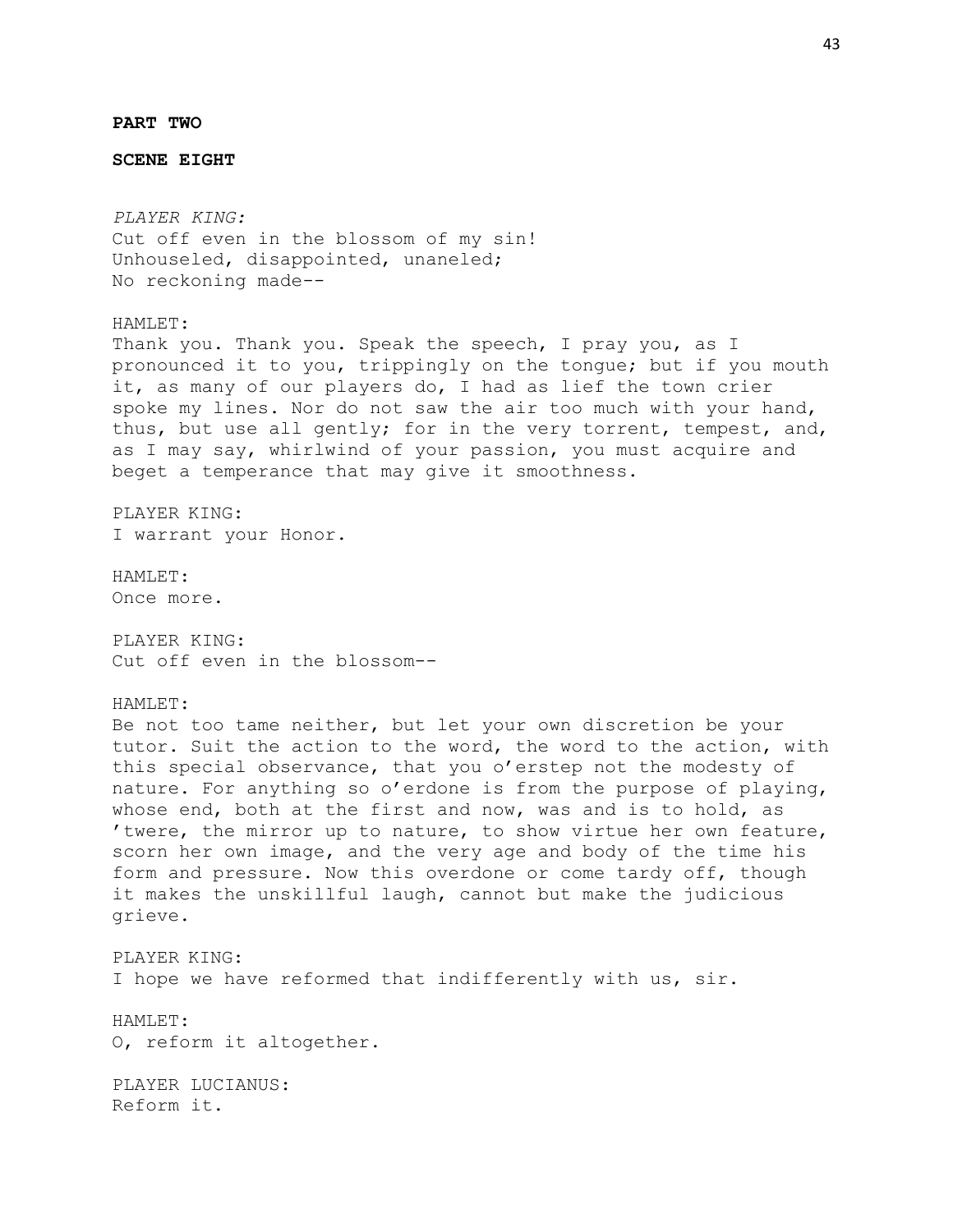HAMLET: And let those that play your clowns speak no more than is set down for them, for there be of them that will themselves laugh, to set on some quantity of barren spectators to laugh too, though in the meantime some necessary question of the play be then to be considered. That's villainous and shows a most pitiful ambition in the fool that uses it. PLAYER KING: The fool that uses it. HAMLET: Go make you ready. *Players exit.* What ho, Horatio! HORATIO: Here, sweet lord, at your service. HAMLET: Horatio, thou art e'en as just a man As e'er my conversation coped withal. Dost thou hear? Since my dear soul was mistress of her choice And could of men distinguish, She hath sealed thee for herself. Give me that man That is not passion's slave, and I will wear him In my heart's core, ay, in my heart of heart, As I do thee.--Something too much of this.-- There is a play tonight before the King. One scene of it comes near the circumstance Which I have told thee of my father's death. I prithee, when thou seest that act afoot, Even with the very comment of thy soul Observe my uncle. Give him heedful note. HORATIO: I will, my lord. HAMLET: They are coming to the play. I must be idle. *Enter King, Queen, Polonius, Ophelia, Rosencrantz, Guildenstern, and other Lords attendant*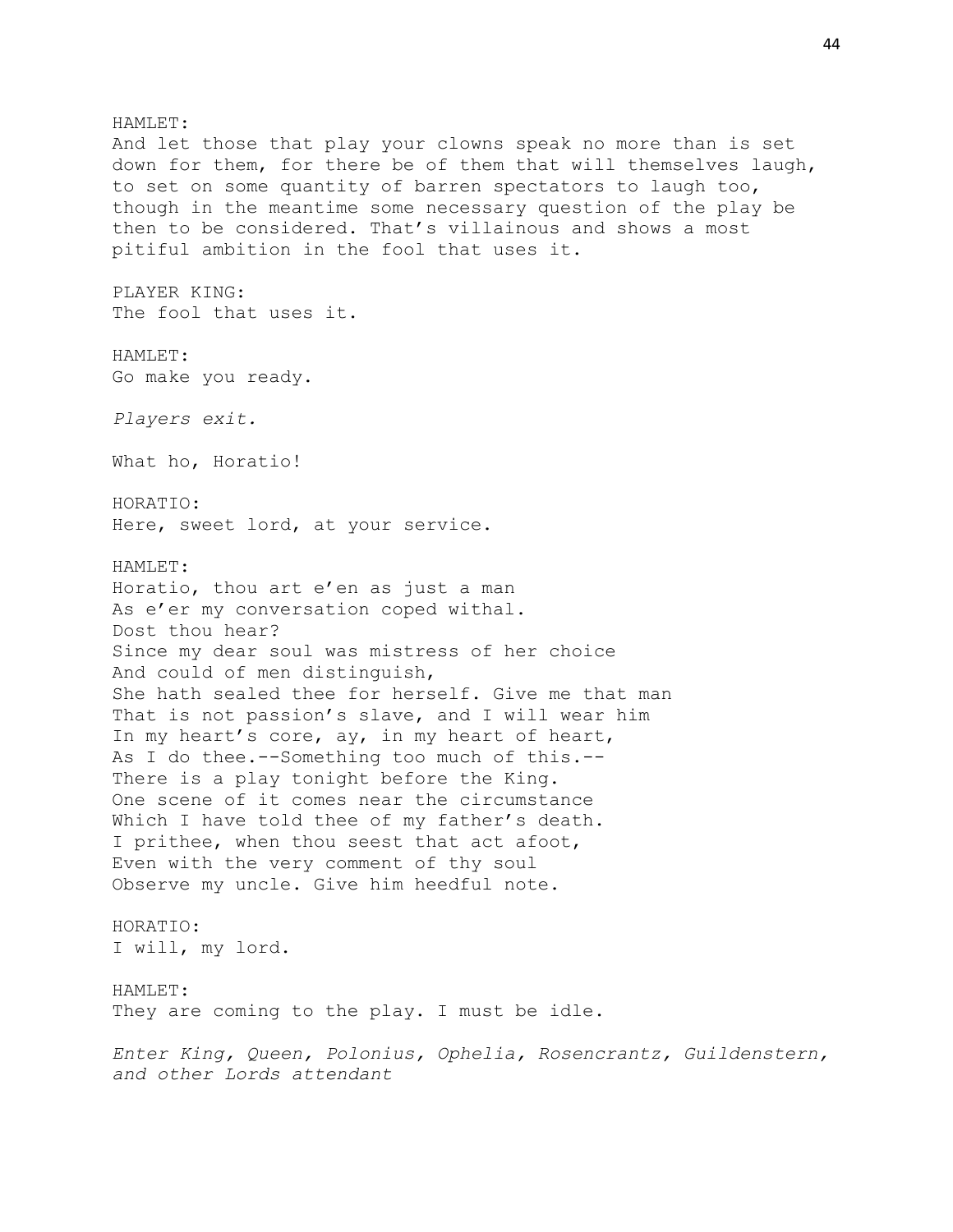KING: How fares our cousin Hamlet? HAMLET: Excellent, i' faith, of the chameleon's dish. I eat the air, promise-crammed. ROSENCRANTZ: Promise-crammed. GUILDENSTERN: My lord. KING: I have nothing with this answer, Hamlet. These words are not mine. HAMLET: No, nor mine now. QUEEN: Come hither, my dear Hamlet, sit by me. HAMLET: No, good mother. Ophelia's metal more attractive. POLONIUS: Your majesty. Do you mark that? KING: Hmm. HAMLET: Lady, shall I lie in your lap? OPHELIA: No, my lord. HAMLET: I mean, my head upon your lap? OPHELIA: Ay, my lord. HAMLET: Do you think I meant country matters?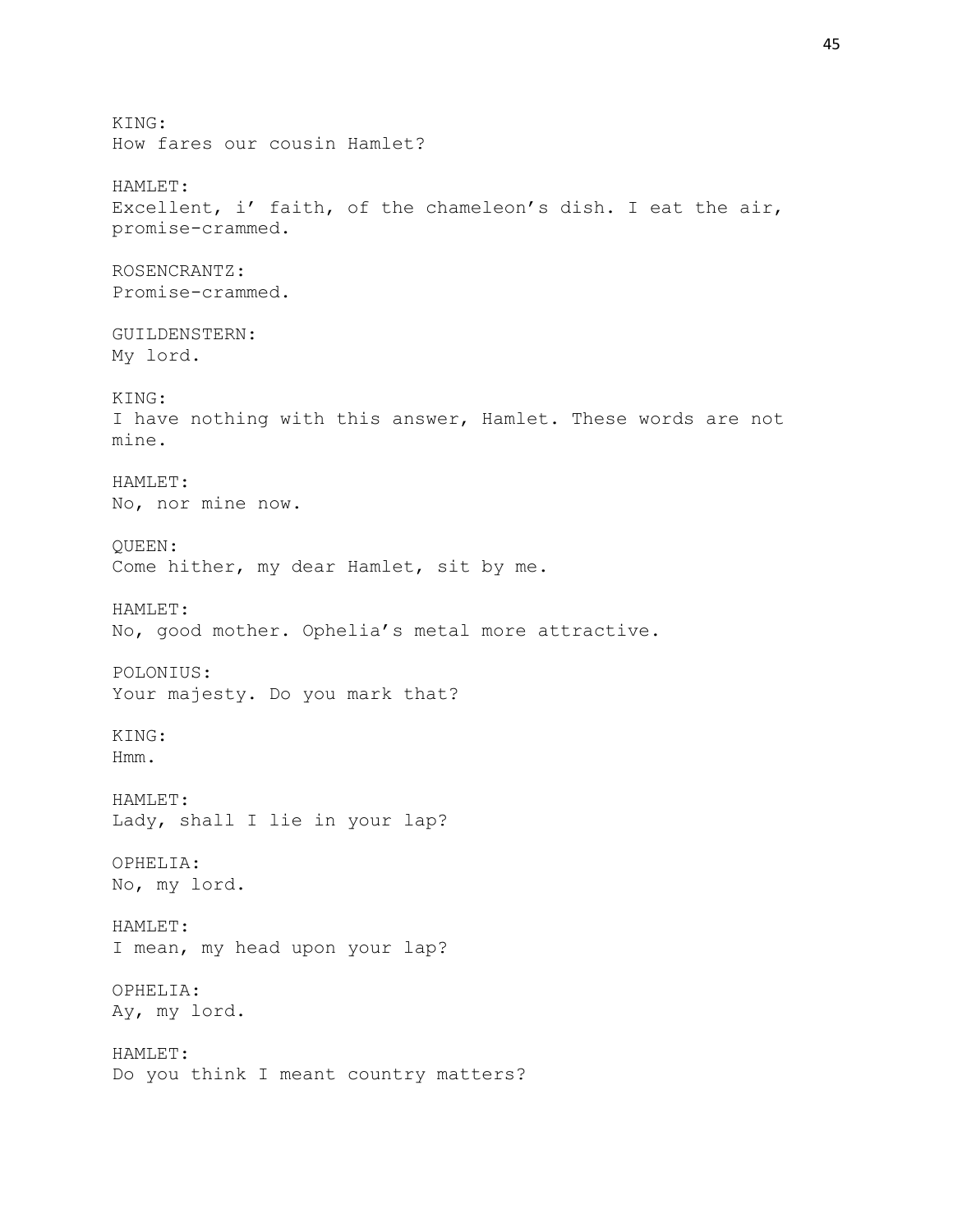OPHELIA: You are merry, my lord. HAMLET: O God, your only jig-maker. What should a man do but be merry? For look you how cheerfully my mother looks, and my father died within's two hours. OPHELIA: Nay, 'tis twice two months, my lord. HAMLET: So long? O heavens, die two months ago, and not forgotten yet? Be the players ready? POLONIUS: Ay, my lord. They stay upon your patience. *Enter Player Prologue.* PLAYER PROLOGUE: *For us and for our tragedy, Here stooping to your clemency, We beg your hearing patiently. He exits.* HAMLET: Is this a prologue or the posy of a ring? OPHELIA: 'Tis brief, my lord. HAMLET: As woman's love. *Enter the Player King and Queen.* PLAYER KING: *Full thirty times hath Phoebus' cart gone round Neptune's salt wash and Tellus' orbed ground, Since love our hearts and Hymen did our hands Unite commutual in most sacred bands.* PLAYER QUEEN: *But woe is me! You are so sick of late, So far from cheer and from your former state, That much my mind misgives.*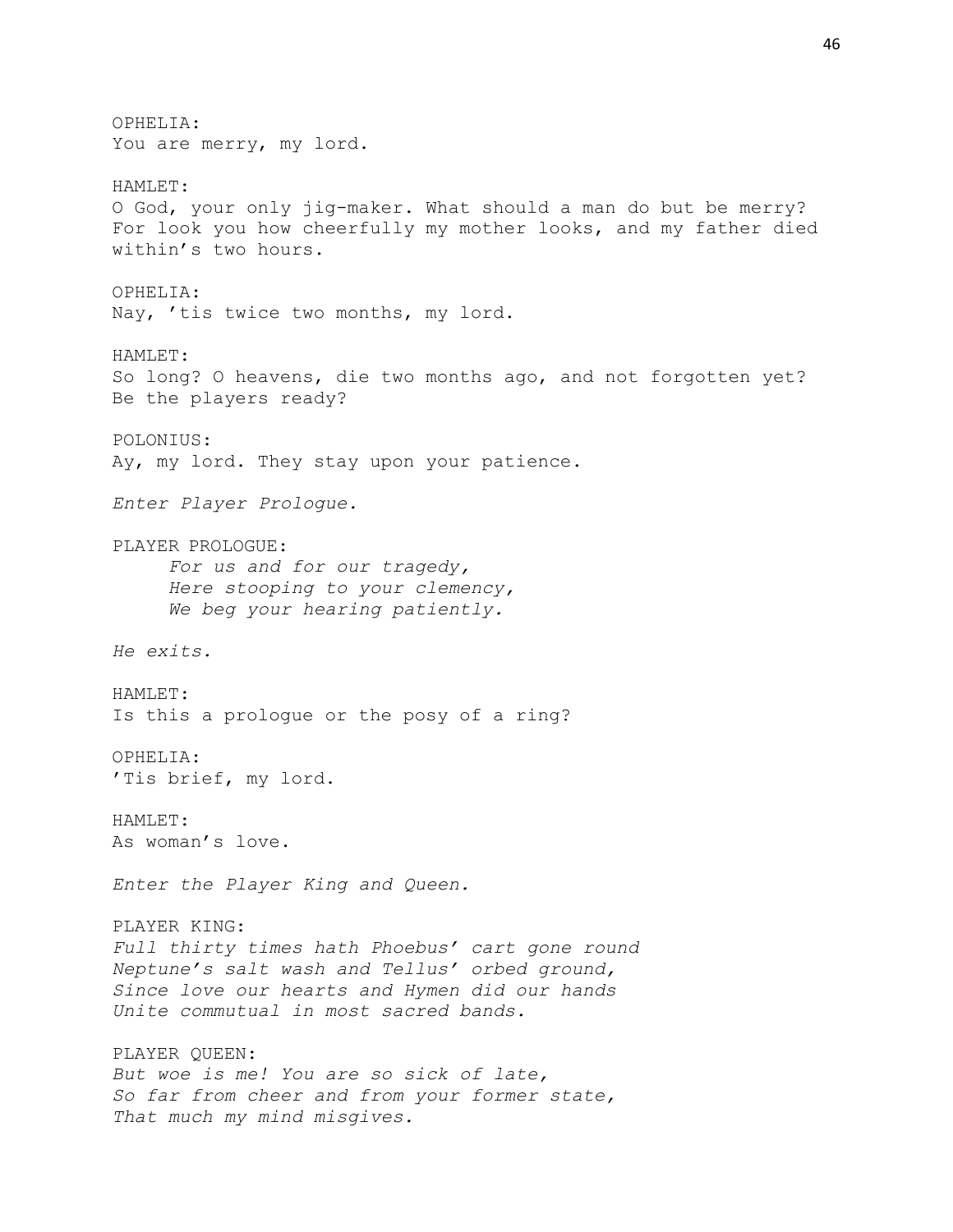PLAYER KING: *Faith, I must leave thee, love, and shortly too. My operant powers their functions leave to do. And thou shall live in this fair world behind, Honored, beloved; and haply one as kind For husband shalt thou--* PLAYER QUEEN: *O, confound the rest! Such love must needs be treason in my breast. In second husband let me be accurst. None wed the second but who killed the first.* HAMLET: That's wormwood! PLAYER QUEEN: *A second time I kill my husband dead When second husband kisses me in bed.* PLAYER KING: *Sweet, leave me here awhile. My spirits grow dull, and fain I would beguile The tedious day with sleep.* PLAYER QUEEN: *Sleep rock thy brain, And never come mischance between us twain. Player Queen exits.* HAMLET: Madam, how like you this play? QUEEN: The lady doth protest too much, methinks. KING: Have you heard the argument? Is there no offense in't? HAMLET: No, no, they do but jest, poison in jest. No offense i'th'world. KING: What do you call the play?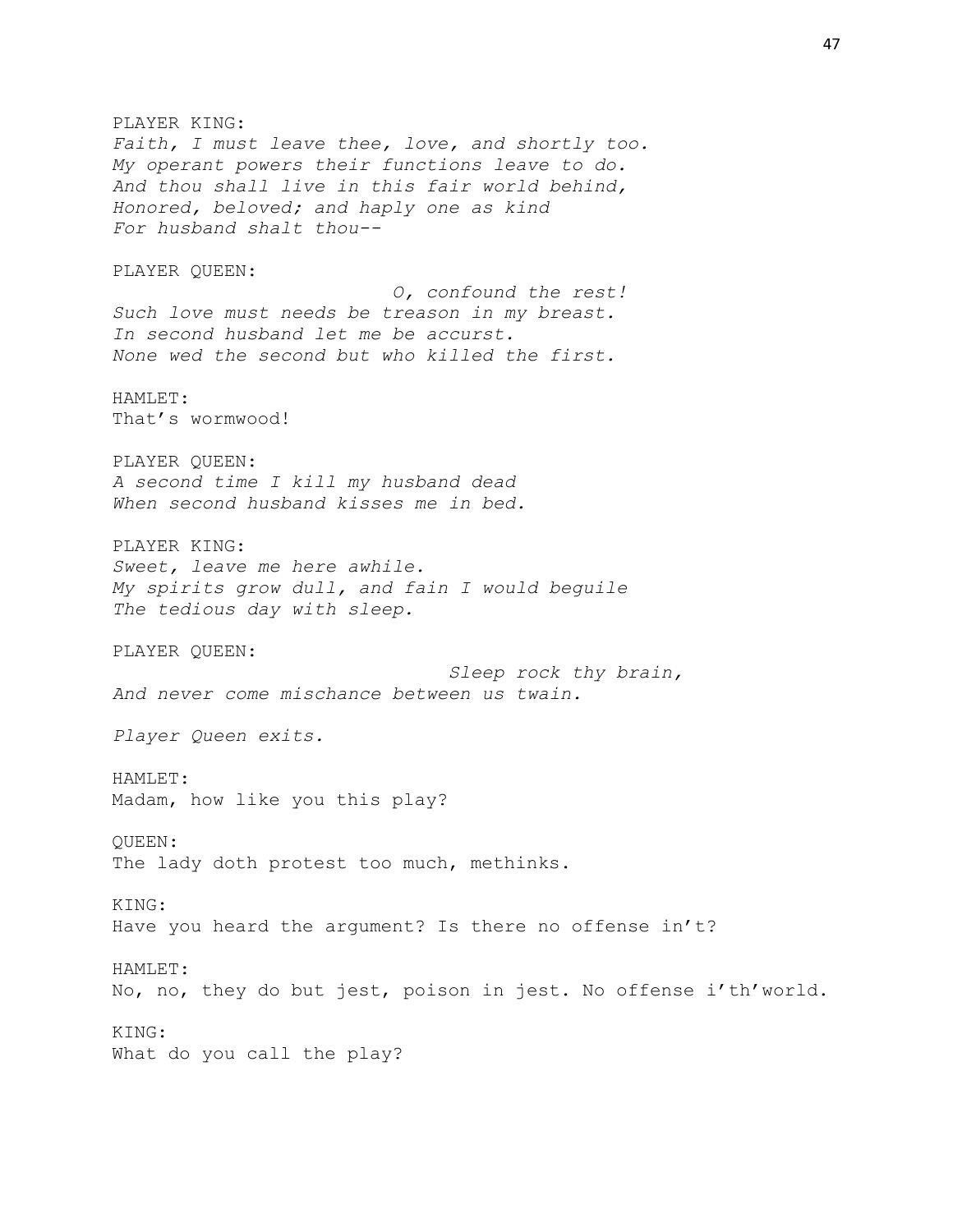HAMLET: The Mousetrap. This play is the image of a murder done in Vienna. 'Tis a knavish piece of work, but what of that? Your Majesty and we that have free souls, it touches us not. POLONIUS: I hate old plays in modern dress. *Enter Player Lucianus.* HAMLET: This is one Lucianus, nephew to the king. Begin, murderer. Come, the croaking raven doth bellow for revenge. PLAYER LUCIANUS: *Thoughts black, hands apt, drugs fit, and time agreeing, Confederate season, else no creature seeing, Thou mixture rank, of midnight weeds collected, With Hecate's ban thrice blasted, thrice infected, Thy natural magic and dire property On wholesome life usurp immediately. [He pours poison into Player King's ear]* HAMLET: He poisons him i'th'garden for his estate. His name's Gonzago. You shall see anon how the murderer gets the love of Gonzago's wife. OPHELIA: The King rises. POLONIUS: Give o'er the play. KING: Give me some light. Away! POLONIUS: Lights, lights, lights! *All but Hamlet and Horatio exit. HAMLET: Why, let the stricken deer go weep, The hart ungalled play. For some must watch, while some must sleep: Thus runs the world away.*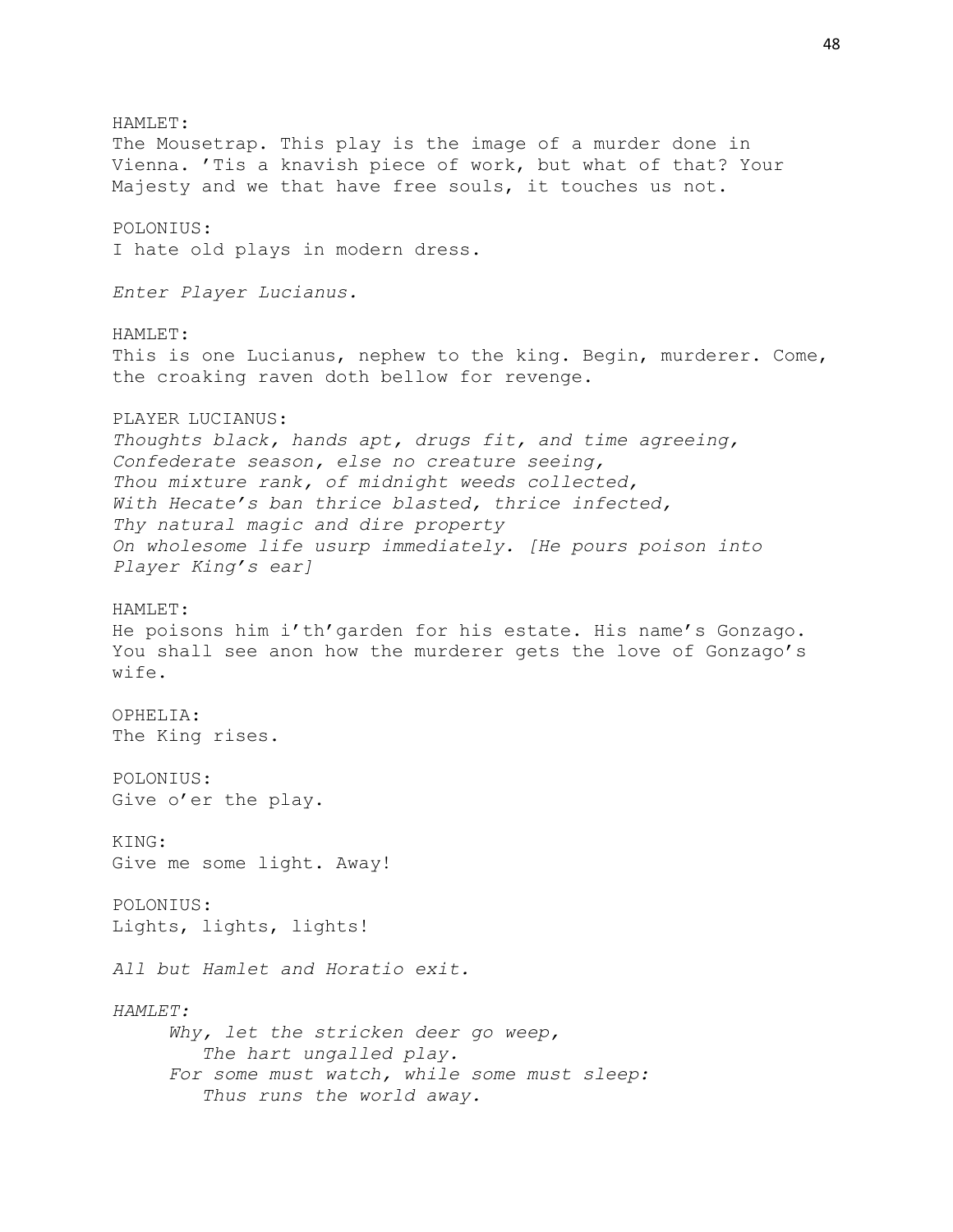O good Horatio, I'll take the ghost's word for a thousand pound. Didst perceive? HORATIO: Very well, my lord. HAMLET: Upon the talk of the poisoning? HORATIO: I did very well note him. HAMLET: Ah ha! Come, some music! Come, the instruments! *Enter Rosencrantz and Guildenstern.* GUILDENSTERN: The King, sir-- HAMLET: Ay, what of him? GUILDENSTERN: Is in his retirement marvelous distempered. HAMLET: With drink? GUILDENSTERN: The Queen your mother, in most great affliction of spirit, hath sent us to you. HAMLET: You are welcome. GUILDENSTERN: Nay, good my lord, if it shall please you to make me a wholesome answer, I will do your mother's commandment. HAMLET: I cannot. ROSENCRANTZ: What, my lord?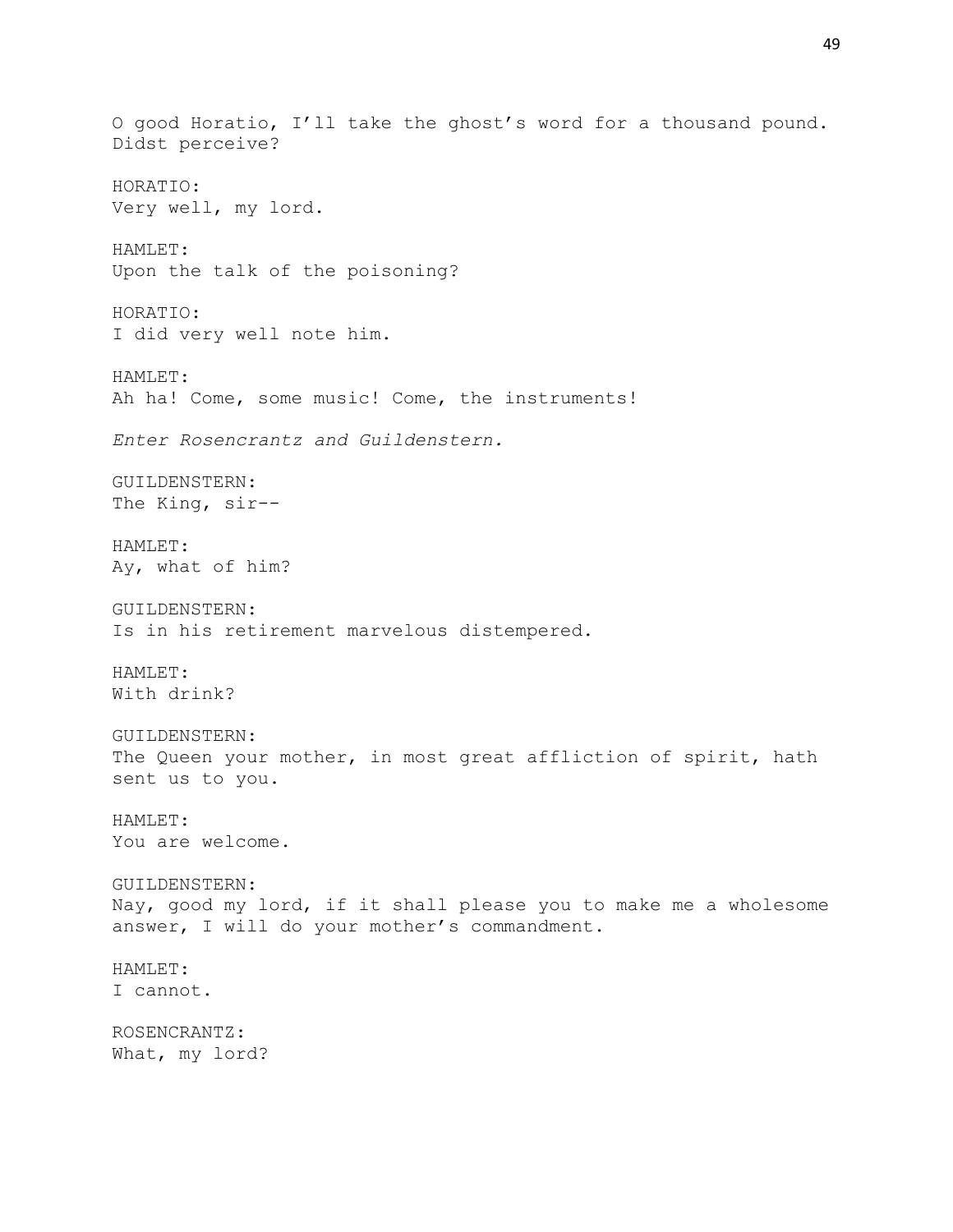HAMLET: Make you a wholesome answer. My wit's diseased. My mother, you say-- ROSENCRANTZ: She desires to speak with you in her closet ere you go to bed. HAMLET: We shall obey, were she ten times our mother. Have you any further trade with us? ROSENCRANTZ: Good my lord, what is your cause of distemper? HAMLET: Sir, I lack advancement. ROSENCRANTZ: How can that be, when you have the voice of the King himself for your succession in Denmark? HAMLET: Will you play upon this pipe? GUILDENSTERN: My lord, I cannot. HAMLET: I pray you. GUILDENSTERN: I know no touch of it, my lord. HAMLET: Govern these ventages with your fingers and thumb, give it breath with your mouth, and it will discourse most eloquent music. Look you, these are the stops. GUILDENSTERN: But I have not the skill. HAMLET: Why, look you now, how unworthy a thing you make of me! You would play upon me, you would seem to know my stops, you would pluck out the heart of my mystery, you would sound me from my lowest note to the top of my compass; and there is much music, excellent voice, in this little organ, yet cannot you make it speak. 'Sblood, do you think I am easier to be played on than a pipe?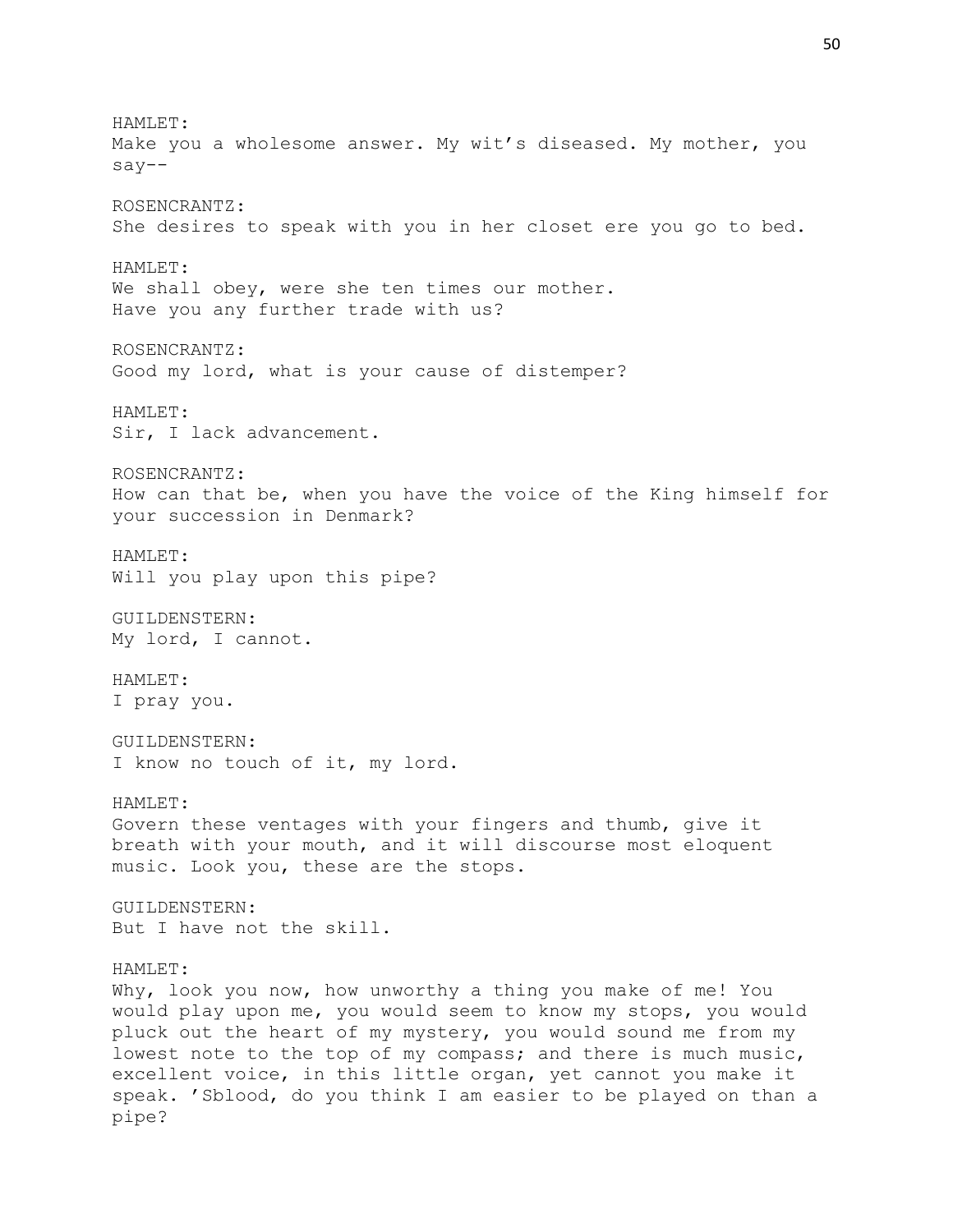*Enter Polonius.* POLONIUS: My lord. HAMLET: God bless you, sir. POLONIUS: The Queen would speak with you, and presently. HAMLET: Do you see yonder cloud that's almost in shape of a camel? POLONIUS: By th'Mass, and 'tis like a camel indeed. HAMLET: Methinks it is like a weasel. POLONIUS: It is backed like a weasel. HAMLET: Or like a whale. POLONIUS: Very like a whale. HAMLET: Then I will come to my mother by and by.--They fool me to the top of my bent.--I will come by and by. POLONIUS: I will say so. HAMLET: By and by is easily said. Leave me, friends. *All but Hamlet exit.* 'Tis now the very witching time of night, When churchyards yawn and hell itself breathes out Contagion to this world. Now could I drink hot blood And do such bitter business as the day Would quake to look on. Soft, now to my mother. I will speak daggers to her, but use none. *He exits.*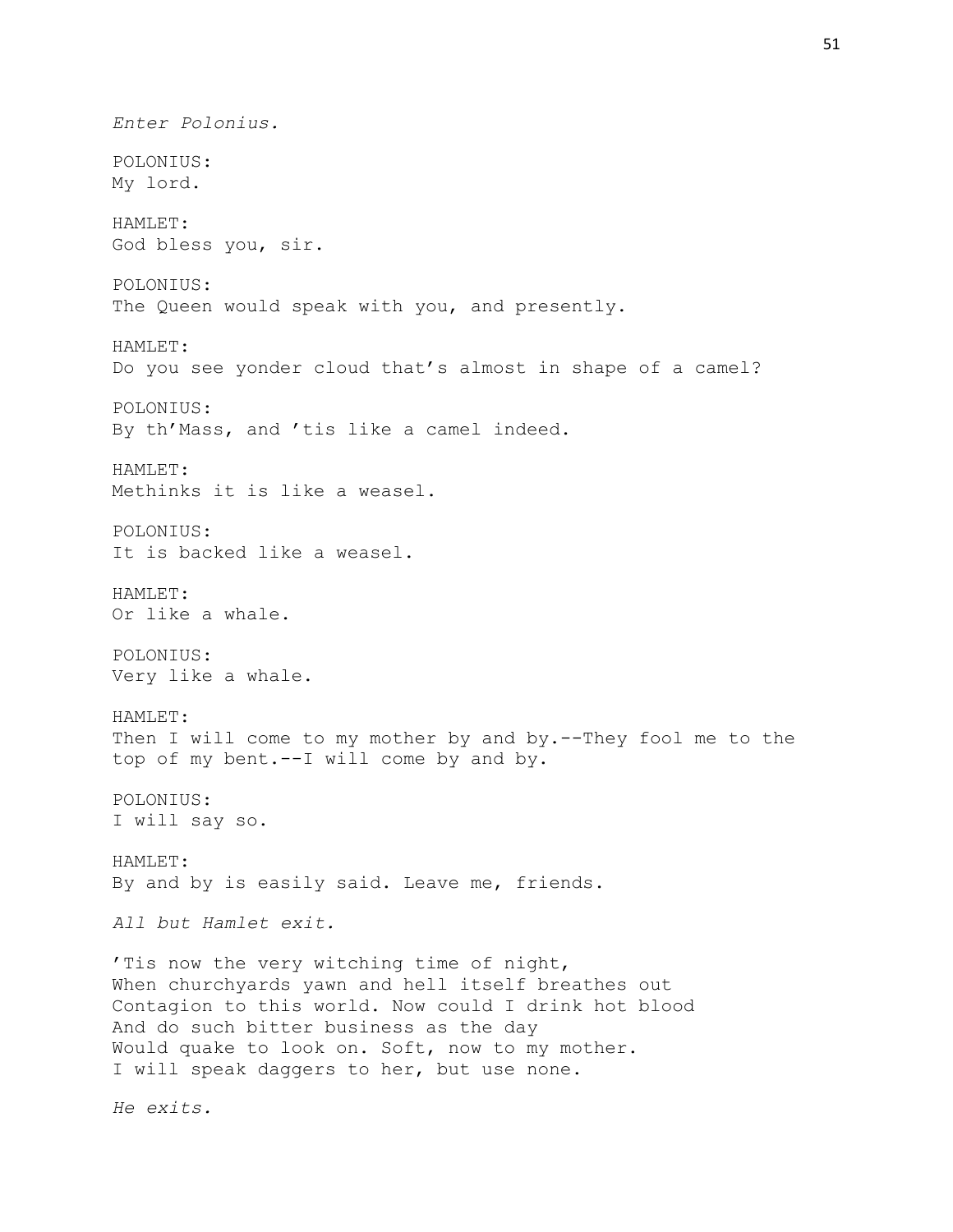#### **SCENE NINE**

*Enter King, Rosencrantz, and Guildenstern.*

KING:

I like him not, nor stands it safe with us To let his madness range. There's something in his soul O'er which his melancholy sits on brood, And I do doubt the hatch and the disclose Will be some danger. Which for to prevent, He shall with speed to England For the demand of our neglected tribute. Haply the seas, and countries different, With variable objects, shall expel This something-settled matter in his heart. Therefore prepare you, good my friends. I your commission will forthwith dispatch, And you to England shall along with him.

GUILDENSTERN: We will ourselves provide.

ROSENCRANTZ: We will haste us.

*Rosencrantz and Guildenstern exit. Enter Polonius.*

POLONIUS:

My lord, he's going to his mother's closet. Behind the arras I'll convey myself To hear the process. I'll warrant she'll tax him home; Fare you well, my liege. I'll call upon you ere you go to bed And tell you what I know.

KING: Thanks, dear my lord.

*Polonius exits.*

O, my offense is rank, it smells to heaven; It hath the primal eldest curse upon't, A brother's murder. Pray can I not, Though inclination be as sharp as will. My stronger guilt defeats my strong intent, And, like a man to double business bound, I stand in pause where I shall first begin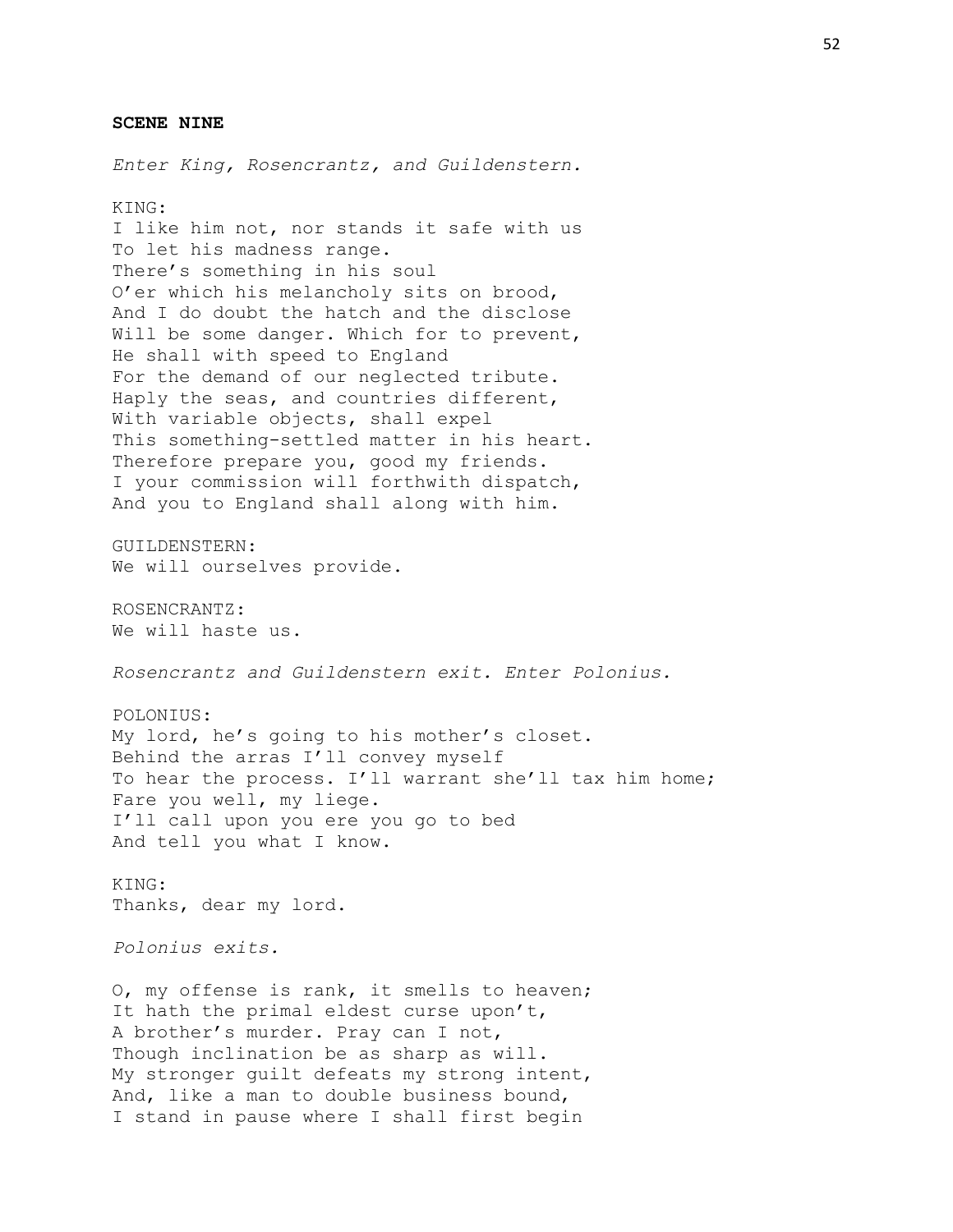And both neglect. What if this cursed hand Were thicker than itself with brother's blood? Is there not rain enough in the sweet heavens To wash it white as snow? Whereto serves mercy But to confront the visage of offense? And what's in prayer but this twofold force, To be forestalled ere we come to fall, Or pardoned being down? Then I'll look up. My fault is past. But, O, what form of prayer Can serve my turn? Forgive me my foul murder? That cannot be, since I am still possessed Of those effects for which I did the murder: My crown, mine own ambition, and my queen. What then? What rests? Try what repentance can. What can it not? Yet what can it, when one cannot repent? O wretched state! O bosom black as death! O limed soul, that, struggling to be free, Art more engaged! Help, angels! Make assay. Bow, stubborn knees, and heart with strings of steel Be soft as sinews of the newborn babe. All may be well. *Enter Hamlet.* HAMLET: Now might I do it pat, now he is a-praying, And now I'll do't.*--*And so he goes to heaven, And so am I revenged. That would be scanned: A villain kills my father, and for that, I, his sole son, do this same villain send To heaven. Why, this is hire and salary, not revenge. He took my father grossly, full of bread, With all his crimes broad blown, as flush as May; And am I then revenged To take him in the purging of his soul, When he is fit and seasoned for his passage? No. When he is drunk asleep, or in his rage, Or in th'incestuous pleasure of his bed, At gaming, swearing, or about some act That has no relish of salvation in't; Then trip him, that his heels may kick at heaven, And that his soul may be as damned and black As hell, whereto it goes. My mother stays. This physic but prolongs thy sickly days.

*Hamlet exits.*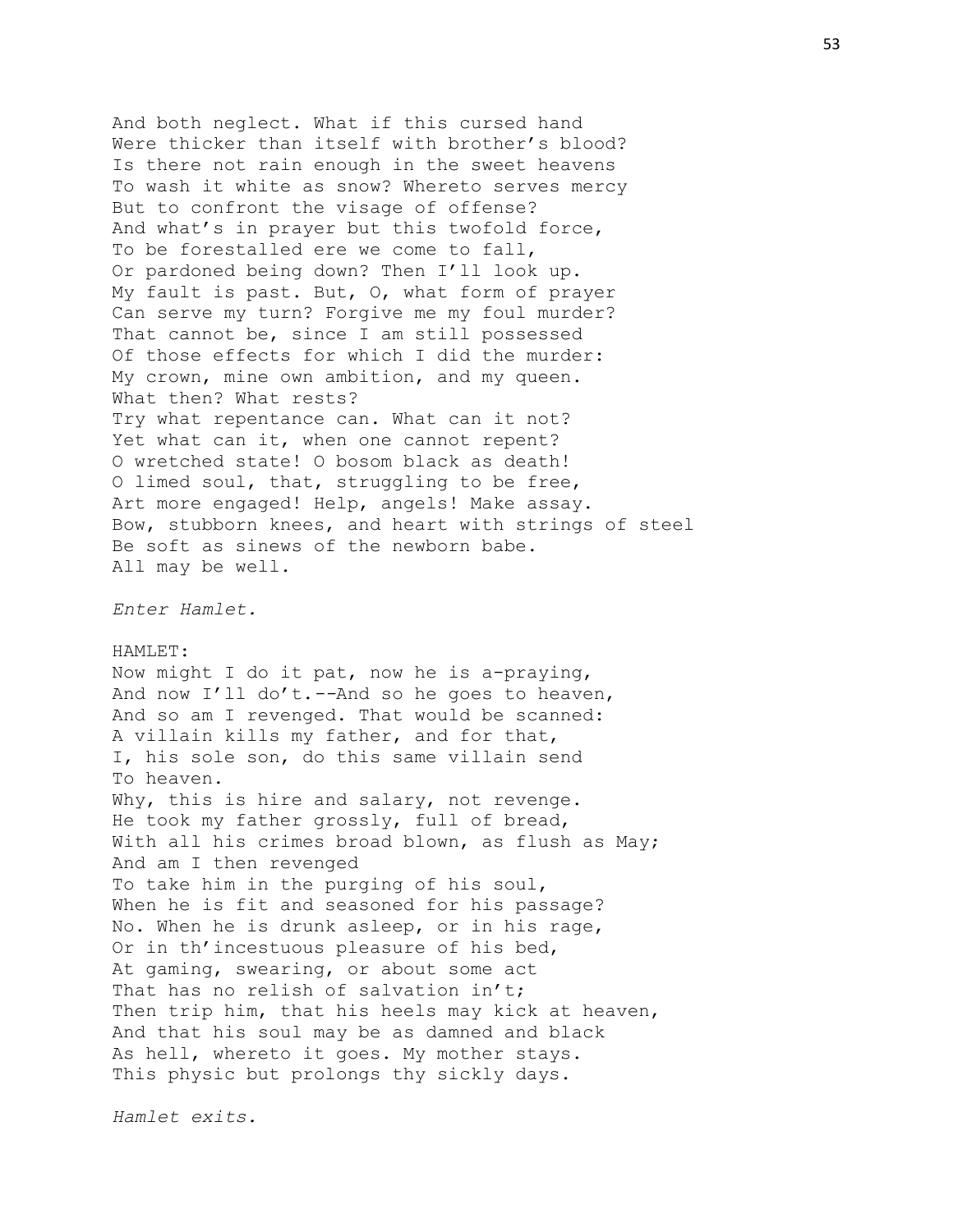KING: My words fly up, my thoughts remain below; Words without thoughts never to heaven go.

*He exits.*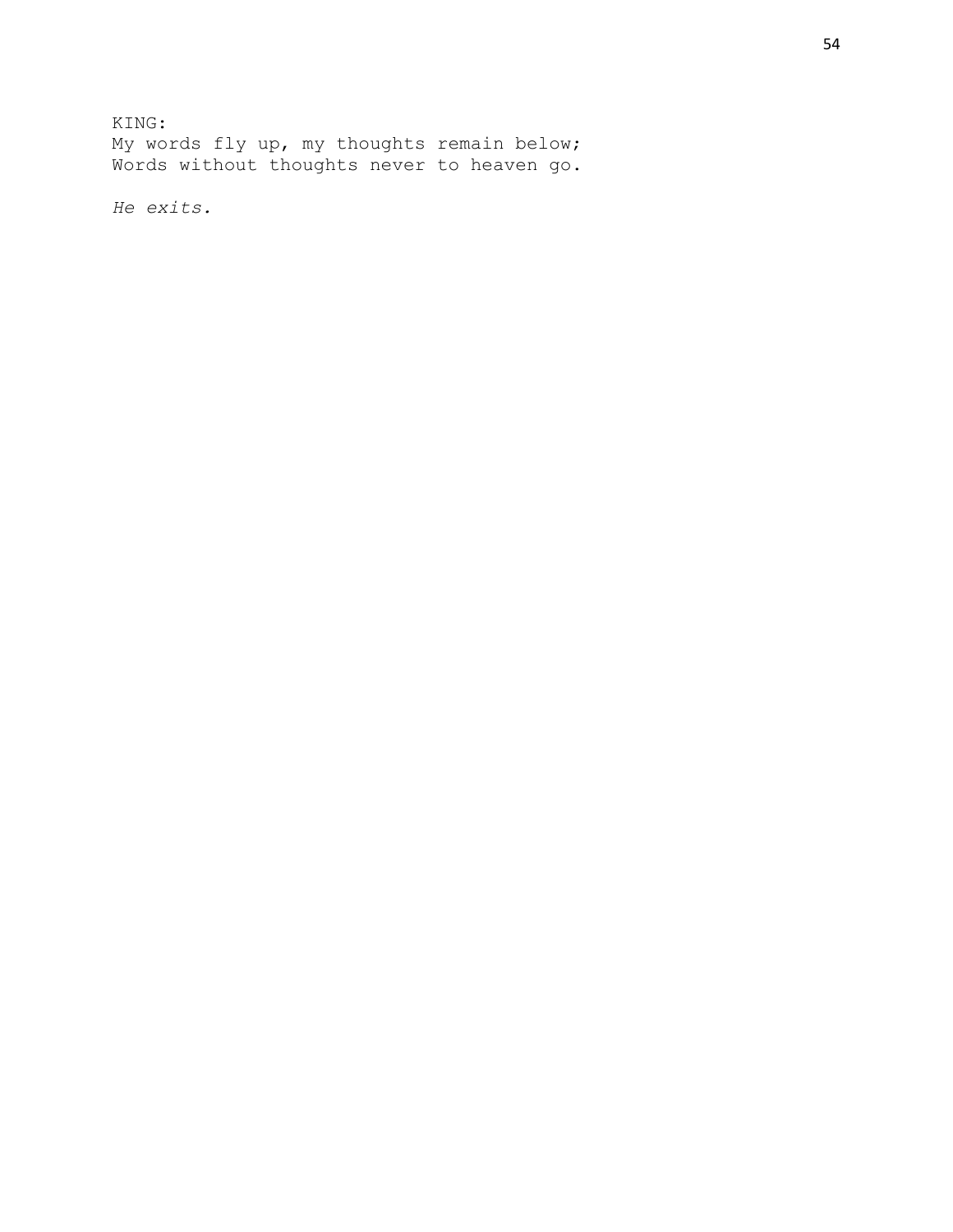**SCENE TEN** *Enter Queen and Polonius.* POLONIUS: He will come straight. Look you lay home to him. I'll silence me behind this arras here. Pray you, be round with him. QUEEN: I'll warrant you. Fear me not. HAMLET*:* Mother, mother, mother! QUEEN: Withdraw, I hear him coming. *[Polonius hides behind the arras] Enter Hamlet.* HAMLET: Now, mother, what's the matter? QUEEN: Hamlet, thou hast thy father much offended. HAMLET: Mother, you have my father much offended. QUEEN: Come, come, you answer with an idle tongue. HAMLET: Go, go, you question with a wicked tongue. QUEEN: Why, how now, Hamlet? HAMLET: What's the matter now? QUEEN: Have you forgot me? HAMLET: No, by the rood, not so. You are the Queen, your husband's brother's wife, And (would it were not so) you are my mother.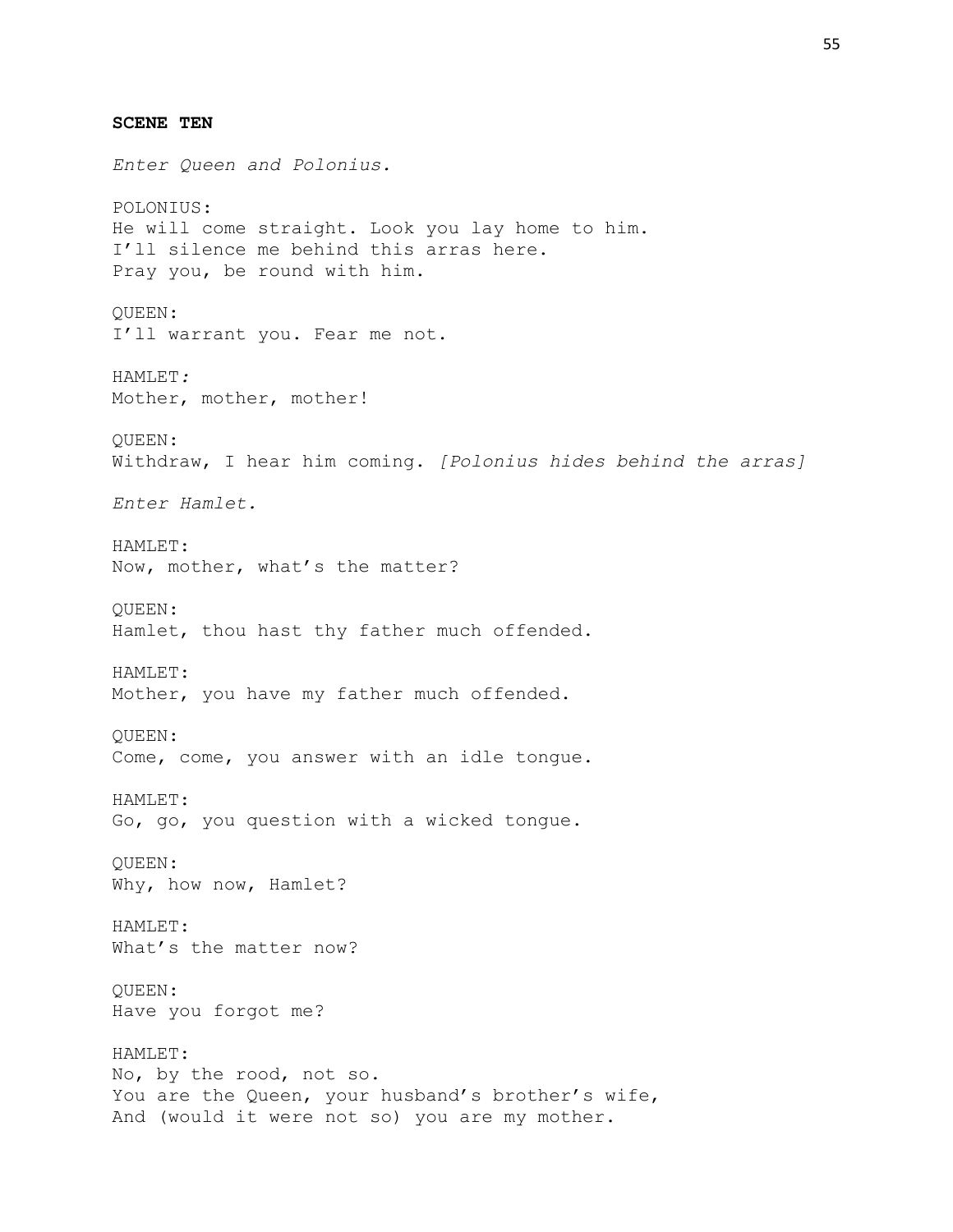QUEEN: Nay, then I'll set those to you that can speak. HAMLET: Come, come, and sit you down; you shall not budge. You go not till I set you up a glass Where you may see the inmost part of you. QUEEN: What wilt thou do? Thou wilt not murder me? Help, ho! POLONIUS: What ho! Help! HAMLET: How now, a rat? Dead for a ducat, dead. *[He stabs Polonius through the arras.]* POLONIUS: O, I am slain! QUEEN: O me, what hast thou done? HAMLET: Nay, I know not. Is it the King? QUEEN: O, what a rash and bloody deed is this! HAMLET: A bloody deed--almost as bad, good mother, As kill a king and marry with his brother. QUEEN: As kill a king? HAMLET: Ay, lady, it was my word.—O God. Thou wretched, rash, intruding fool, farewell. I took thee for thy better. Take thy fortune. Leave wringing of your hands. Peace, sit you down, And let me wring your heart. QUEEN: What have I done, that thou dar'st wag thy tongue In noise so rude against me?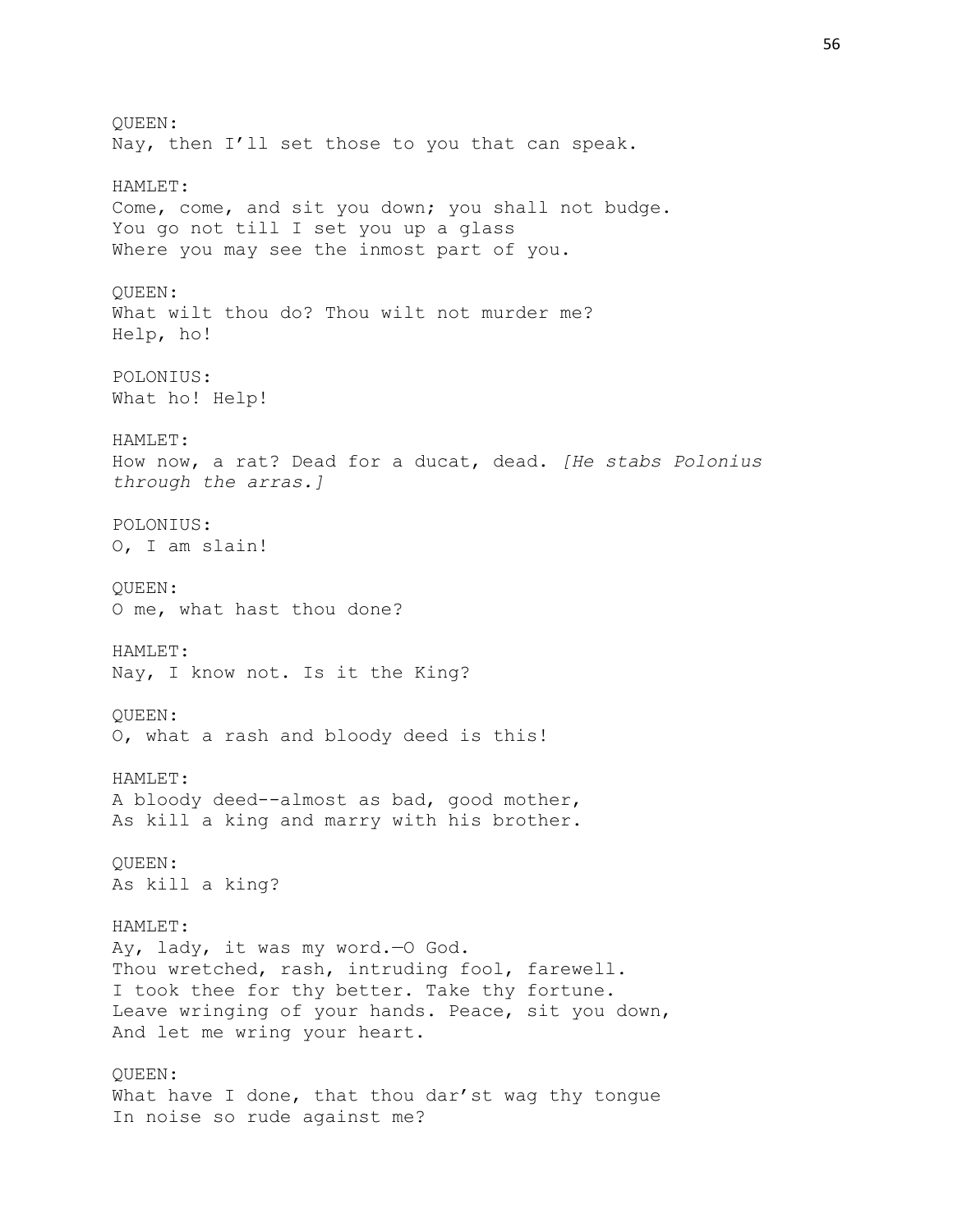#### HAMLET:

Such an act That blurs the grace and blush of modesty, Calls virtue hypocrite, makes marriage vows As false as dicers' oaths--

### QUEEN:

Ay me, what act That roars so loud and thunders in the index?

### HAMLET:

Look here upon this picture and on this, The counterfeit presentment of two brothers. See what a grace was seated on this brow, Hyperion's curls, the front of Jove himself, An eye like Mars' to threaten and command, This was your husband. Look you now what follows. Here is your husband, like a mildewed ear Blasting his wholesome brother. Have you eyes? Could you on this fair mountain leave to feed And batten on this moor? Ha! Have you eyes?

### QUEEN:

O Hamlet, speak no more! Thou turn'st my eyes into my very soul,

## HAMLET:

Nay, but to live In the rank sweat of an enseamed bed, Stewed in corruption, honeying and making love Over the nasty sty!

#### QUEEN:

O, speak to me no more! These words like daggers enter in my ears. No more, sweet Hamlet!

### HAMLET:

A murderer and a villain, A cutpurse of the empire and the rule--

## QUEEN: No more!

HAMLET: A king of shreds and patches--

*Enter Ghost.*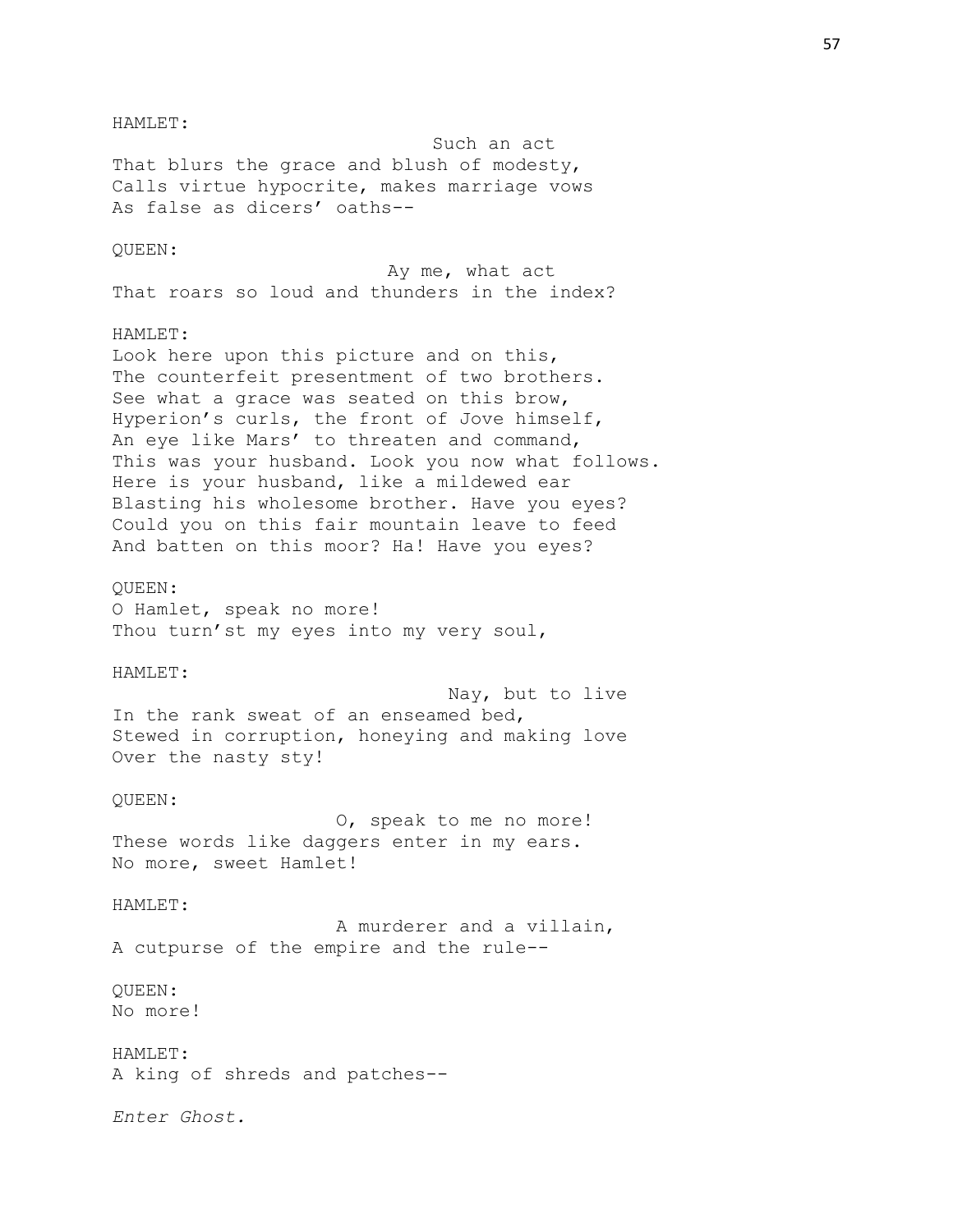HAMLET: Save me and hover o'er me with your wings, You heavenly guards! What would your gracious figure? QUEEN: Alas, he's mad. HAMLET: Do you not come your tardy son to chide, GHOST: Do not forget. This visitation Is but to whet thy almost blunted purpose. But look, amazement on thy mother sits. O, step between her and her fighting soul. Speak to her, Hamlet. HAMLET: How is it with you, lady? QUEEN: Alas, how is't with you, That you do bend your eye on vacancy And with th'incorporal air do hold discourse? Whereon do you look? HAMLET: On him, on him! Look you how pale he glares. QUEEN: To whom do you speak this? HAMLET: Do you see nothing there? QUEEN: Nothing at all; yet all that is I see. HAMLET: Nor did you nothing hear? QUEEN: No, nothing but ourselves. HAMLET: Why, look you there, look how it steals away! My father, in his habit as he lived! *Ghost exits.*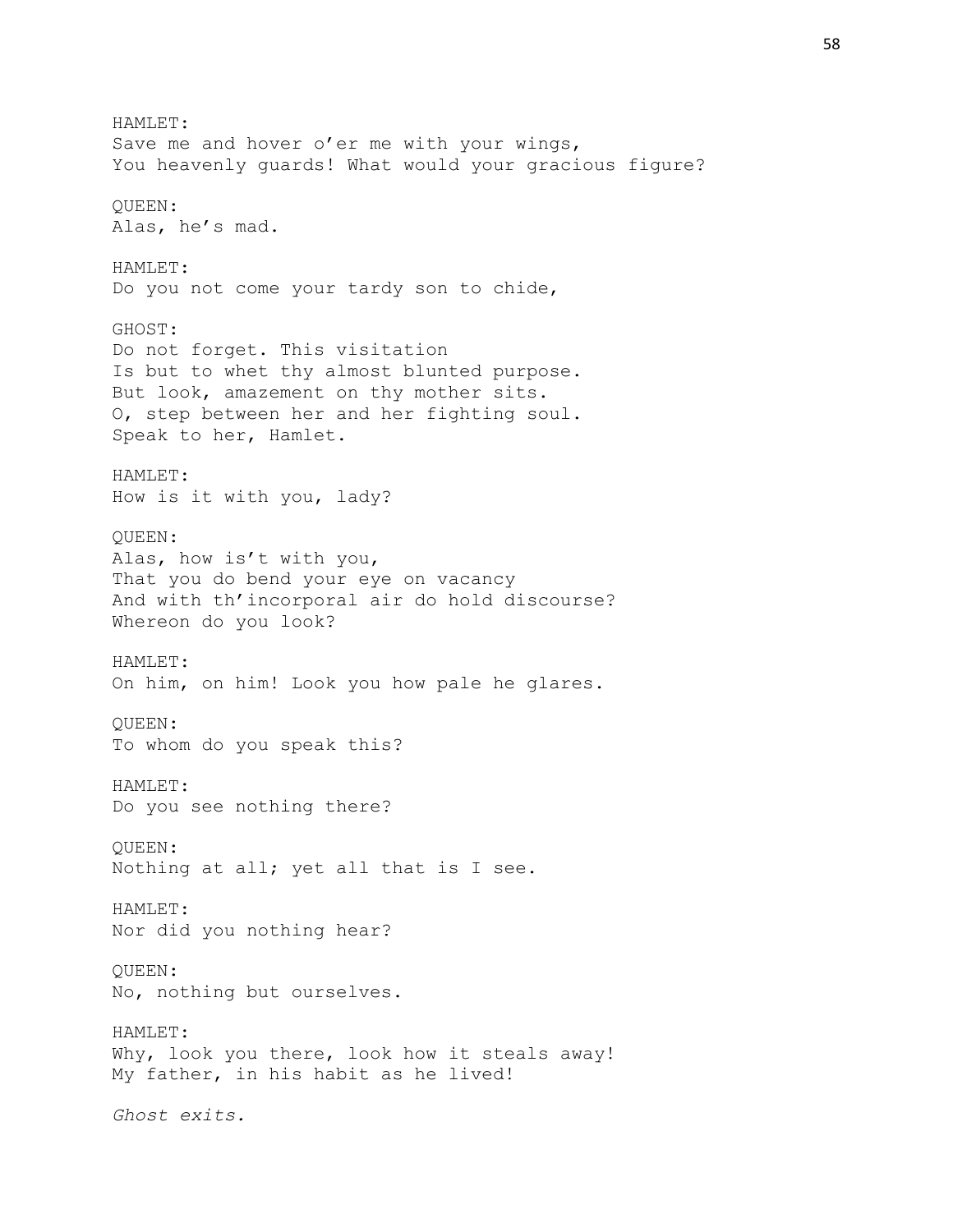QUEEN: This is the very coinage of your brain. This bodiless creation ecstasy Is very cunning in. HAMLET: Ecstasy? It is not madness that I have uttered. Mother, for love of grace, Confess yourself to heaven, Repent what's past, avoid what is to come. QUEEN: O Hamlet, thou hast cleft my heart in twain! As I have a soul, I swear by heaven, I never knew of this most horrid murder. What shall I do? HAMLET: Go not to my uncle's bed. Assume a virtue if you have it not. And, when you are desirous to be blest, I'll blessing beg of you. I must to England, you know that. QUEEN: Alack, I had forgot! 'Tis so concluded on. HAMLET: Let it work, For 'tis the sport to have the enginer Hoist with his own petard. Good night. For this same lord I do repent. I will bestow him and will answer well The death I gave him. So, again, good night. I must be cruel only to be kind. This bad begins, and worse remains behind. Mother, good night indeed. I'll lug the guts into the neighbor room. This counselor Is now most still, most secret, and most grave, Who was in life a foolish prating knave.--Come, sir, to draw toward an end with you.-- Good night, mother.

*Exit Hamlet with Polonius's body. Enter King*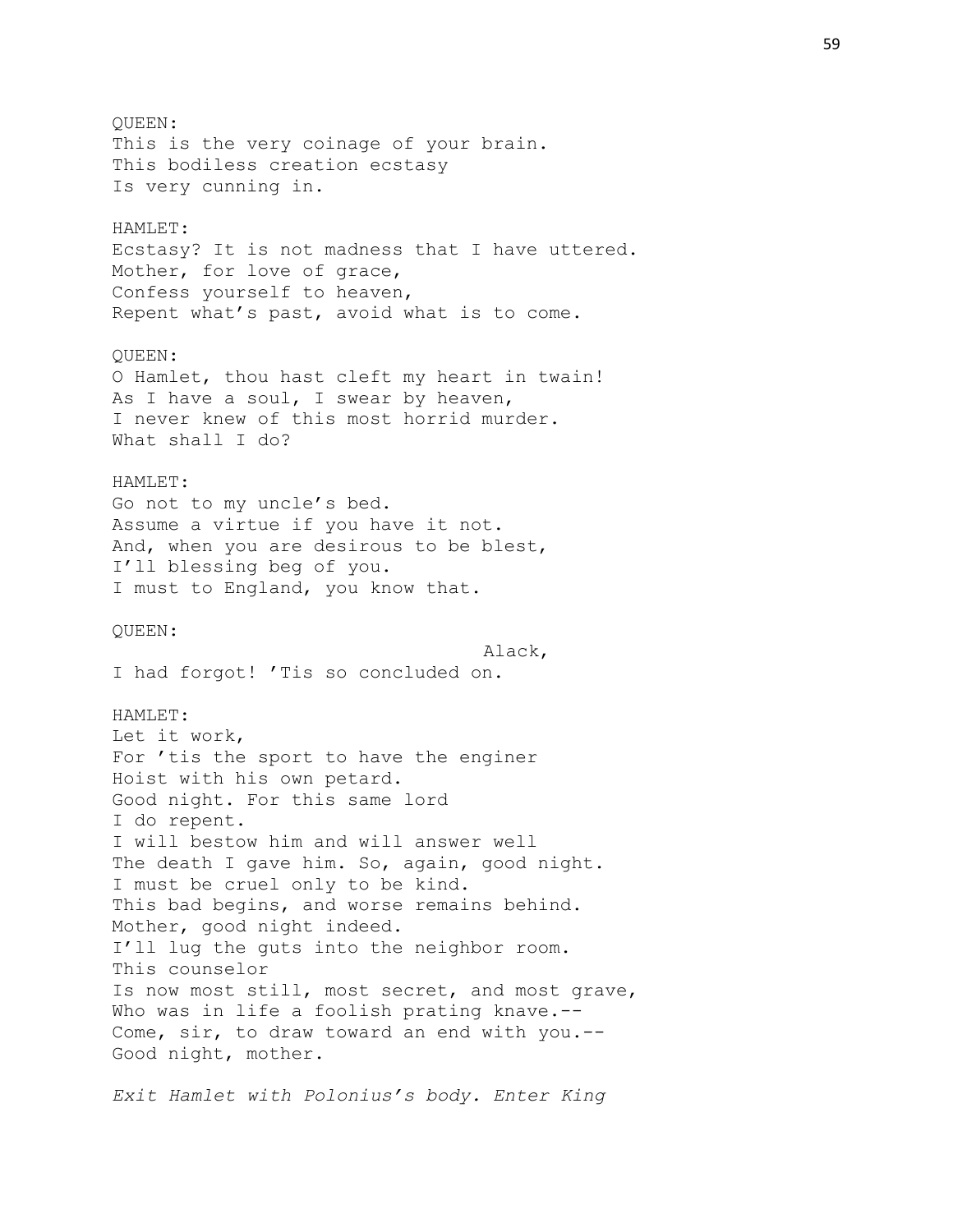KING: Where is your son? QUEEN: Ah, mine own lord, what have I seen tonight! KING: What, Gertrude? How does Hamlet? QUEEN: Mad as the sea and wind when both contend Which is the mightier. In his lawless fit, Behind the arras hearing something stir, Whips out his weapon, cries a rat, a rat, And in this brainish apprehension kills The unseen good old man. KING: O heavy deed! It had been so with us, had we been there. Where has he gone? QUEEN: To draw apart the body he hath killed, He weeps for what is done. KING: The sun no sooner shall the mountains touch But we will ship him hence.--Ho, Guildenstern! *Enter Rosencrantz and Guildenstern.* ROSENCRANTZ, GUILDENSTERN: Ay, my lord. KING: Hamlet in madness hath Polonius slain, And from his mother's closet hath he dragged him. Go seek him out. *Rosencrantz and Guildenstern exit.* Come, Gertrude, we'll call up our wisest friends And let them know both what we mean to do And what's untimely done. O, come away! My soul is full of discord and dismay. *They exit.*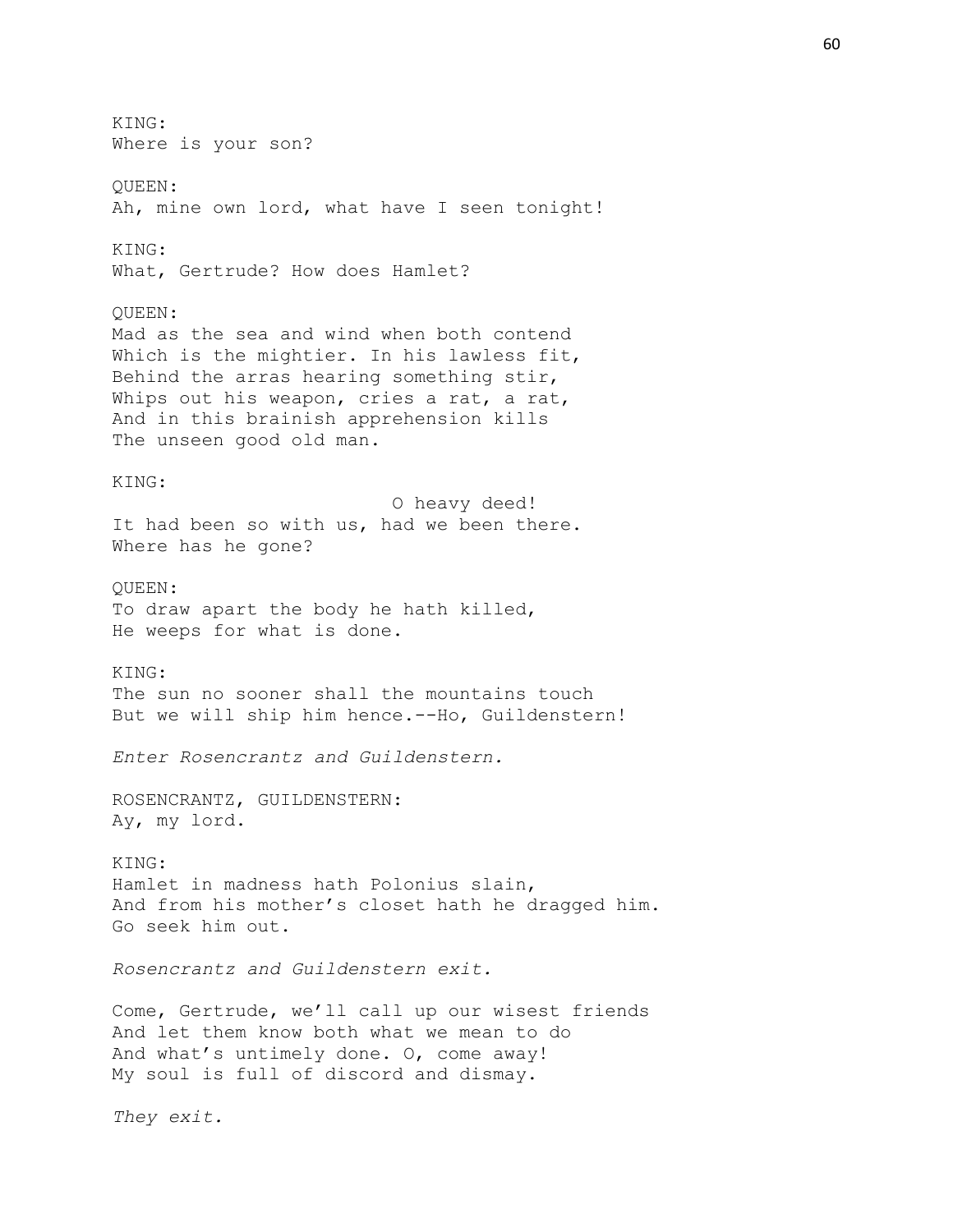**SCENE ELEVEN** *Enter Rosencrantz and Guildenstern.* ROSENCRANTZ, GUILDENSTERN: Hamlet! Lord Hamlet! HAMLET: Safely stowed. ROSENCRANTZ: What have you done, my lord, with the dead body? HAMLET: Compounded it with dust, whereto 'tis kin. GUILDENSTERN: My lord, you must tell us where the body is and go with us to the King. HAMLET: The body is with the King, but the King is not with the body. The King is a thing-- GUILDENSTERN: A thing, my lord? HAMLET: Of nothing. Bring me to him. Hide fox, and all after. *Enter King.* KING: Now, Hamlet, where's Polonius? HAMLET: At supper. KING: At supper where? HAMLET: Not where he eats, but where he is eaten. A certain convocation of politic worms are e'en at him. We fat all creatures else to fat us, and we fat ourselves for maggots. That's the end.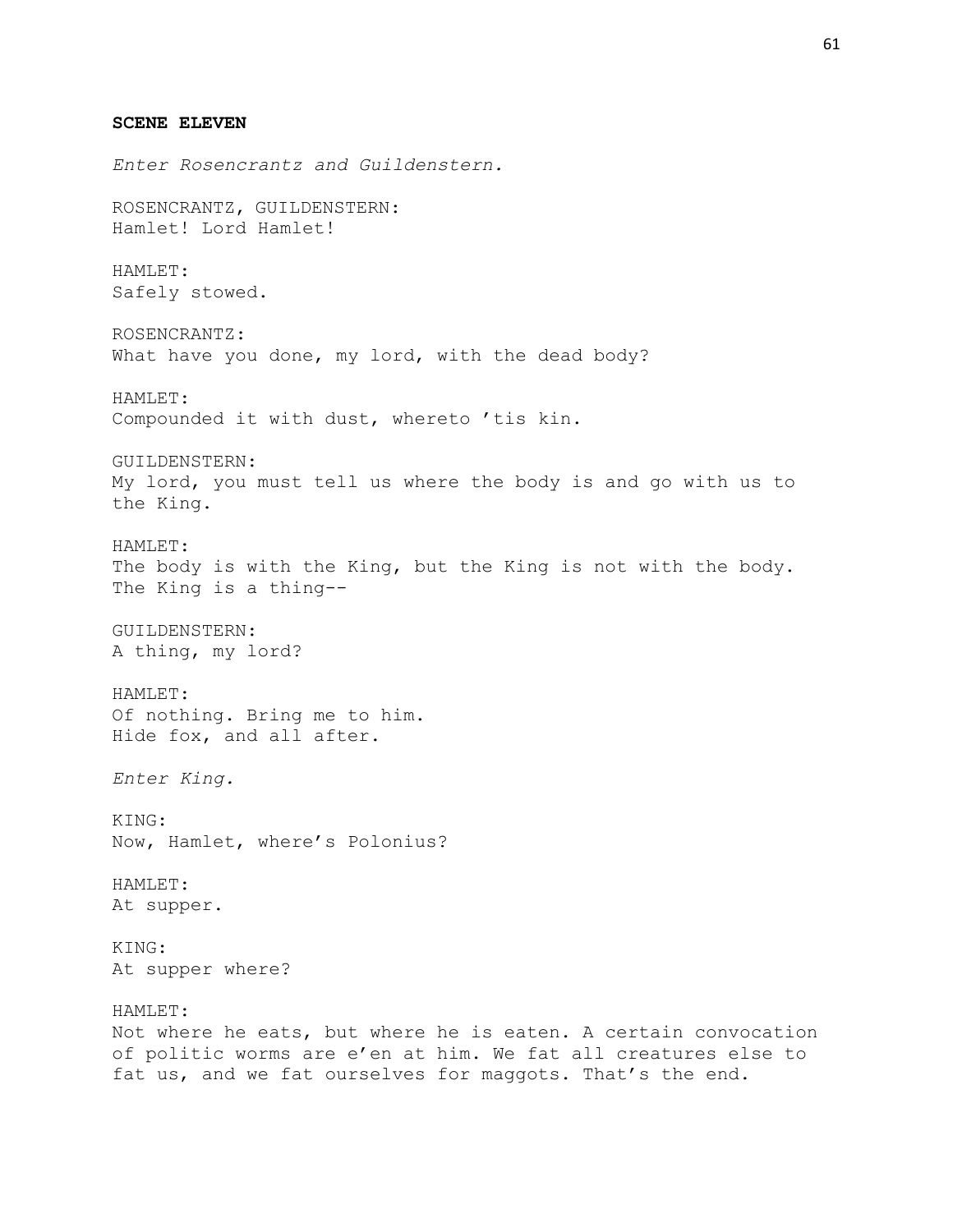KING: Alas, alas! HAMLET: A man may fish with the worm that hath eaten of a king and eat of the fish that hath fed of that worm. KING: What dost thou mean by this? HAMLET: Nothing but to show you how a king may go a progress through the guts of a beggar. KING: Where is Polonius? HAMLET: In heaven. Send thither to see. If your messenger find him not there, seek him i'th'other place yourself. But if, indeed, you find him not within this month, you shall nose him as you go up the stairs into the lobby. KING: Go, seek him there. ROSENCRANTZ, GUILDENSTEN: My lord. HAMLET: He will stay till you come. *Rosencrantz and Guildenstern exit.* KING: Hamlet, this deed, for thine especial safety (Which we do tender, as we dearly grieve For that which thou hast done) must send thee hence With fiery quickness. Therefore prepare thyself. The ship is ready, and everything is bent For England. HAMLET: For England? KING: Ay, Hamlet.

62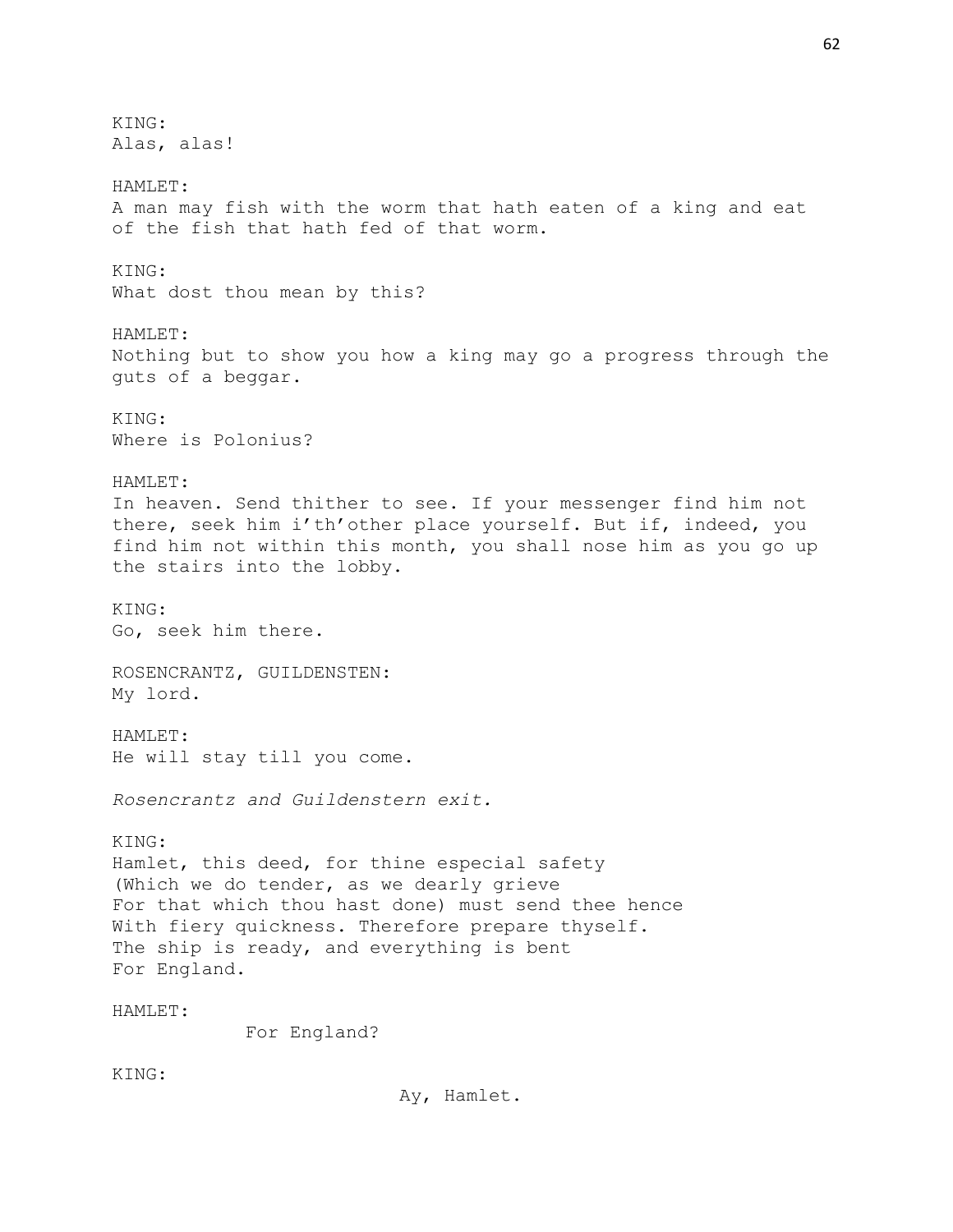HAMLET: Jolly good. KING: So is it, if thou knew'st our purposes. HAMLET: I see a cherub that sees them. But come, for England. Farewell, dear mother. KING: Thy loving father, Hamlet. HAMLET: My mother. Father and mother is man and wife, man and wife is one flesh, and so, my mother. *[He kisses Claudius]* Come, for England. *Hamlet exits.*  KING: And England, if my love thou hold'st at aught Thou mayst not coldly set Our sovereign process, which imports at full The present death of Hamlet. Do it, England, For like the hectic in my blood he rages, And thou must cure me. Till I know 'tis done, Howe'er my haps, my joys were ne'er begun.

*He exits.*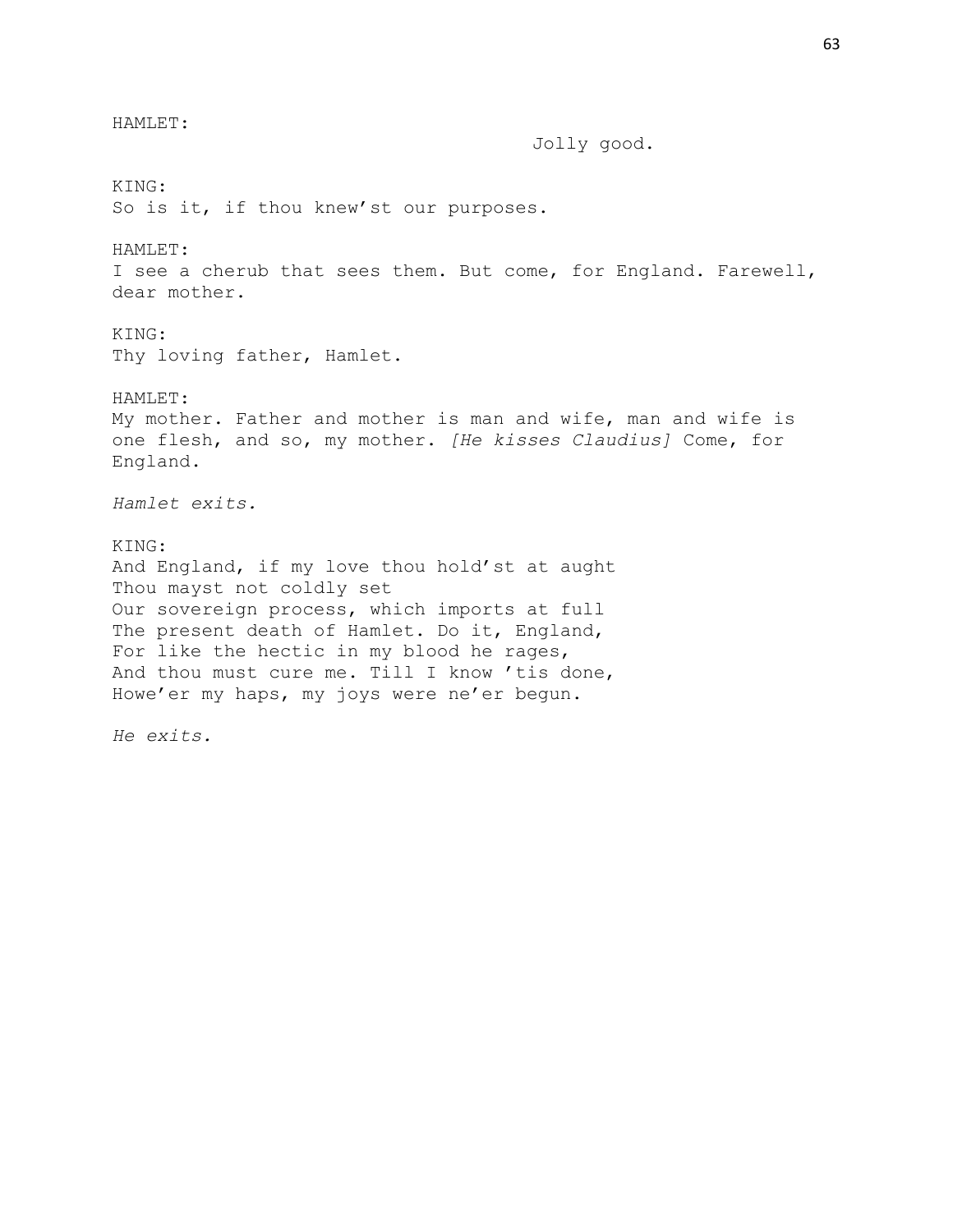**SCENE TWELVE** *Enter Queen.* QUEEN: I will not speak with her. COURTIER: She is importunate, indeed distract. She speaks much of her father, things in doubt That carry but half sense. QUEEN: Let her come in. To my sick soul (as sin's true nature is), Each toy seems prologue to some great amiss. So full of artless jealousy is guilt, It spills itself in fearing to be spilt. *Enter Ophelia.* OPHELIA: Where is the beauteous Majesty of Denmark? QUEEN: How now, Ophelia? OPHELIA: *How should I your true love know From another one?* QUEEN: Alas, sweet lady, what imports this song? OPHELIA: Say you? Nay, pray you, mark. *He is dead and gone, lady, He is dead and gone; At his head a grass-green turf, At his heels a stone.* Oh, ho! QUEEN: Nay, but Ophelia-- OPHELIA: Pray you, mark. *Enter King.*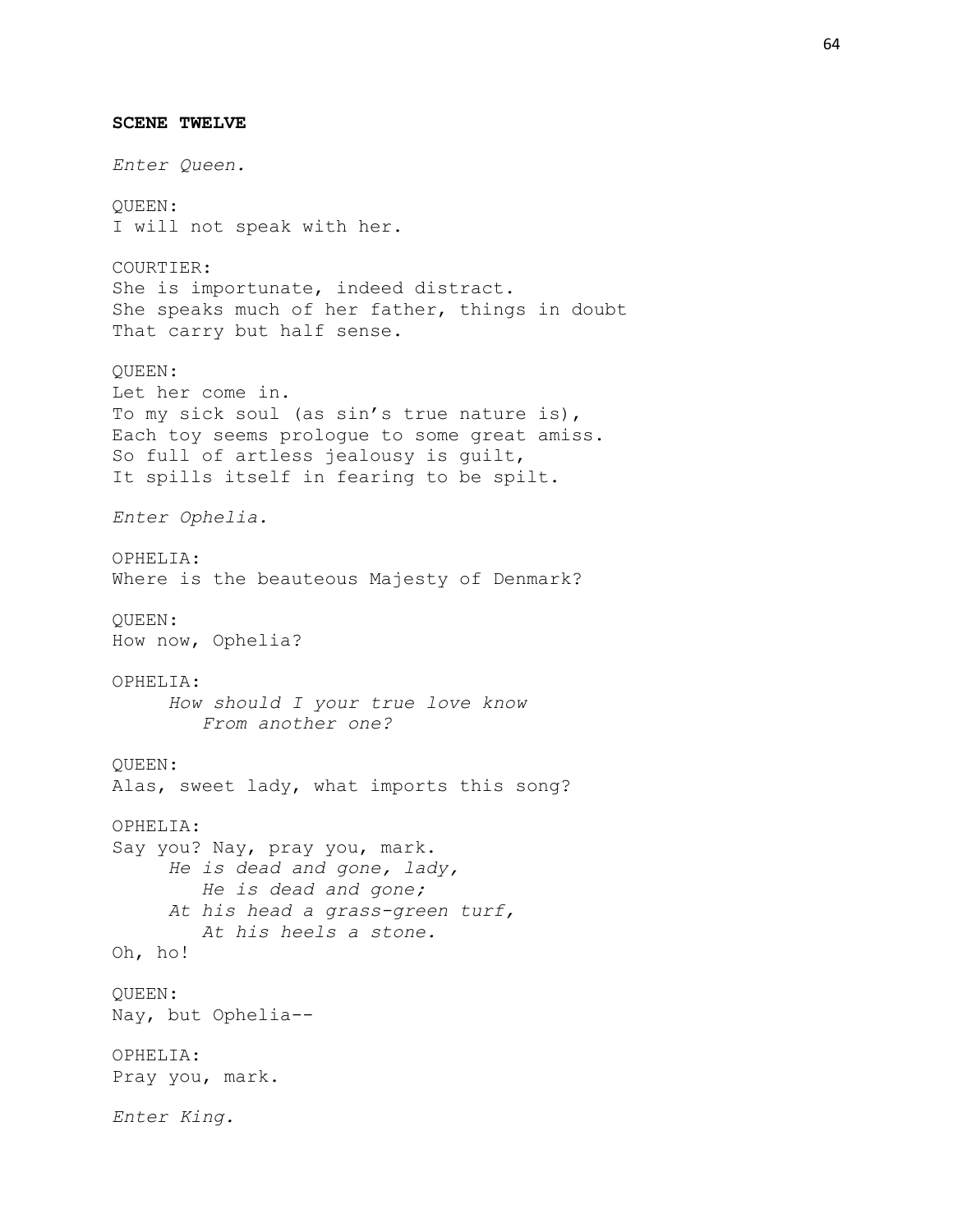OPHELIA: *White his shroud as the mountain snow--* KING: Gertrude, how now? QUEEN: My lord, alas, look here. OPHELIA:  *Larded all with sweet flowers; Which bewept to the ground did not go With true-love showers.* KING: How do you, pretty lady? OPHELIA: Well, God ild you. They say the owl was a baker's daughter. KING: Conceit upon her father. OPHELIA: Pray let's have no words of this. *Tomorrow is Saint Valentine's day, All in the morning betime, And I a maid at your window, To be your Valentine.* KING: Pretty Ophelia-- OPHELIA: *Quoth she Before you tumbled me, You promised me to wed.* He answers: *So would I 'a done, by yonder sun, An thou hadst not come to my bed.* KING: How long hath she been thus? OPHELIA: We must be patient, but I cannot choose but weep to think they would lay him i'th'cold ground. My brother shall know of it. Come, my coach! Good night, ladies, good night, sweet ladies, good night, good night. *She exits.*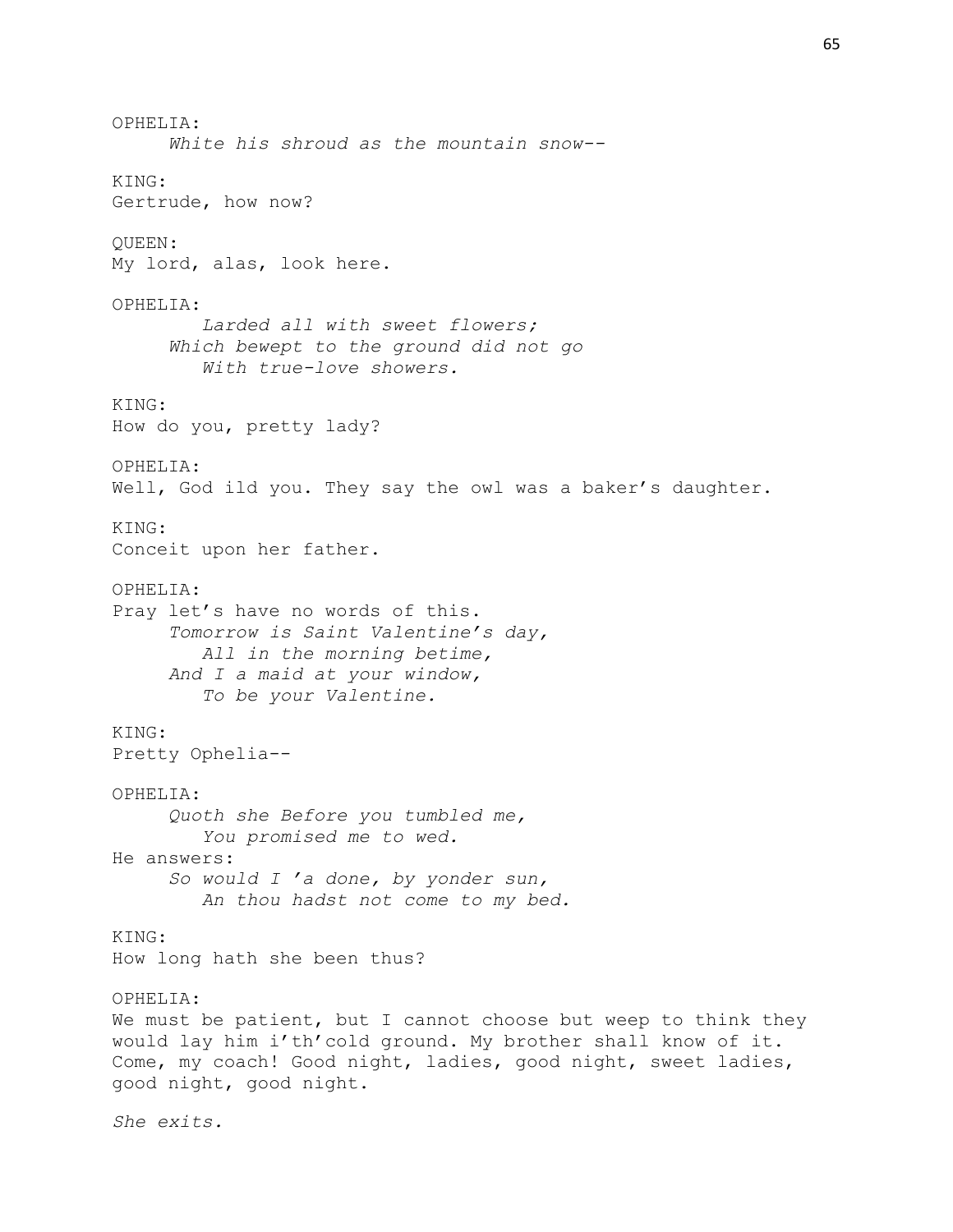KING: O Gertrude, Gertrude, When sorrows come, they come not single spies, But in battalions: first, her father slain; Next, your son gone; the people muddied In their thoughts and whispers o'er Polonius' death, Poor Ophelia Divided from herself and her fair judgment; O, my dear Gertrude, this, Like to a murd'ring piece, in many places Gives me superfluous death. *Enter a Gentleman.* GENTLEMAN: Save yourself, my lord. Young Laertes, in a riotous head, O'erbears your officers. The rabble call him lord, They cry Choose we, Laertes shall be king! Laertes shall be king! Laertes king! QUEEN: O, this is counter, you false Danish dogs! *Enter Laertes.* LAERTES: O, thou vile king, give me my father! QUEEN: Calmly, good Laertes. LAERTES: That drop of blood that's calm proclaims me bastard, Cries cuckold to my father, brands the harlot Even here between the chaste unsmirched brow Of my true mother. KING: What is the cause, Laertes, That thy rebellion looks so giant-like? QUEEN: Laertes. KING: Let him go, Gertrude. Do not fear our person. There's such divinity doth hedge a King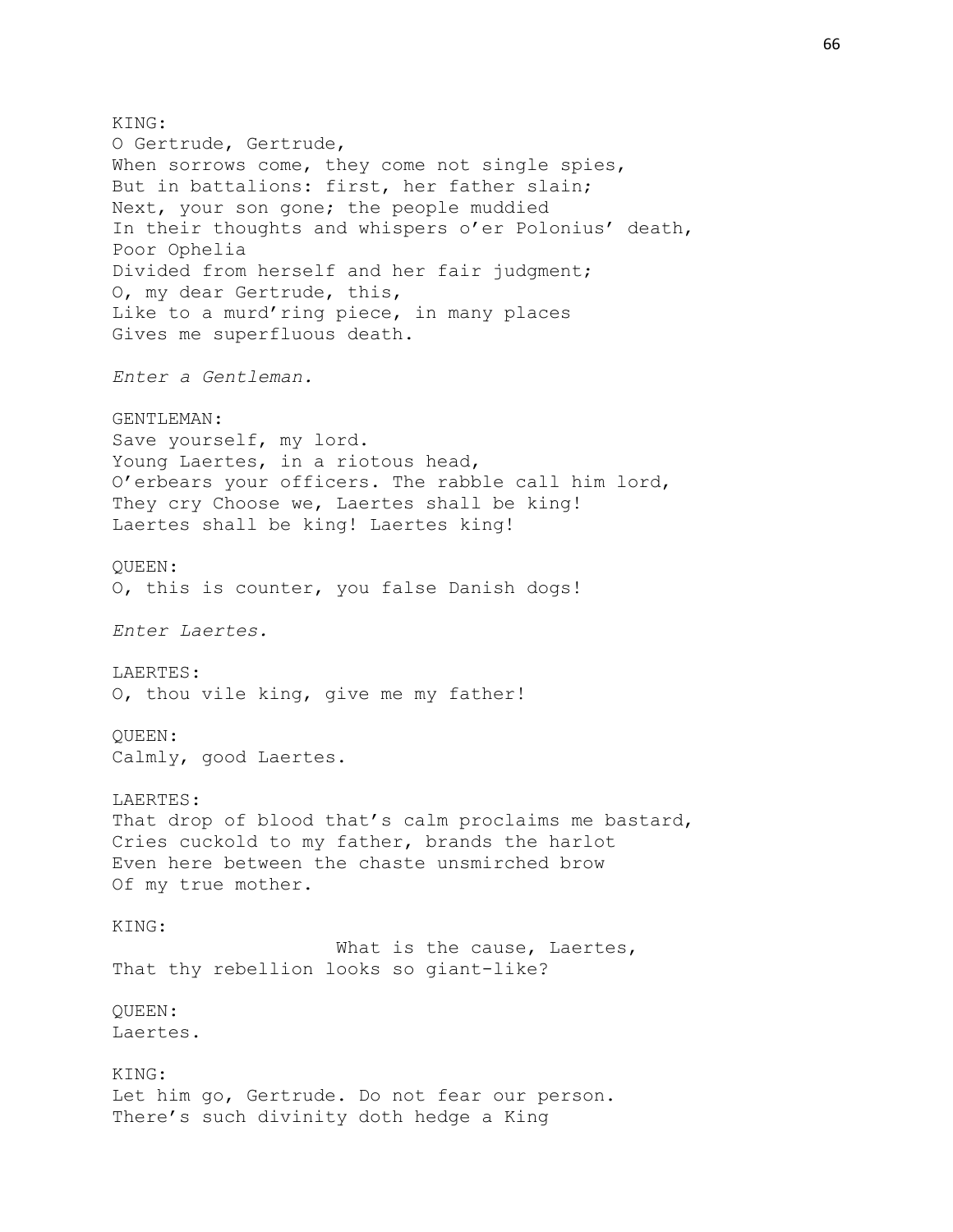That treason can but peep to what it would, Acts little of his will. Tell me, Laertes, Why thou art thus incensed. LAERTES: Where is my father? KING: Dead. LAERTES: How came he dead? I'll not be juggled with. I dare damnation, only I'll be revenged Most throughly for my father. KING: That I am guiltless of your father's death And am most sensibly in grief for it, It shall as level to your judgment 'pear As day does to your eye. LAERTES: How now, what noise is this? *Enter Ophelia.* OPEHLIA: Brother? Brother. LAERTES: O rose of May, Dear maid, kind sister, sweet Ophelia! O heavens, is't possible a young maid's wits Should be as mortal as an old man's life? OPHELIA: *They bore him barefaced on the bier, Hey non nonny, nonny, hey non nonny, And in his grave rained many a tear.* Fare you well, my dove. There's rosemary, that's for remembrance. Pray you, love, remember. LAERTES: A document in madness. OPHELIA: There's rue for you, and here's some for me. I would give you some violets, but they withered all when my father died.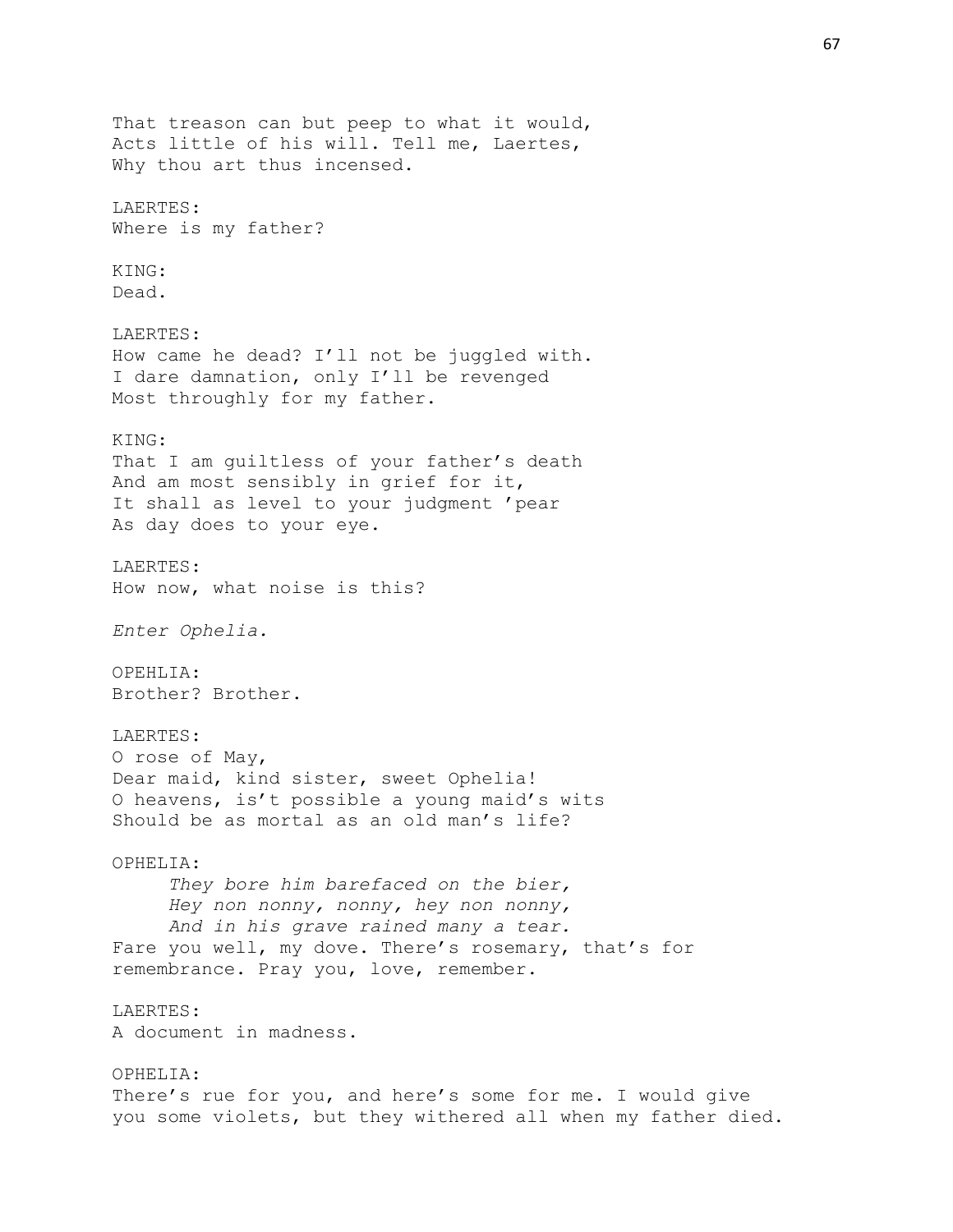They say he made a good end. *He is gone, he is gone, And we cast away moan. God 'a mercy on his soul.* And of all Christians' souls, I pray God. God be wi' you. *She exits.* LAERTES: Do you see this, O God? KING: Laertes, I must commune with your grief. If by direct or by collateral hand You find us touched, we will our kingdom give, To you in satisfaction; but if not, Be you content to lend your patience to us, And we shall jointly labor with your soul To give it due content. I pray you, go with me. *They exit.*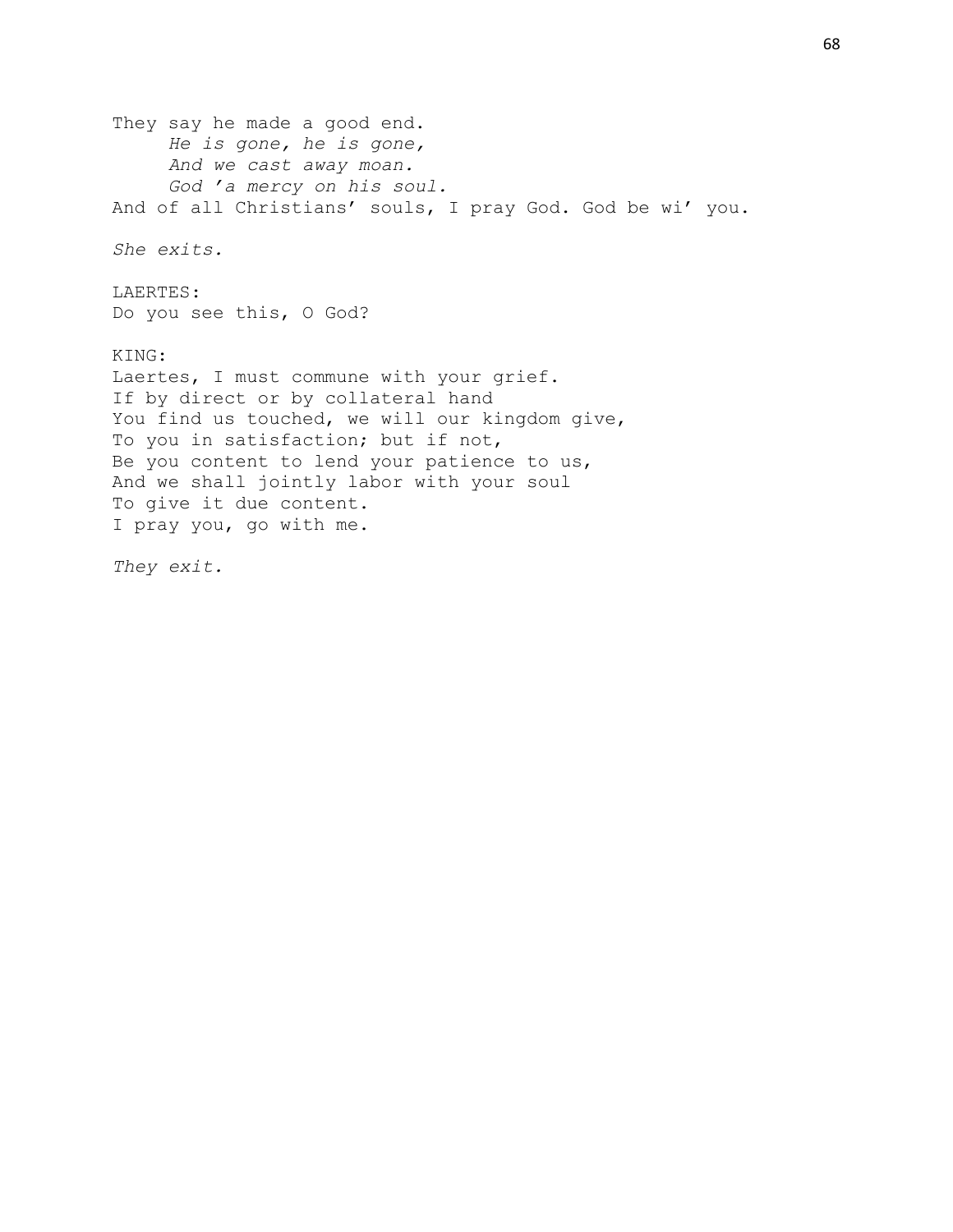### **SCENE THIRTEEN**

*Enter Horatio and Sailor.*

SAILOR: If your name be Horatio, as I am let to know it is, there's a letter for you, sir. It came from th'ambassador that was bound for England.

HORATIO: *[Reads] "Horatio, I have words to speak in thine ear will make thee dumb… Repair thou to me with as much speed as thou wouldest fly death. He that thou knowest thine… Hamlet."*  I must deliver these news to the Queen his mother.

QUEEN: Horatio!

## HORATIO:

Madam, your son is safe arrived in Denmark. He writes herein how he escaped the danger And subtle treason that the King had plotted.

### QUEEN:

Well I perceive there's treason in his kingly looks That seemed to sugar o'er his villainy. But I will soothe and please him for a time, For murderous minds are always jealous.

# HORATIO:

Madam, your son dispatched a second letter To tell the king he is returned alive. By now it is at court.

QUEEN: But what became of Guildenstern and Rosencrantz?

### HORATIO:

In the king's packet Hamlet made discovery Of the commission given to his schoolfellows. By chance he had his father's royal seal And he affixed it on an earnest conjuration To England's king that, straight upon delivery, He should the bearers put to sudden death. The doom appointed him was done on them.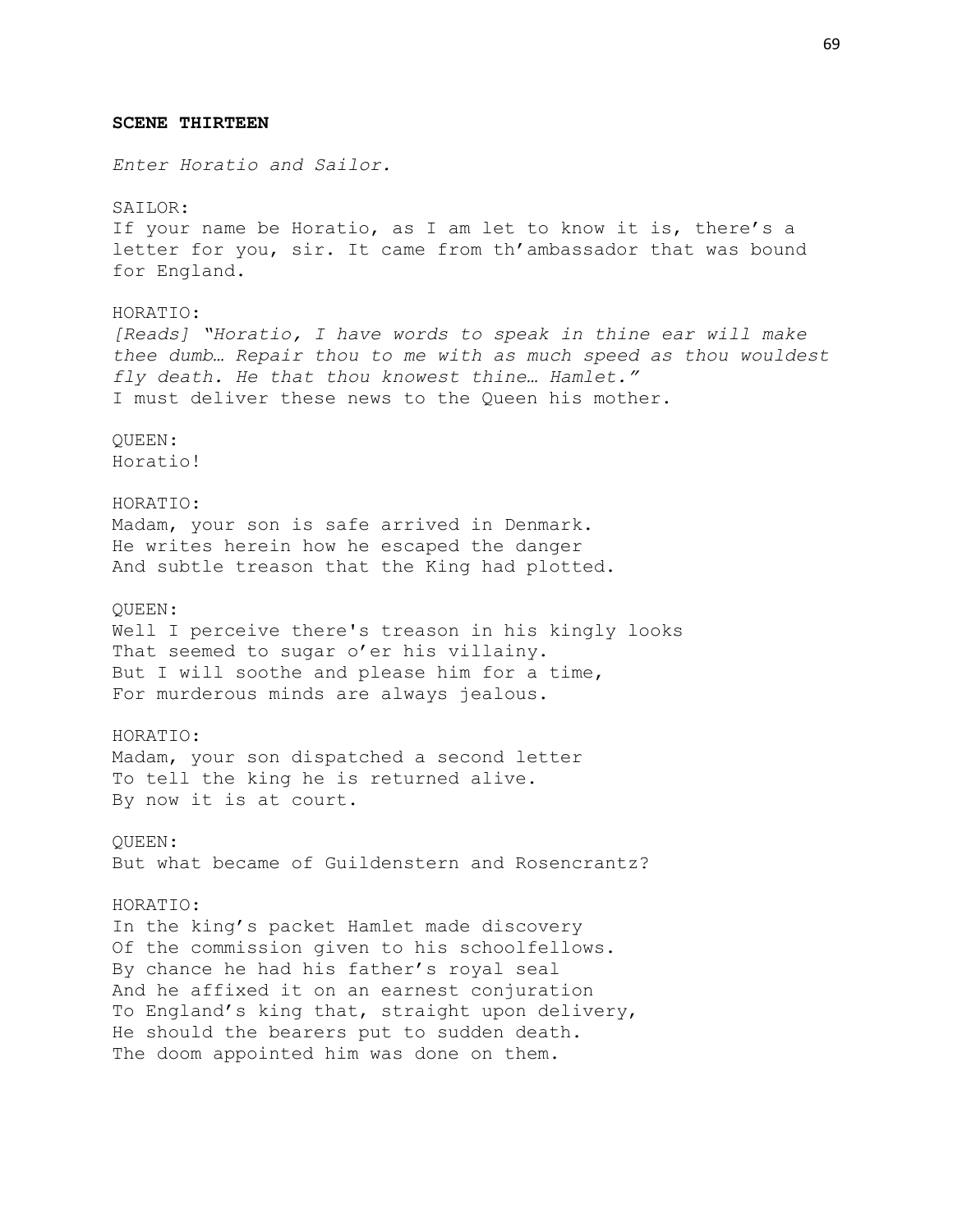QUEEN: O good Horatio, commend me A mother's care to him. Bid him a while Be wary of his presence. Horatio I take my leave, With thousand mother's blessings to my son.

HORATIO: Madam adieu.

*They exit.*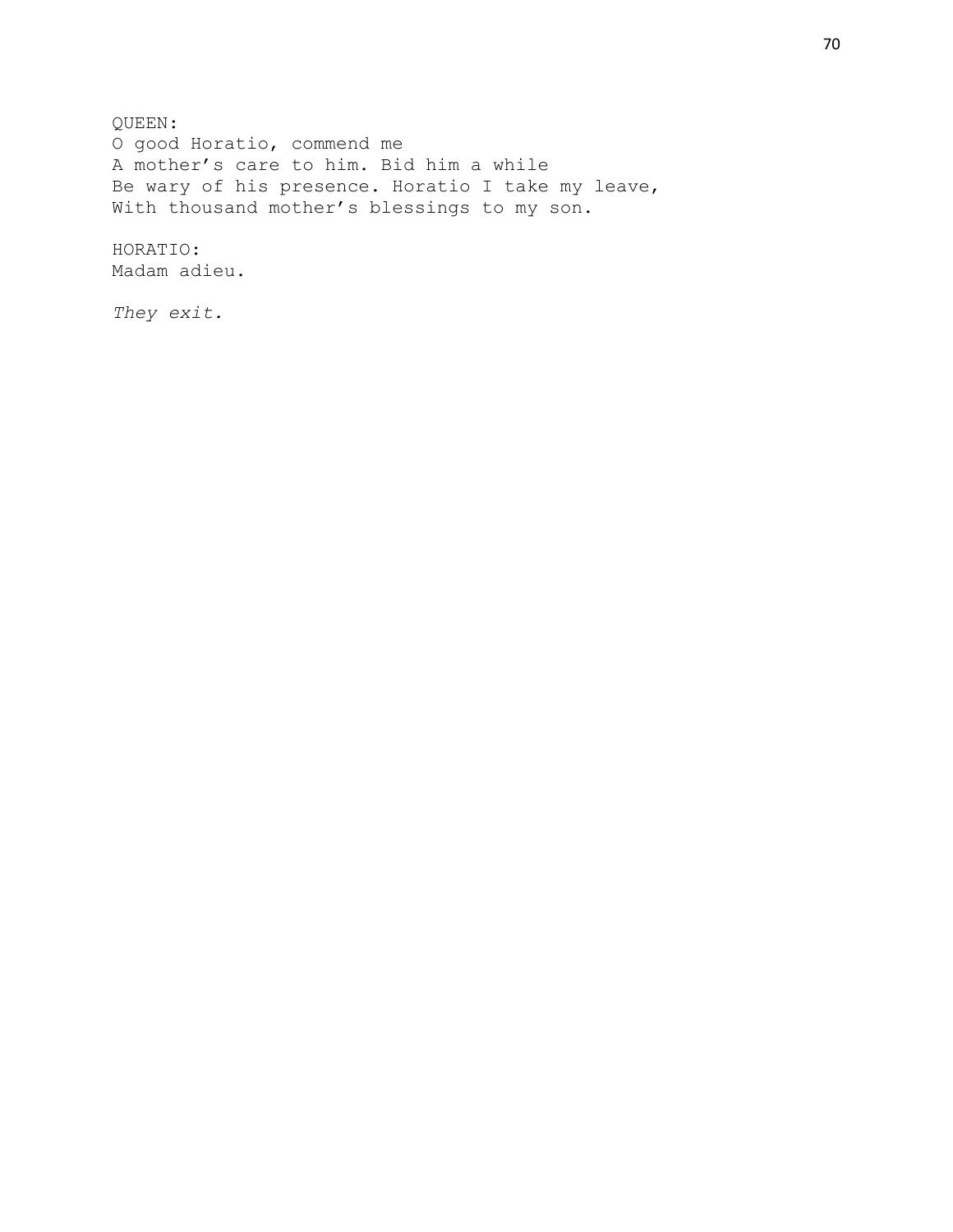**SCENE FOURTEEN** *Enter King and Laertes.* KING: Now must your conscience my acquittance seal, And you must put me in your heart for friend, Sith you have heard, and with a knowing ear, That he which hath your noble father slain Pursued my life. LAERTES: It well appears. But my revenge will come. *Enter a Messenger.* GENTLEMAN: My lord, a letter from Hamlet. KING: From Hamlet? Laertes, you shall hear it. *Messenger exits. [Reads] "High and mighty, you shall know I am set naked on your kingdom. Tomorrow shall I beg leave to see your kingly eyes, when I shall thereunto recount the occasion of my sudden and more strange return. Hamlet."* What should this mean? Naked. And in a postscript here, he says alone. LAERTES: I am lost in it, my lord. But let him come. KING: Laertes, will you be ruled by me? LAERTES: So you will not o'errule me to a peace. KING: To thine own peace. Laertes, I will work him To an exploit, now ripe in my device, Under the which he shall not choose but fall. LAERTES: Can you could devise it so That I might be the organ?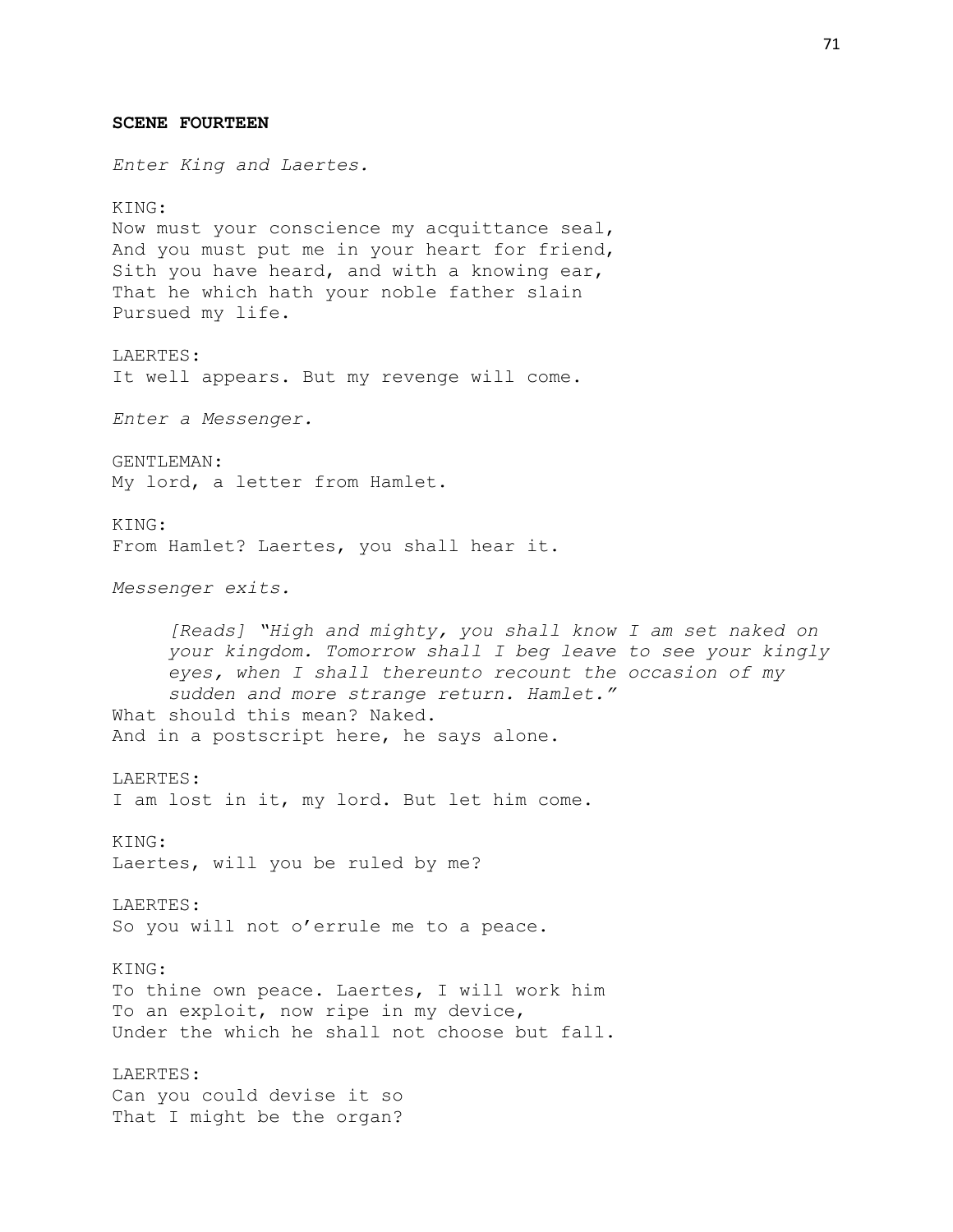KING:

Good Laertes, Hamlet, returned, shall know you are come home. From France comes of you masterly report For art and exercise in your defense. We'll bring you together And wager on your heads. He, being remiss, Will not peruse the foils, so that with ease, Or with a little shuffling, you may choose A sword unblunted, and in a pass of practice Requite him for your father.

# LAERTES:

I'll do't And for that purpose I'll anoint my sword. I brought an unction of a mountebank, So mortal that, if it but scratch him slightly, It may be death.

## KING:

When in your motion you are hot and dry And that he calls for drink, I'll have prepared him A chalice for the nonce, whereon but sipping, If he by chance escape your venomed stuck, Our purpose may hold there. But stay, what noise?

*Enter Queen.*

### QUEEN:

One woe doth tread upon another's heel, So fast they follow. Your sister's drowned, Laertes.

# LAERTES:

Drowned? O, where?

## QUEEN:

There is a willow grows askant a brook That shows his hoar leaves in the glassy stream. There, with fantastic garlands did she come Of crowflowers, nettles, daisies, and long purples, That liberal shepherds give a grosser name, But our cold maids do dead men's fingers call them. There on the pendant boughs her coronet weeds Clamb'ring to hang, an envious sliver broke, When down her weedy trophies and herself Fell in the weeping brook. Her clothes spread wide, And mermaid-like awhile they bore her up, Which time she chanted snatches of old tunes,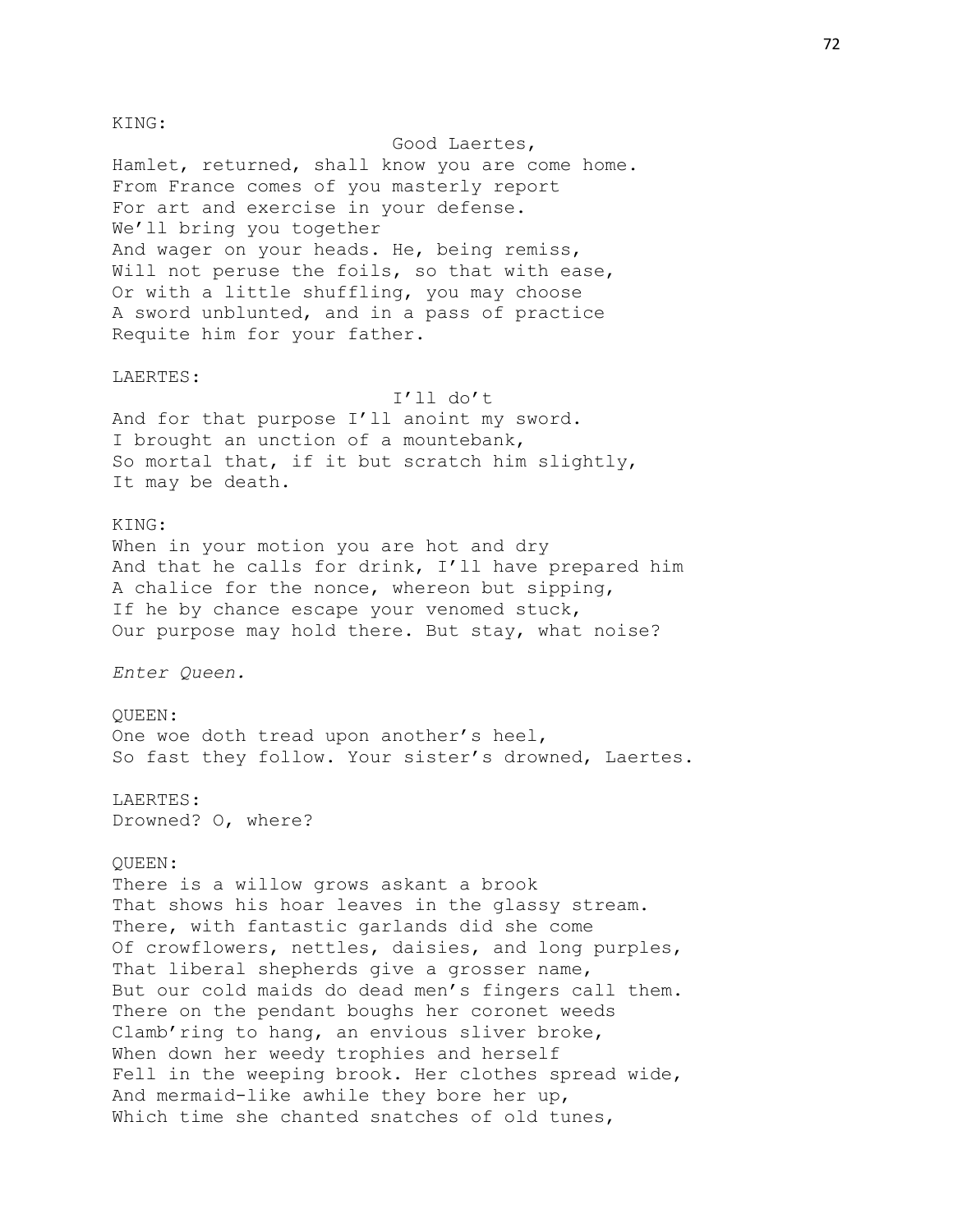As one incapable of her own distress Or like a creature native and endued Unto that element. But long it could not be Till that her garments, heavy with their drink, Pulled the poor wretch from her melodious lay To muddy death. LAERTES: Alas, then she is drowned. QUEEN: Drowned, drowned. LAERTES: Too much of water hast thou, poor Ophelia, And therefore I forbid my tears. Adieu, my lord. I have a speech o' fire that fain would blaze, But that this folly drowns it. *He exits.* KING: Let's follow, Gertrude. How much I had to do to calm his rage! Now fear I this will give it start again. Therefore, let's follow. *They exit.*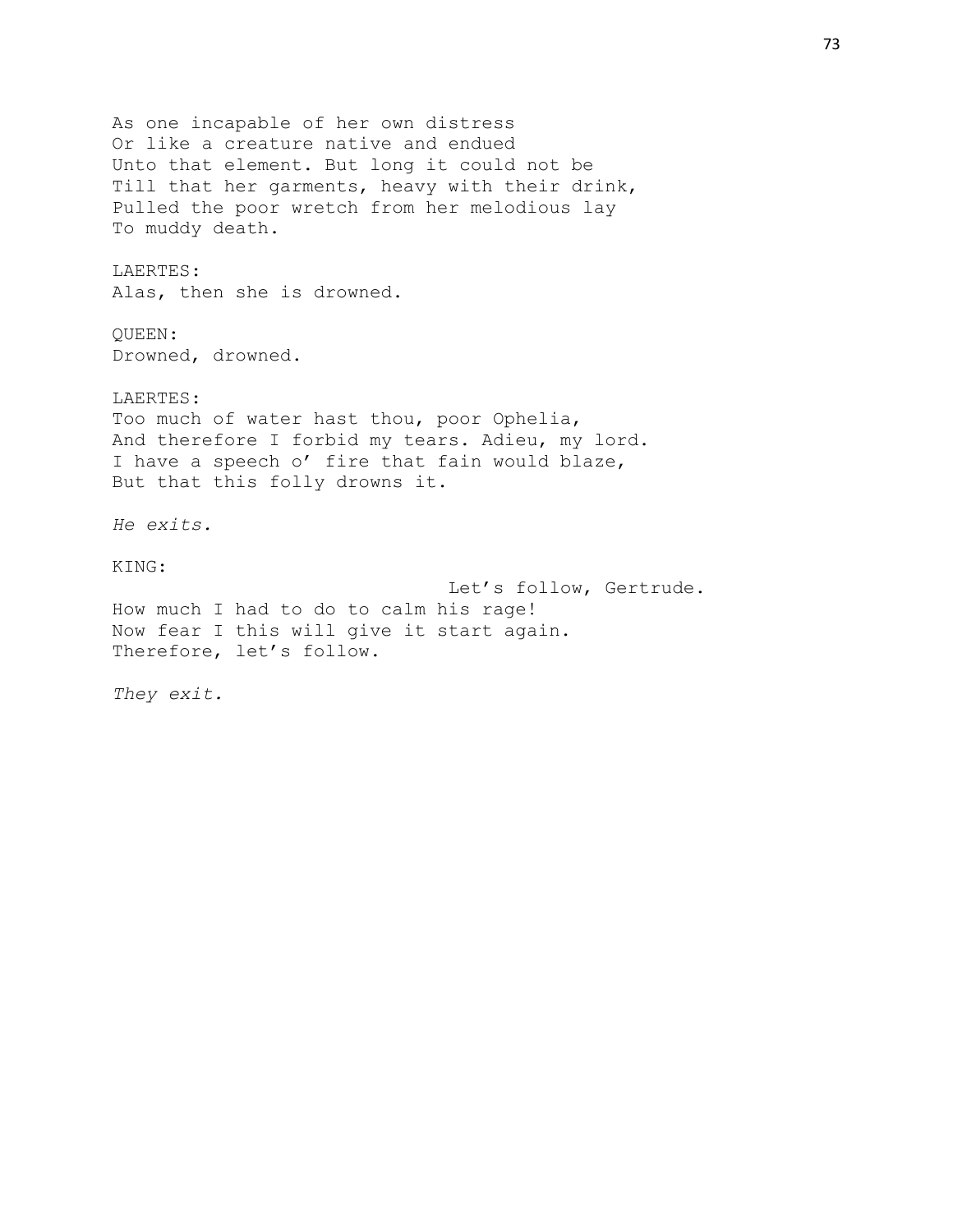#### **SCENE FIFTEEN**

*Enter Gravedigger digging a grave, Hamlet and Horatio behind.* GRAVEDIGGER: *In youth when I did love, did love, Methought it was very sweet To contract--O--the time for-a-my behove, O, methought there-a-was nothing-a-meet.* HAMLET: Has this fellow no feeling of his business? He sings in gravemaking. HORATIO: Custom hath made it in him a property of easiness. GRAVEDIGGER: *But age with his stealing steps Hath clawed me in his clutch, [He digs up a skull] And hath shipped me into the land, As if I had never been such. HAMLET:* That skull had a tongue in it and could sing once. How the knave jowls it to the ground as if 'twere Cain's jawbone, that did the first murder! GRAVEDIGGER: *A pickax and a spade, a spade, For and a shrouding sheet, O, a pit of clay for to be made For such a guest is meet. [He digs up another skull]* HAMLET: There's another. Why may not that be the skull of a lawyer? Why does he suffer this mad knave now to knock him about the sconce with a dirty shovel? I will speak to this fellow. Whose grave's this, sirrah? GRAVEDIGGER: Mine, sir. *O, a pit of clay for to be made For such a guest is meet.* HAMLET: I think it be thine indeed, for thou liest in't.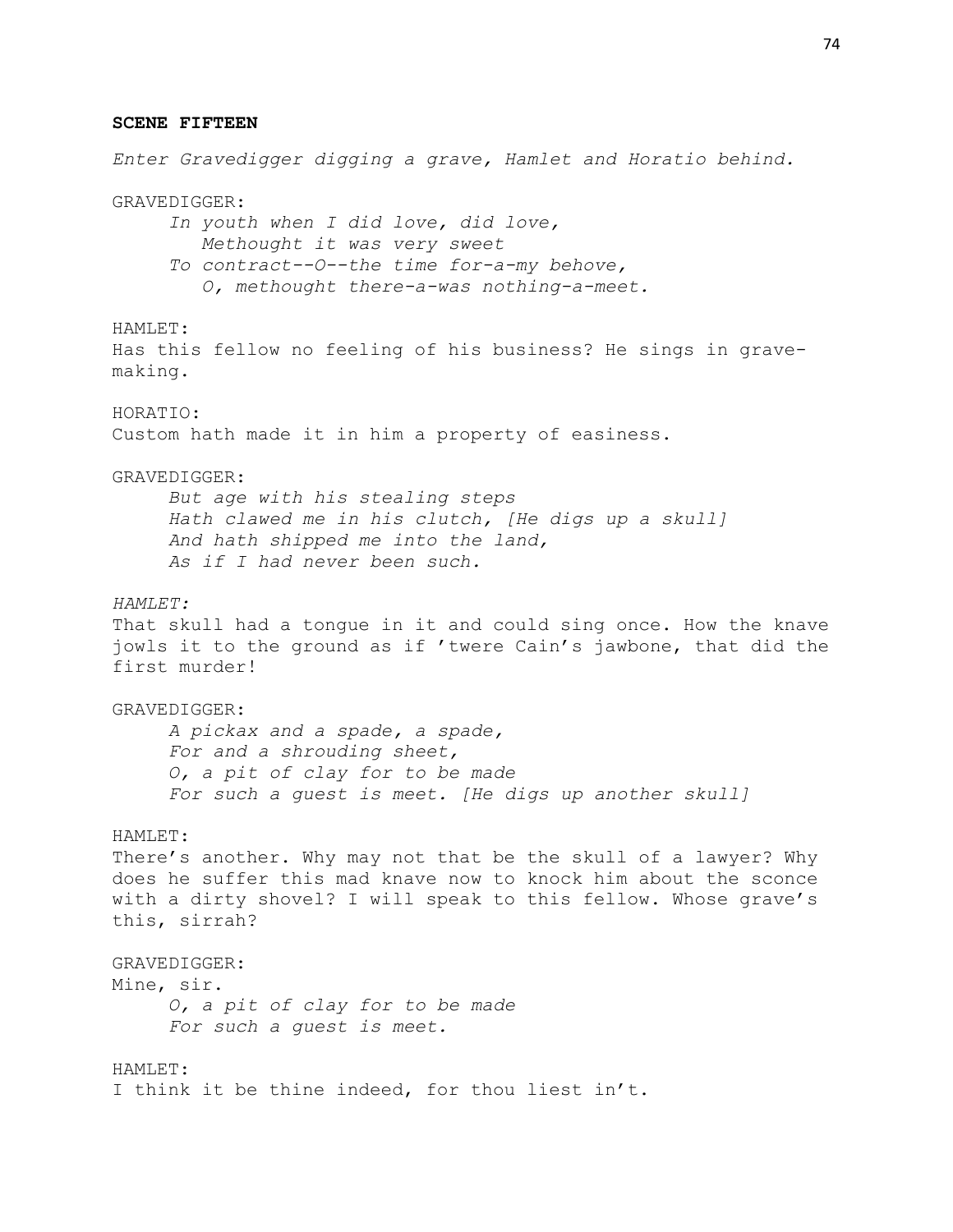GRAVEDIGGER: You lie out on't, sir, and therefore 'tis not yours. For my part, I do not lie in't, yet it is mine. HAMLET: Thou dost lie in't, to be in't and say it is thine. 'Tis for the dead, not for the quick; therefore thou liest. GRAVEDIGGER: 'Tis a quick lie, sir; 'twill away again from me to you. HAMLET: What man dost thou dig it for? GRAVEDIGGER: For no man, sir. HAMLET: What woman then? GRAVEDIGGER: For none, neither. HAMLET: Who is to be buried in't? GRAVEDIGGER: One that was a woman, sir, but, rest her soul, she's dead. HAMLET: How absolute the knave is! How long hast thou been grave-maker? GRAVEDIGGER: Of all the days i'th'year, I came to't that very day that young Hamlet was born--he that is mad, and sent into England. HAMLET: Ay, marry, why was he sent into England? GRAVEDIGGER: Why, because he was mad. He shall recover his wits there. Or if he do not, 'tis no great matter there. HAMLET: Why? GRAVEDIGGER: 'Twill not be seen in him there. There the men are as mad as he.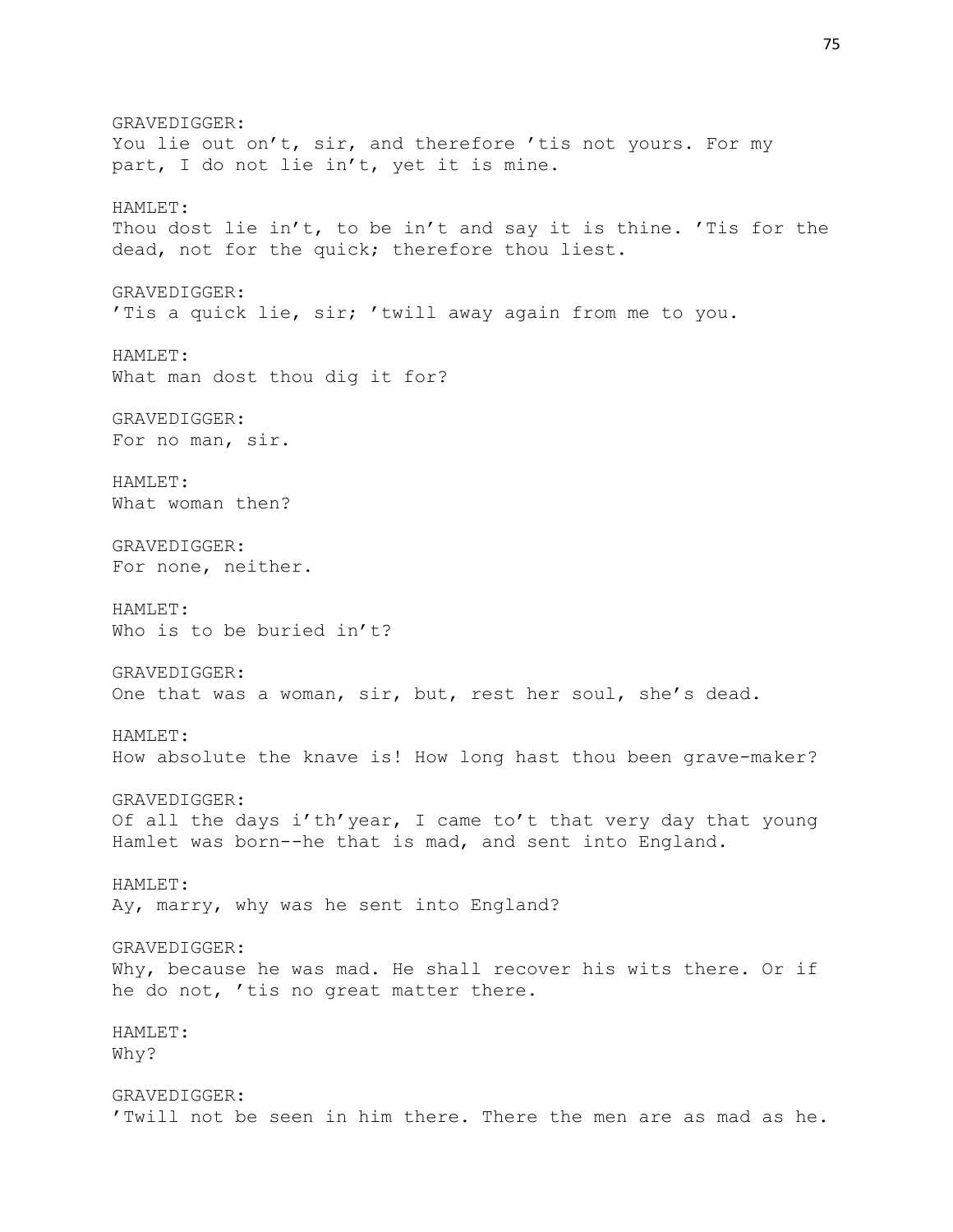HAMLET: How came he mad? GRAVEDIGGER: Faith, e'en with losing his wits. HAMLET: Upon what ground? GRAVEDIGGER: Why, here in Denmark. HAMLET: How long will a man lie i'th'earth ere he rot? GRAVEDIGGER: Here's a skull now hath lien you i'th'earth three-and-twenty years. HAMLET: Whose was it? GRAVEDIGGER: This same skull, sir, was, sir, Yorick's skull, the King's jester. HAMLET: This? GRAVEDIGGER: E'en that. HAMLET: Let me see. Alas, poor Yorick! I knew him, Horatio. A fellow of infinite jest, of most excellent fancy. He hath borne me on his back a thousand times. Here hung those lips that I have kissed I know not how oft. Where be your gibes now? Your songs? Your flashes of merriment that were wont to set the table on a roar? Not one now to mock your own grinning? Quite chapfallen? Now get you to my lady's chamber, and tell her, let her paint an inch thick, to this favor she must come. Make her laugh at that. HORATIO: But soft, here comes the King, the Queen, the courtiers. Couch we a while, and mark. *Enter King, Queen, Laertes, Lords attendant, and the corpse of Ophelia, with a Doctor of Divinity.*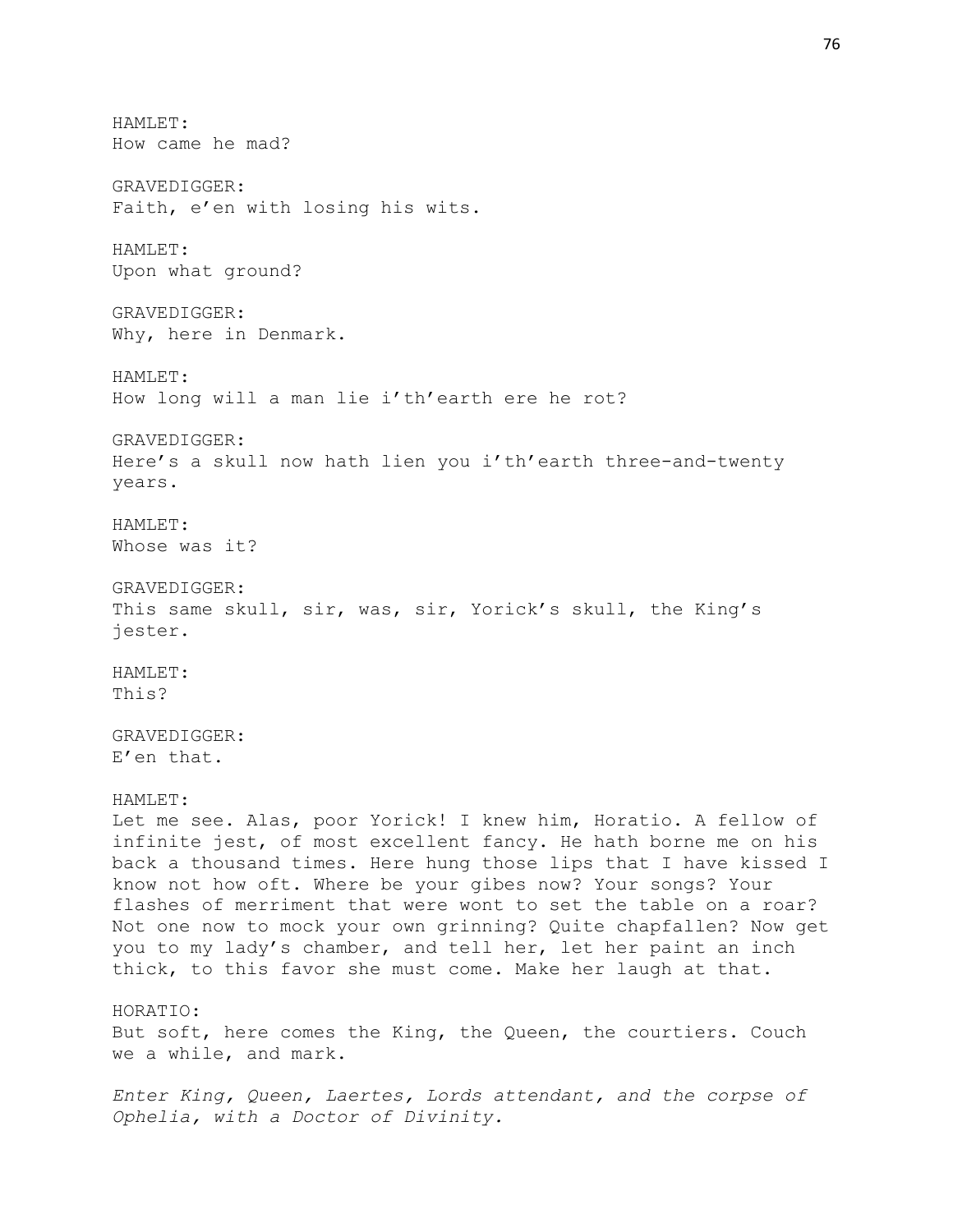LAERTES: What ceremony else? DOCTOR: Her obsequies have been as far enlarged As we have warranty. Her death was doubtful. LAERTES: Must there no more be done? DOCTOR: No more be done. LAERTES: Lay her i'th'earth, And from her fair and unpolluted flesh May violets spring! I tell thee, churlish priest, A minist'ring angel shall my sister be When thou liest howling. HAMLET: What, the fair Ophelia? QUEEN: Sweets to the sweet, farewell! *[She scatters flowers]* I hoped thou shouldst have been my Hamlet's wife; I thought thy bride-bed to have decked, sweet maid, And not have strewed thy grave. LAERTES: Hold off the earth awhile, Till I have caught her once more in mine arms. Ophelia! Now pile your dust upon the quick and dead, Till of this flat a mountain you have made T'o'ertop old Pelion or the skyish head Of blue Olympus. HAMLET: What is he whose grief Bears such an emphasis? This is I, Hamlet the Dane. LAERTES: The devil take thy soul! HAMLET: Thou pray'st not well.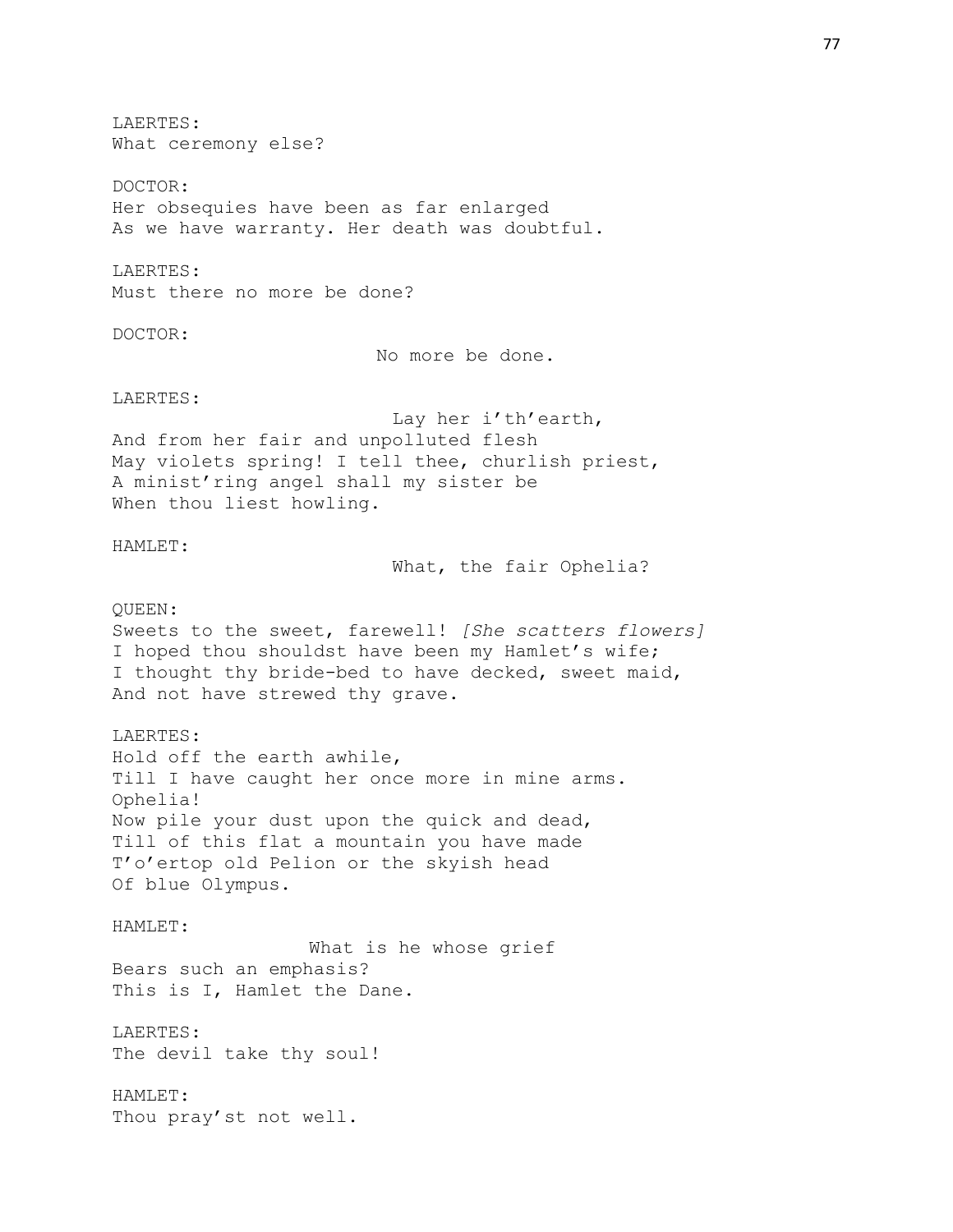KING: Pluck them asunder. HORATIO: My lord! HAMLET: Hold off thy hand. QUEEN: Hamlet! Hamlet! HORATIO: Good my lord, be quiet. HAMLET: Why, I will fight with him upon this theme Until my eyelids will no longer wag! QUEEN: O my son, what theme? HAMLET: I loved Ophelia. Forty thousand brothers Could not with all their quantity of love Make up my sum. What wilt thou do for her? KING: O, he is mad, Laertes! QUEEN: For love of God, forbear him. HAMLET: 'Swounds, show me what thou't do. Woo't weep, woo't fight, woo't fast, woo't tear thyself, Woo't drink up eisel, eat a crocodile? I'll do't. Dost thou come here to whine? LAERTES: You! HAMLET: To outface me with leaping in her grave? Be buried quick with her, and so will I. But it is no matter. Let Hercules himself do what he may, The cat will mew, and dog will have his day.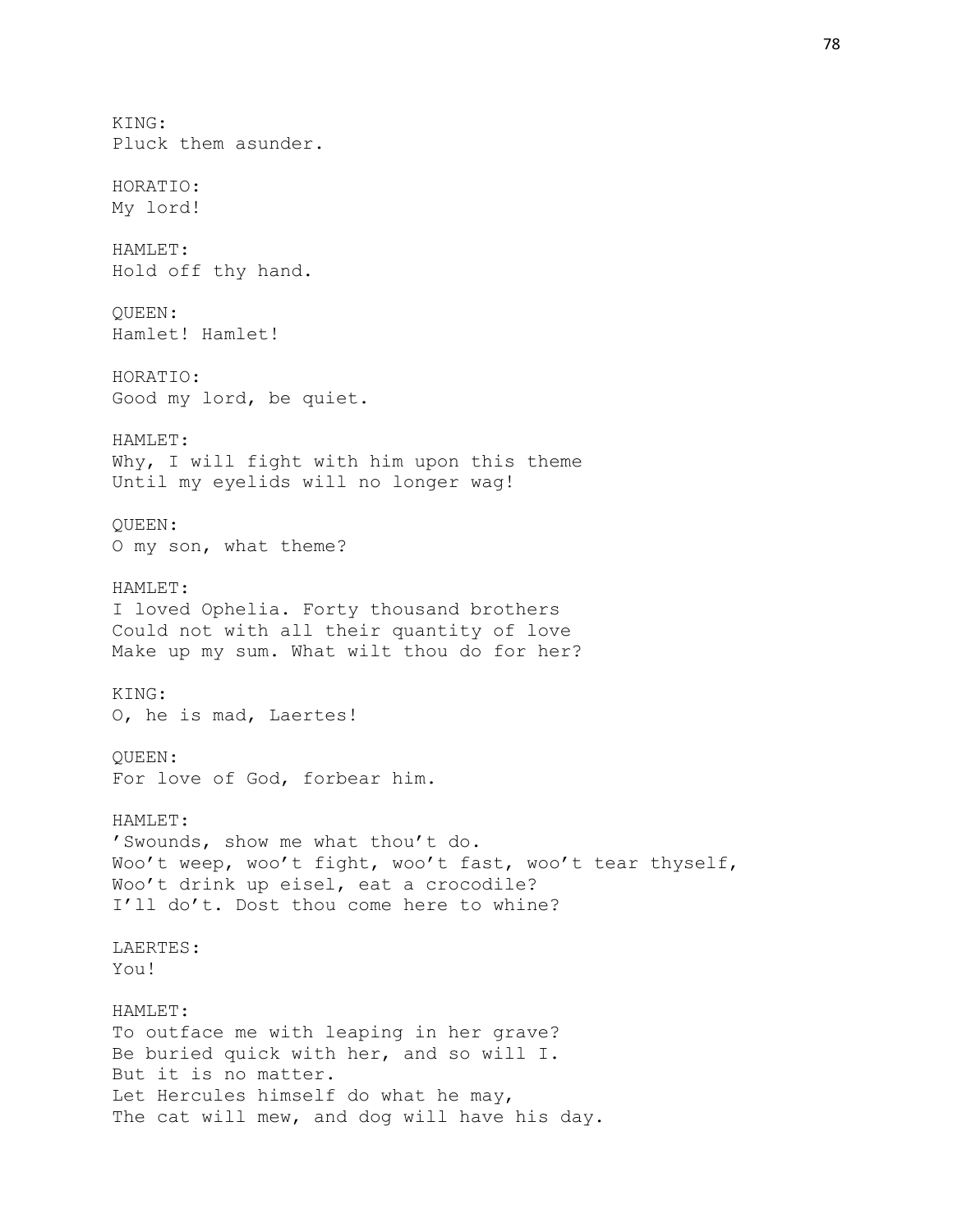*Hamlet exits. Horatio follows.*

KING: Good Gertrude, set some watch over your son. Laertes, this grave shall have a living monument. An hour of quiet thereby shall we see. Till then in patience our proceeding be.

*They exit.*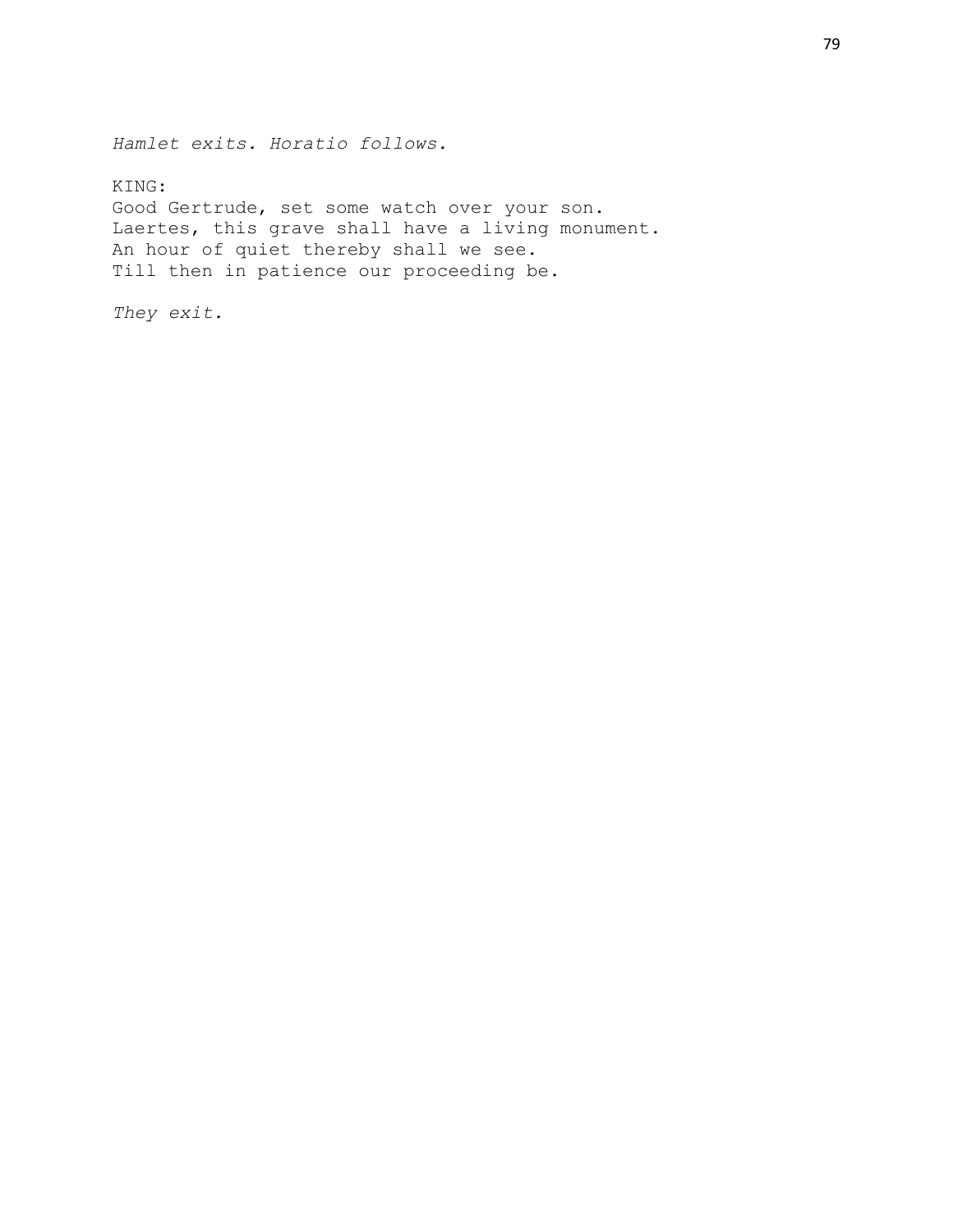**SCENE SIXTEEN** *Enter Hamlet and Horatio.* HAMLET: There's a divinity that shapes our ends, Rough-hew them how we will. HORATIO: And Rosencrantz and Guildenstern are dead. HAMLET: Why, man, they did make love to this employment. They are not near my conscience. 'Tis dangerous when the baser nature comes Between the pass and fell incensed points Of mighty opposites. HORATIO: Why, what a king is this! HAMLET: Does it not, think thee, stand me now upon To quit him with this arm? HORATIO: It must be shortly known to him from England What is the issue of the business there. HAMLET: It will be short. The interim's mine, And a man's life's no more than to say *[snaps]* one. HORATIO: Peace, who comes here? *Enter Osric, a courtier.* OSRIC: Your Lordship is right welcome back to Denmark. HAMLET: I humbly thank you, friend. OSRIC: Sweet lord, if your Lordship were at leisure, I should impart a thing to you from his Majesty.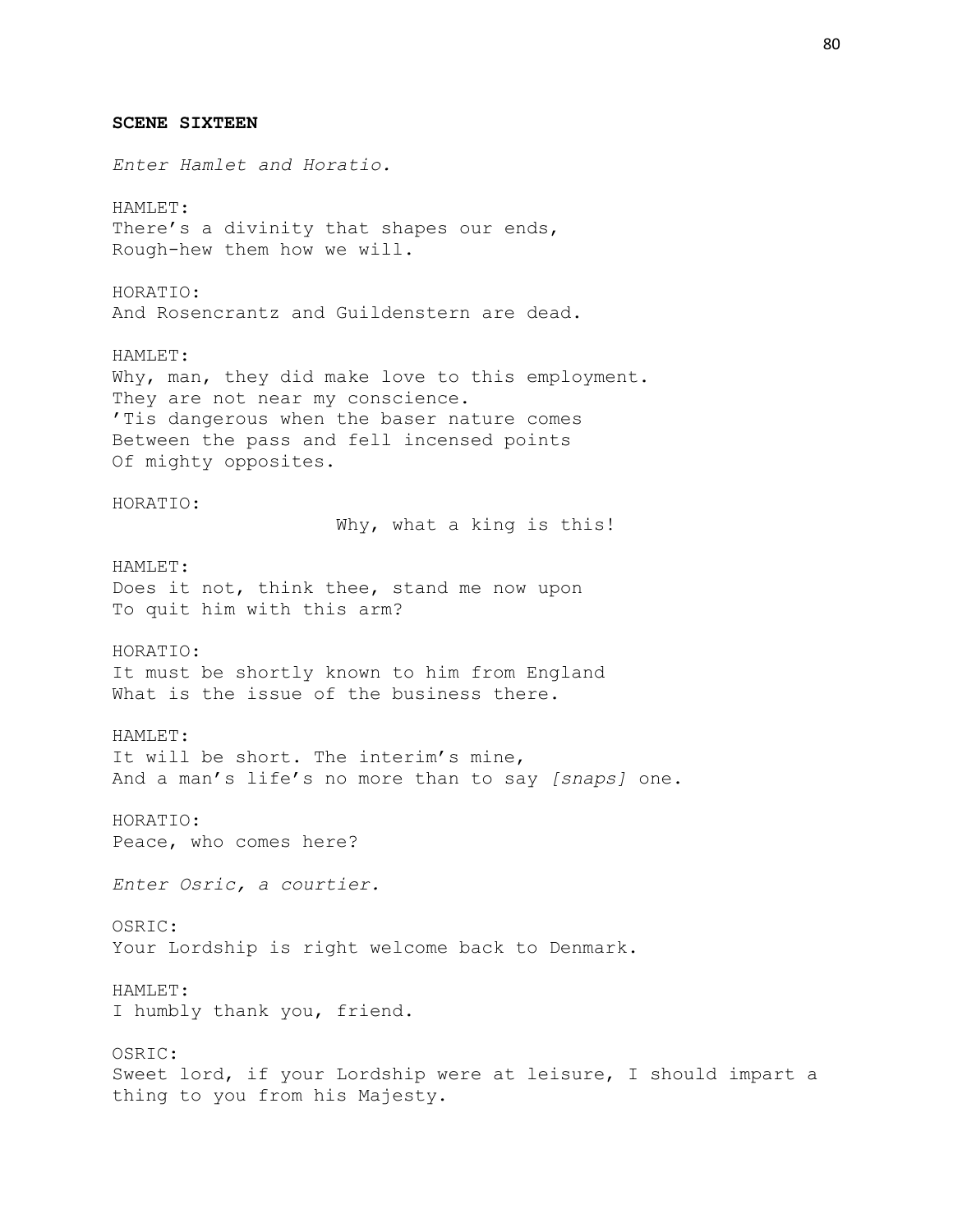HAMLET: I will receive it with all diligence of spirit. OSRIC: Sir, here is the matter. His Majesty bade me signify to you that he has laid a great wager on your head. Sir, here is newly come to court Laertes--believe me, an absolute gentleman. HAMLET*:* What imports the nomination of this gentleman? OSRIC: I know you are not ignorant of what excellence Laertes is--I mean, sir, for his weapon. The King, sir, hath laid, sir, that in a dozen passes between yourself and him, he shall not exceed you three hits. It would come to immediate trial if your Lordship would vouchsafe the answer. HAMLET: I will win for him, if I can. OSRIC: I commend my duty to your Lordship. HAMLET: Yours. Yours. *Osric exits.* HORATIO: You will lose, my lord. HAMLET: I shall win at the odds; but thou wouldst not think how ill all's here about my heart. HORATIO: If your mind dislike anything, obey it. I will forestall their repair hither and say you are not fit. HAMLET: Not a whit. We defy augury. There is a special providence in the fall of a sparrow. If it be now, 'tis not to come; if it be not to come, it will be now; if it be not now, yet it will come. The readiness is all. Since no man knows aught of what he leaves, what is't to leave betimes? Let be.

*Enter King, Queen, Osric, Laertes, and all the state.*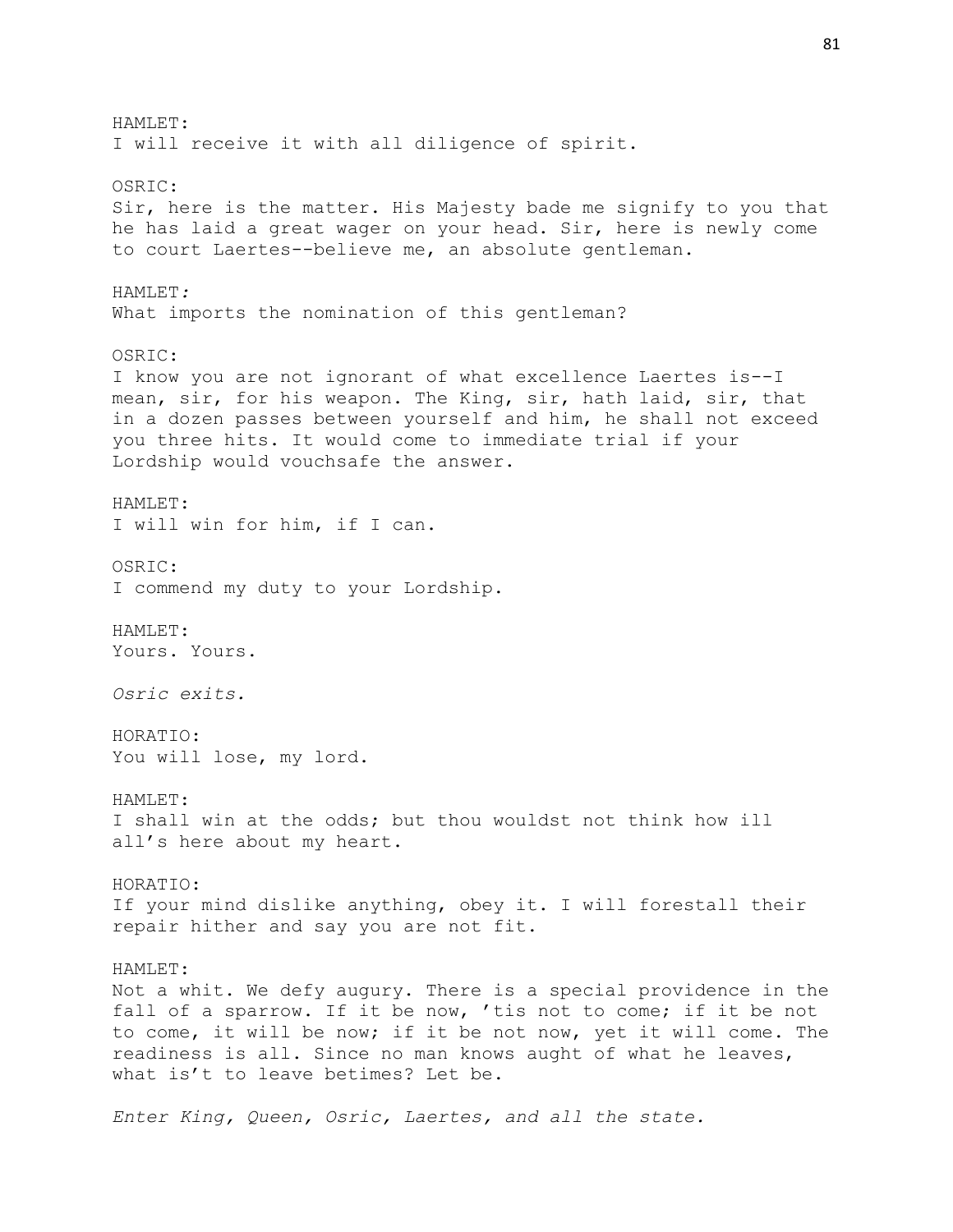KING: Come, Hamlet, come and take Laertes' hand from me. HAMLET: Give me your pardon, sir. I have done you wrong; But pardon't as you are a gentleman. What I have done That might your nature, honor, and exception Roughly awake, I here proclaim was madness. LAERTES: I do receive your offered love like love And will not wrong it. HAMLET: Give us the foils. Come on. LAERTES: Come, one for me. KING: Give them the foils, young Osric. Cousin Hamlet, You know the wager? HAMLET: Very well, my lord. Your Grace has laid the odds o'th'weaker side. KING: I do not fear it; I have seen you both. LAERTES: This is too heavy. Let me see another. OSRIC: Here, my lord. LAERTES: This. HAMLET: These foils have all a length? OSRIC: Ay, my good lord. HAMLET: This one likes me well.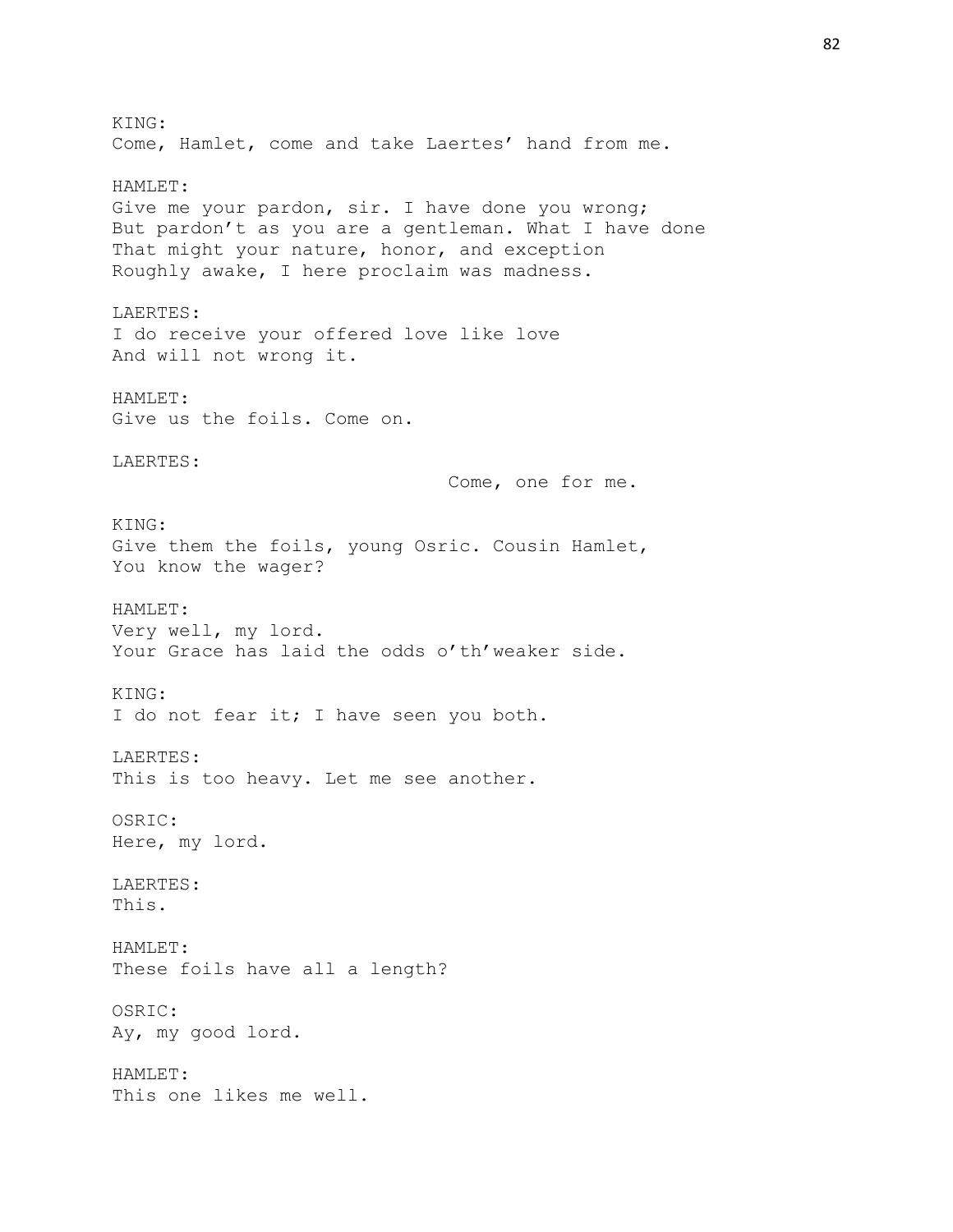KING: If Hamlet give the first or second hit Let all the battlements their ordnance fire. The King shall drink to Hamlet's better breath, And in the cup an union shall he throw, Richer than that which four successive kings In Denmark's crown have worn. Give me the cup, And let the kettle to the trumpet speak, The trumpet to the cannoneer without, The cannons to the heavens, the heaven to earth, Now the King drinks to Hamlet. Come, begin. HAMLET: Come on, sir. LAERTES: Come, my lord. OSRIC: Begin! *[They play. The men lay their swords together, then zing them apart. Three quick sword hits and a touch.]* HAMLET: One. LAERTES: No. HAMLET: Judgment! OSRIC: A hit, a very palpable hit. LAERTES: Well, again. KING: Stay, give me drink. Hamlet, this pearl is thine. Here's to thy health. *[He drinks, then drops a pearl in the cup]* Give him the cup. HAMLET: I'll play this bout first. Set it by awhile. Come.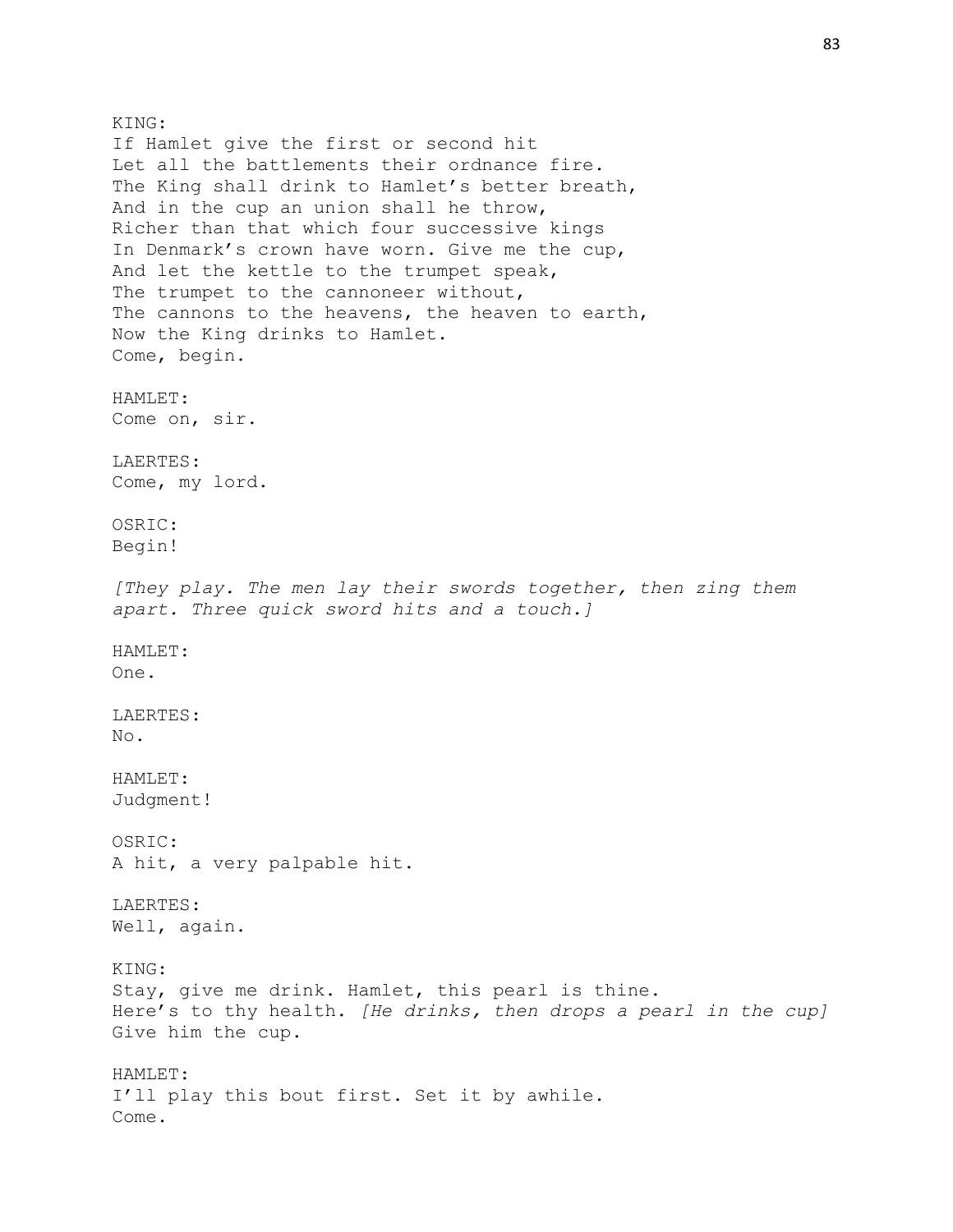OSRIC: Hup! *[They play. The men lay their swords together, then zing them apart. More elaborate swordplay this time.]* HAMLET: Another hit. What say you? LAERTES: A touch, a touch. I do confess. KING: Our son shall win. QUEEN: Here, Hamlet, take my napkin; rub thy brows. Give me the cup there. The Queen carouses to thy fortune, Hamlet. HAMLET*:* Good madam. KING: Gertrude! Do not drink. QUEEN: I will, my lord; I pray you pardon me. KING: It is the poisoned cup. It is too late. QUEEN: Hamlet, let me wipe thy face. HAMLET: Good mother. Come, for the third, Laertes. You do but dally. LAERTES: Say you so? Come on. OSRIC: Hup!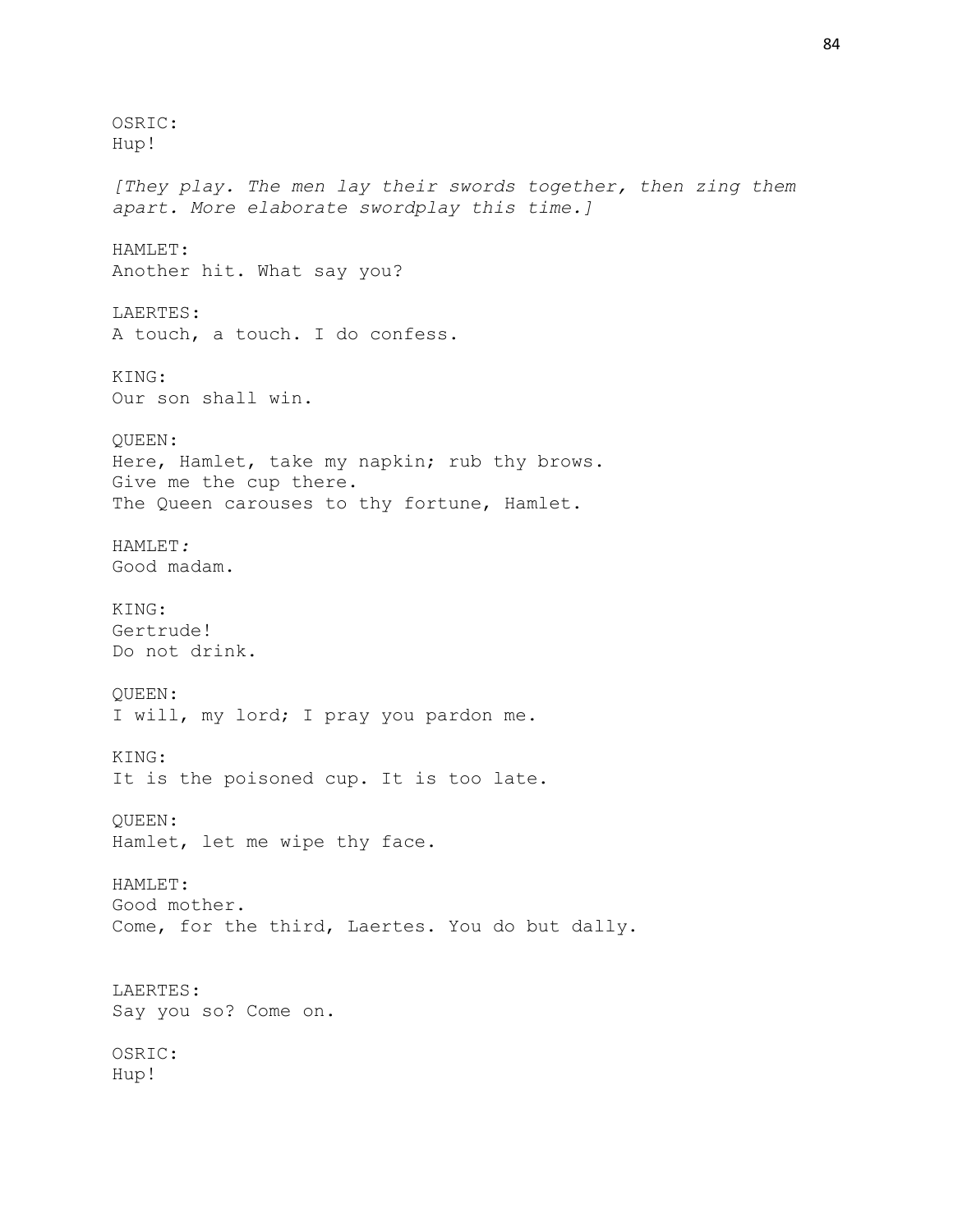```
[They play. The men lay their swords together, then zing them 
apart. Very elaborate swordplay this time, and the men bind 
blades: a stand-off.]
OSRIC:
Nothing neither way.
LAERTES:
Have at you now!
[Laertes slaps his blade against Hamlet's neck, then pulls it 
quickly. He drops his sword to the ground. Hamlet picks it up.]
HAMLET:
Your sword.
LAERTES:
My sword.
HAMLET:
Nay, now it's mine.
Come again.
KING:
Part them. They are incensed.
OSRIC:
Look to the Queen there, ho!
HAMLET:
Laertes!
[Laertes claps his hands together, catching the blade. Hamlet 
pulls the blade, which slices Laertes's hands.]
HORATIO:
They bleed on both sides. How is it, my lord?
OSRIC:
How is't, Laertes?
LAERTES:
I am justly killed with mine own treachery.
HAMLET:
How does the Queen?
```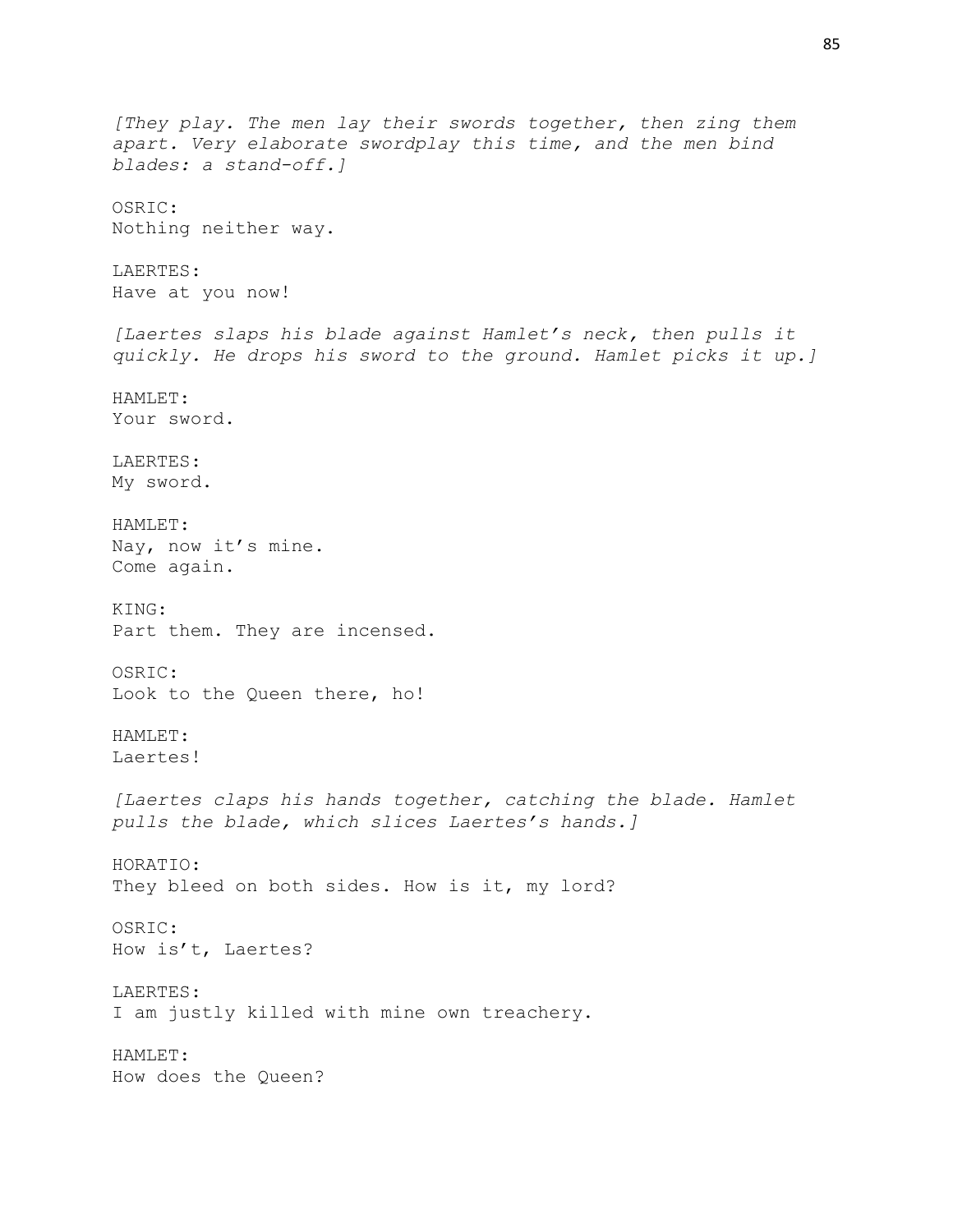KING: She swoons to see them bleed. QUEEN: No, no, the drink, the drink! O, my dear Hamlet! The drink, the drink! I am poisoned. *Queen dies.* HAMLET: O villainy! Ho! Treachery! Seek it out. LAERTES: It is here, Hamlet. Hamlet, thou art slain. In thee there is not half an hour's life. The treacherous instrument is in thy hand, Unblunted and envenomed. The foul practice Hath turned itself on me. Thy mother's poisoned. I can no more. The King, the King's to blame. HAMLET: The point envenomed too! Then, venom, to thy work. KING: O yet defend me friends. HAMLET: Give me thy dagger! OSRIC: No, my lord! *[Hamlet pitches the dagger through the air and it plants in the King's neck.]* HAMLET: Here, thou incestuous, murd'rous, damned Dane, Drink off this potion. Is thy union here? Follow my mother. *The King dies.* LAERTES: He is justly served. Exchange forgiveness with me, noble Hamlet. Mine and my father's death come not upon thee, Nor thine on me.